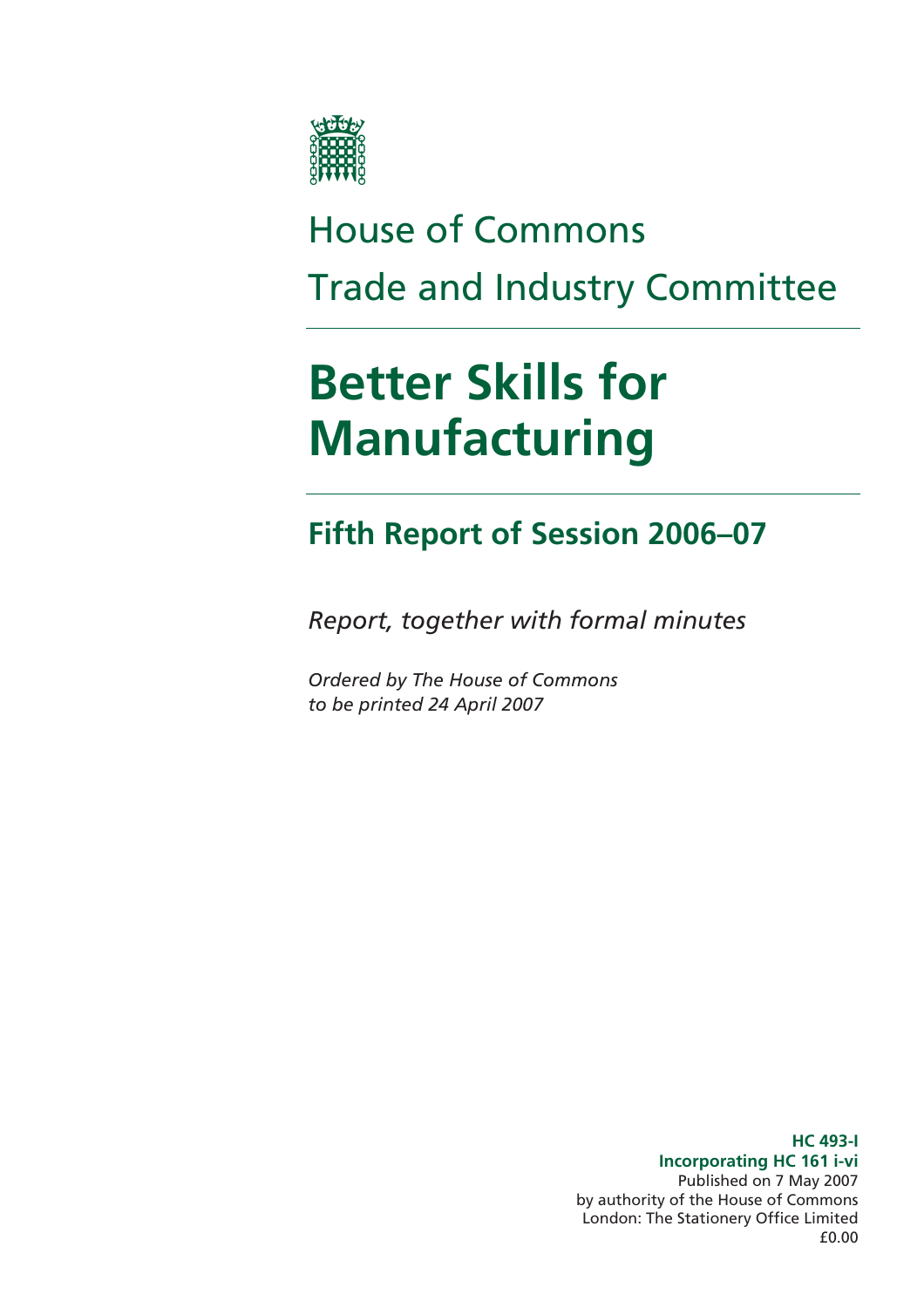### **The Trade and Industry Committee**

The Trade and Industry Committee is appointed by the House of Commons to examine the expenditure, administration, and policy of the Department of Trade and Industry.

### **Current membership**

Peter Luff MP (*Conservative, Mid Worcestershire*) (Chairman) Roger Berry MP (*Labour, Kingswood*) Mr Brian Binley MP (*Conservative, Northampton South*) Mr Peter Bone MP (*Conservative, Wellingborough*) Mr Michael Clapham MP (*Labour, Barnsley West and Penistone*) Mrs Claire Curtis-Thomas MP (*Labour, Crosby*) Mr Lindsay Hoyle MP (*Labour, Chorley*) Mr Mark Hunter MP (*Liberal Democrat, Cheadle*) Miss Julie Kirkbride MP (*Conservative, Bromsgrove*) Judy Mallaber MP (*Labour, Amber* Valley) Rob Marris MP (*Labour, Wolverhampton South West*) Anne Moffat MP (*Labour, East Lothian*) Mr Mike Weir MP (*Scottish National Party, Angus*) Mr Anthony Wright MP (*Labour, Great Yarmouth*)

### **Powers**

The committee is one of the departmental select committees, the powers of which are set out in House of Commons Standing Orders, principally in SO No 152. These are available on the Internet via www.publications.parliament.uk/pa/cm/cmstords.htm

### **Publications**

The Reports and evidence of the Committee are published by The Stationery Office by Order of the House. All publications of the Committee (including press notices) are on the Internet at

http://www.parliament.uk/parliamentary\_committees/trade\_and\_industry.cfm.

### **Committee staff**

The current staff of the Committee are Elizabeth Flood (Clerk), David Slater (Second Clerk), Robert Cope (Committee Specialist), Ian Townsend (Inquiry Manager), Anita Fuki (Committee Assistant), Jim Hudson (Senior Office Clerk) and Joanne Larcombe (Secretary).

#### **Contacts**

All correspondence should be addressed to the Clerks of the Trade and Industry Committee, House of Commons, 7 Millbank, London SW1P 3JA. The telephone number for general enquiries is 020 7219 5777; the Committee's email address is tradeindcom@parliament.uk.

#### **Footnotes**

In the footnotes of this Report, references to oral evidence are indicated by 'Q' followed by the question number. References to written evidence are indicated in the form 'Appendix' followed by the Appendix number.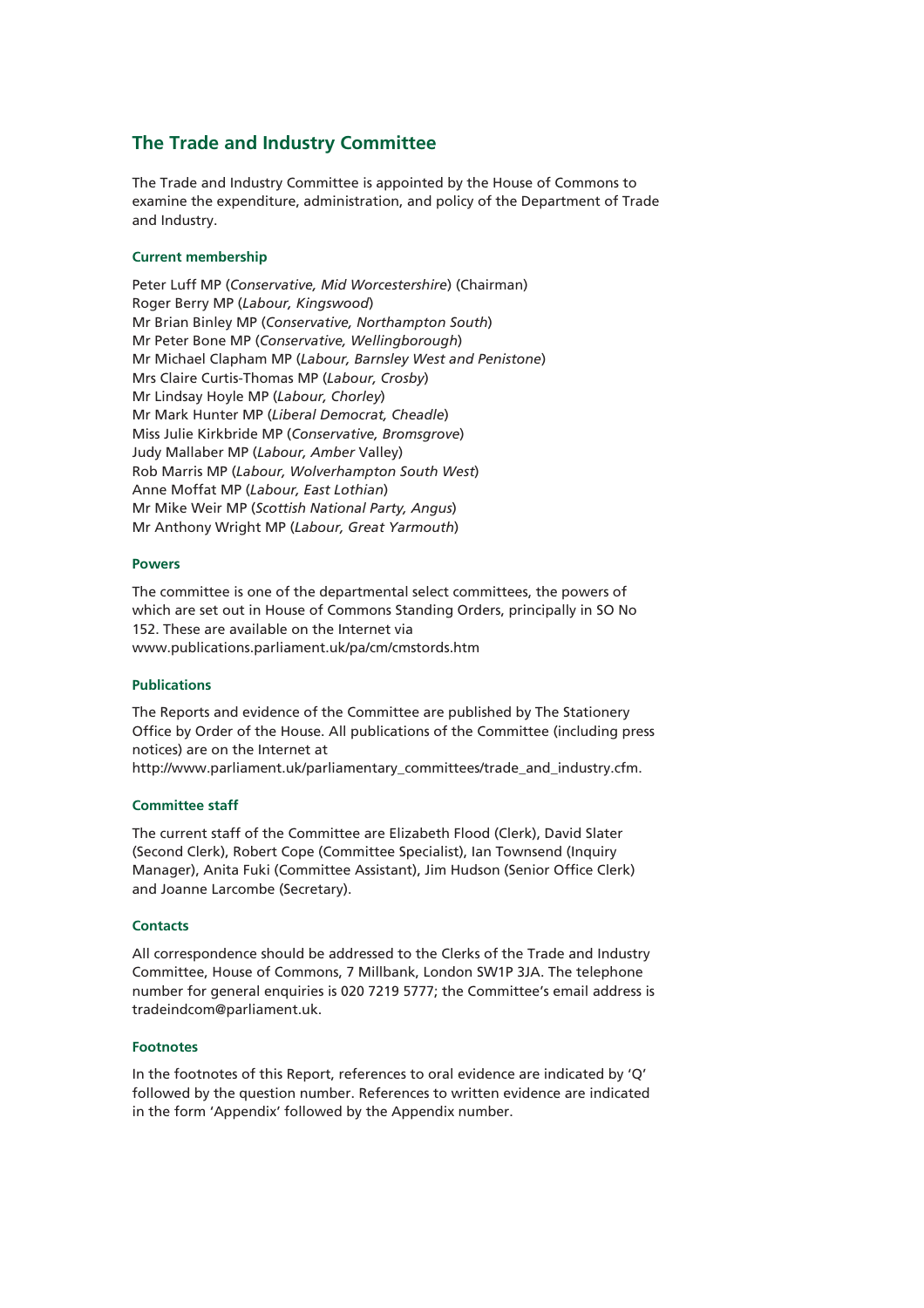# **Contents**

| <b>Report</b><br>Page |                                                                                                                                                      |                                  |  |
|-----------------------|------------------------------------------------------------------------------------------------------------------------------------------------------|----------------------------------|--|
|                       | <b>Summary</b>                                                                                                                                       | 3                                |  |
| 1                     | <b>Introduction</b>                                                                                                                                  | 5                                |  |
| $\overline{2}$        | What is driving the demand for skills?<br>Replacement demand<br>Structural change                                                                    | 8<br>8<br>9                      |  |
| 3                     | <b>Skill shortages and skill gaps</b><br>Terminology<br>Shortages and gaps in manufacturing<br>What skills are in demand?                            | 11<br>11<br>11<br>13             |  |
| 4                     | The skills system and manufacturing<br>Who takes responsibility?<br>Complexity<br>Vocational qualifications<br>Workforce training<br>Apprenticeships | 16<br>16<br>18<br>20<br>22<br>25 |  |
| 5                     | <b>Encouraging people into manufacturing</b><br>Perceptions among young people<br>Graduates<br>Gender<br>An industry in decline?                     | 27<br>27<br>29<br>30<br>31       |  |
| 6                     | <b>Overview</b>                                                                                                                                      | 33                               |  |
|                       | <b>Conclusions and recommendations</b>                                                                                                               | 34                               |  |
|                       | <b>Formal minutes</b>                                                                                                                                | 41                               |  |
| <b>Formal minutes</b> |                                                                                                                                                      | 41                               |  |
|                       | <b>List of witnesses</b>                                                                                                                             |                                  |  |
|                       | List of written evidence<br>42                                                                                                                       |                                  |  |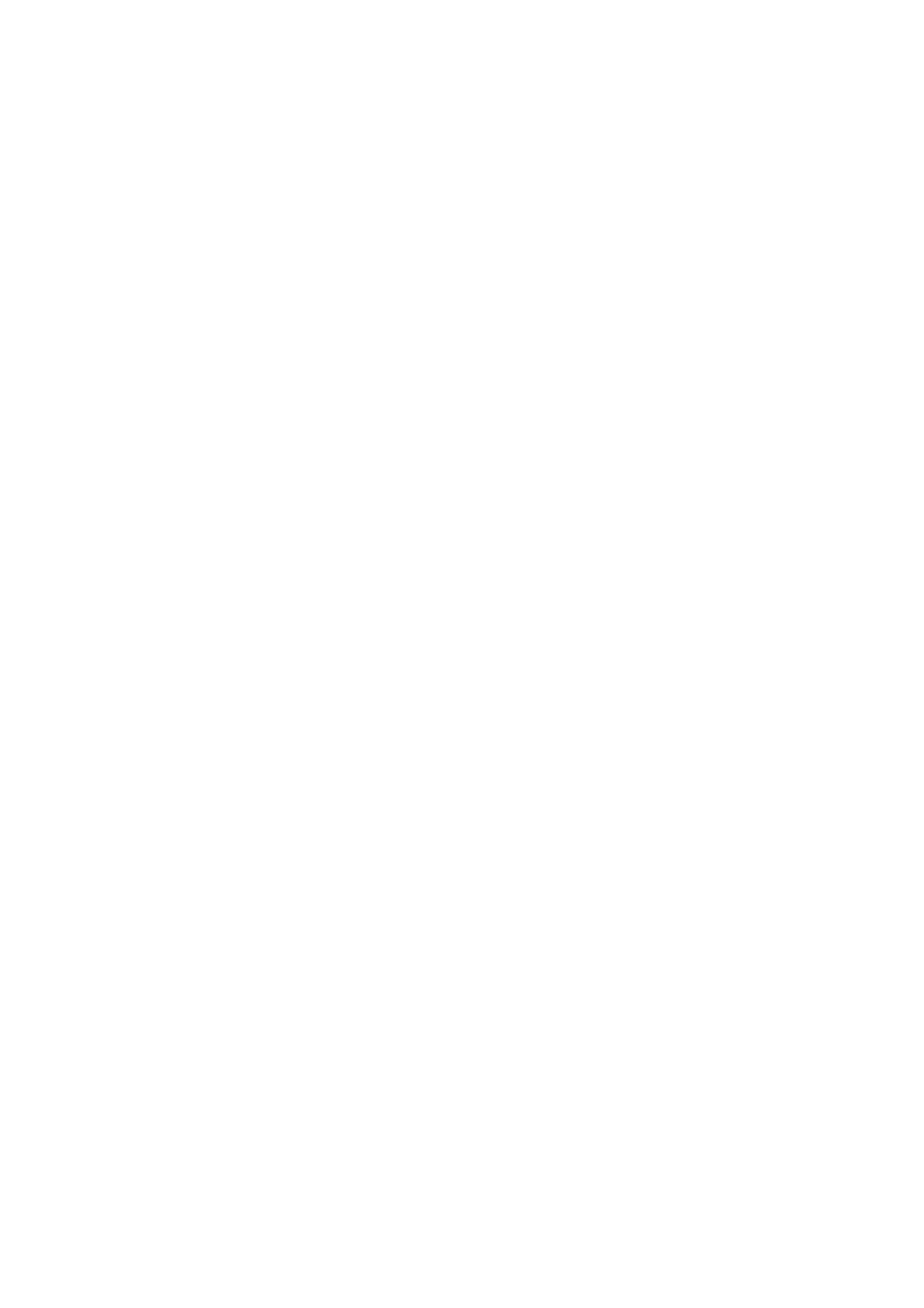### **Summary**

Manufacturing output has been growing at an average rate of 1.2% over the last 20 years. Although employment in manufacturing is declining, replacement demand and the changing nature of the sector ensures significant demand for skilled labour. Investing in manufacturing skills is an investment for the future.

The skill problems in manufacturing are concentrated in particular industries and around certain types of skills. Skills policy needs to take account of the wide variation between industries and their particular needs. Broad, economy-wide targets have some indicative value, but they should not form the basis for deciding policy.

Structural change in the sector is increasing the demand for skills among manufacturing employers. The evidence suggests that possessing a level 3 qualification—two A-levels or their vocational equivalent—is increasingly becoming the base-line for employability in many manufacturing industries. Around half of the existing manufacturing workforce does not meet this standard.

We support the principle of a 'demand-led' skills strategy outlined in the Leitch report. 'Demand-led' should, however, reflect the needs of employees as well as employers. We have some concerns about the implementation of this strategy, for example the variable performance of Sector Skills Councils. We also believe that there is a need for simplifying public sector skills provision over and above the reforms outlined in the Leitch report.

Manufacturing faces significant problems attracting people into a career in the sector. Negative perceptions of the sector are too often found among young people, reinforced by inadequate careers advice. The sector has significant problems recruiting appropriately skilled graduates and recruits very few women. These problems are more complex than a simple lack of young people trained in science. We welcome the Manufacturing Forum's efforts in this area and believe that the Government and private sector should put more emphasis on promoting the sector.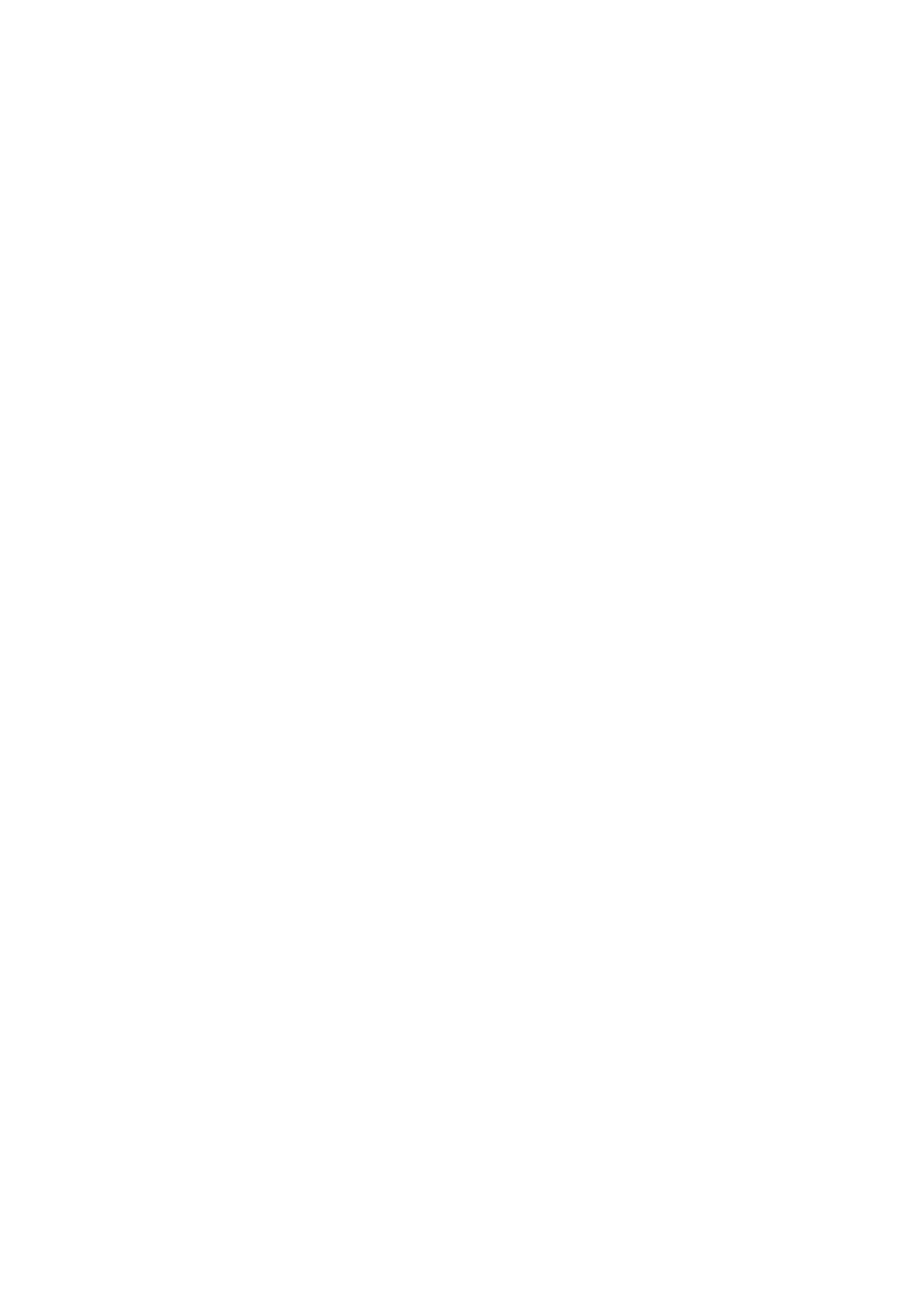# 1 Introduction

1. This inquiry is one of a series being held by us into the future of UK manufacturing. The subjects for the series were determined after consultation with the Trades Union Congress and employers' organisations. This Report, the first to be published, addresses the extent to which a lack of skills in the UK workforce is hindering the development of manufacturing, the extent of demand for better skills and the ways in which government is attempting to meet and increase that demand.

2. We recognise that the debate about skills in the UK economy is a very old one indeed. The first Select Committee report into the industrial skills base was undertaken in 1867. Since then, there have been numerous committee reports, Royal Commissions and White Papers, 23 between 1867 and 1969 and many more since then.<sup>1</sup> Indeed, we estimate that there has been a major report on the subject, on average, at a rate of one every two and a half years since 1867. However, we were struck by the unanimity of view from those we consulted before undertaking this inquiry that this was one of the most pressing issues facing manufacturing. This has been reflected in the quantity of evidence we have received—much more, for example, than into a parallel inquiry, also identified as important by those we consulted, into public procurement.

3. 'Manufacturing' is a broad term, covering industries ranging from electronic engineering through to food processing. As a sector, it is defined as those industries that involve transforming an idea into a physical product that can then be sold in the marketplace. This includes, but is not limited to, those industries regarded as traditional manufacturing industries, which involve turning raw materials into products.2 **We agree with the CBI that the traditional understanding of what constitutes manufacturing is too limited. Design, logistics, after-sales service and marketing, for example, have grown in importance as part of the total value of the product. This means that these activities, traditionally seen as part of the service sector, are becoming central to manufacturing companies and to maintaining their competitiveness in a globalised economy. The traditional hard and fast distinction between the manufacturing and service sectors is therefore becoming less and less helpful to a true understanding of the UK economy. This may explain why, as we report later, some less traditional skills are now seen as being essential to the future of manufacturing.3**

4. Even on traditional definitions, manufacturing remains an important part of the United Kingdom economy. In 2005 it accounted for 13.6% of national GDP and 11.8% of all employment. In the same year, manufactured products accounted for 54% of UK exports and 60% of imports. **Despite its decline relative to the service sector, manufacturing has grown in absolute terms over the last 20 years by an average of 1.2% a year. Investing in manufacturing skills is an investment in a growing sector of the UK economy not, as is often assumed, in a contracting sector.**<sup>4</sup>

<sup>1</sup> Appendix 51 (Professor Alison Wolf)

<sup>2</sup> Q 133

<sup>3</sup> Appendix 11 (Confederation of British Industry)

<sup>4</sup> National Statistics Database (Series CKYY, GDQS,CGCE)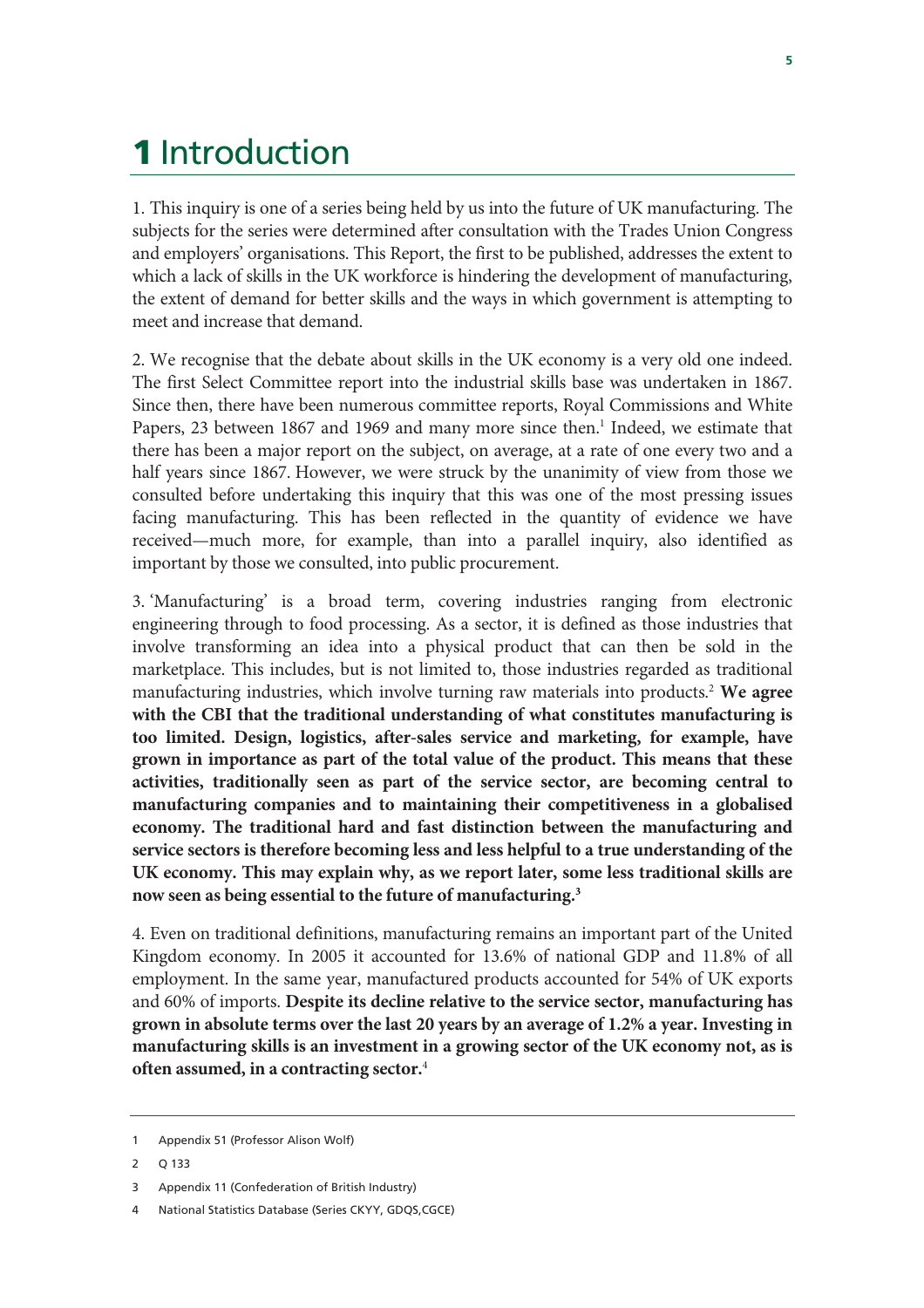5. The previous Committee's report into manufacturing productivity, published on 13 June 2002, found that: "Shortages of skilled employees have hampered growth in manufacturing industry, as well as limiting the potential for switching to high tech industries."<sup>5</sup> Since then, the issue of workplace skills has been raised as a matter of concern with our predecessors and us on a wide variety of manufacturing-related subjects, including during inquiries into the automotive sector and, most recently, into Airbus.

6. Education and skills are a devolved matter in Scotland, Wales and Northern Ireland. This Report therefore focuses on the manufacturing skills base in England. It should be noted, however, that certain areas of the Government's Skills Strategy have a broader remit. In particular, the Sector Skills Councils and Sector Skills Development Agency have a UKwide remit.

7. Manufacturing is covered by five Sector Skills Councils: Semta (the Science, Engineering, Manufacturing Technologies Alliance), plus those that are awkwardly named, i.e. Proskills (building products, coatings, extractives, glass and printing), Skillfast-UK (textiles and related industries), Improve (food and drink manufacturing) and Cogent (chemicals and energy).

8. Later in this Report we express concern about the complexity and proliferation of qualifications. Although there is increasing awareness of what constitute the five basic levels of qualifications, it should not be assumed that all employers and employees have anything like an adequate understanding of the purpose and details of each level. The official definitions of these levels can be found on the Qualifications and Curriculum Authority's website, but we do not believe these are particularly helpful.<sup>6</sup> Forthcoming changes to the Qualifications and Curriculum Framework will see three more levels added and levels 4 and 5 reformed.<sup>7</sup> For the purposes of this report, however, we have retained the five level approach:

| <b>NVQ Level</b> | <b>Academic equivalent</b> |
|------------------|----------------------------|
|                  | Less than 5 GCSEs $A^*$ -C |
| $\mathcal{P}$    | 5 GCSEs A*-C               |
| 3                | 2 A-Levels                 |
| 4                | Undergraduate Course       |
| 5                | Postgraduate Course        |

*Lord Leitch, Prosperity for all in the global economy – world class skills (2006), Box 1, Pg 6; http://www.link2learn.co.uk/content/default.asp?PageId=90* 

- 6 www.qca.org.uk/14-19/qualifications/116\_nvqs.htm#defin
- 7 www.qca.org.uk/493\_15772.html

<sup>5</sup> Trade and Industry Committee, Third Report of Session 2001-02, *The Competitiveness and Productivity of UK Manufacturing Industry*, HC 597, para. 25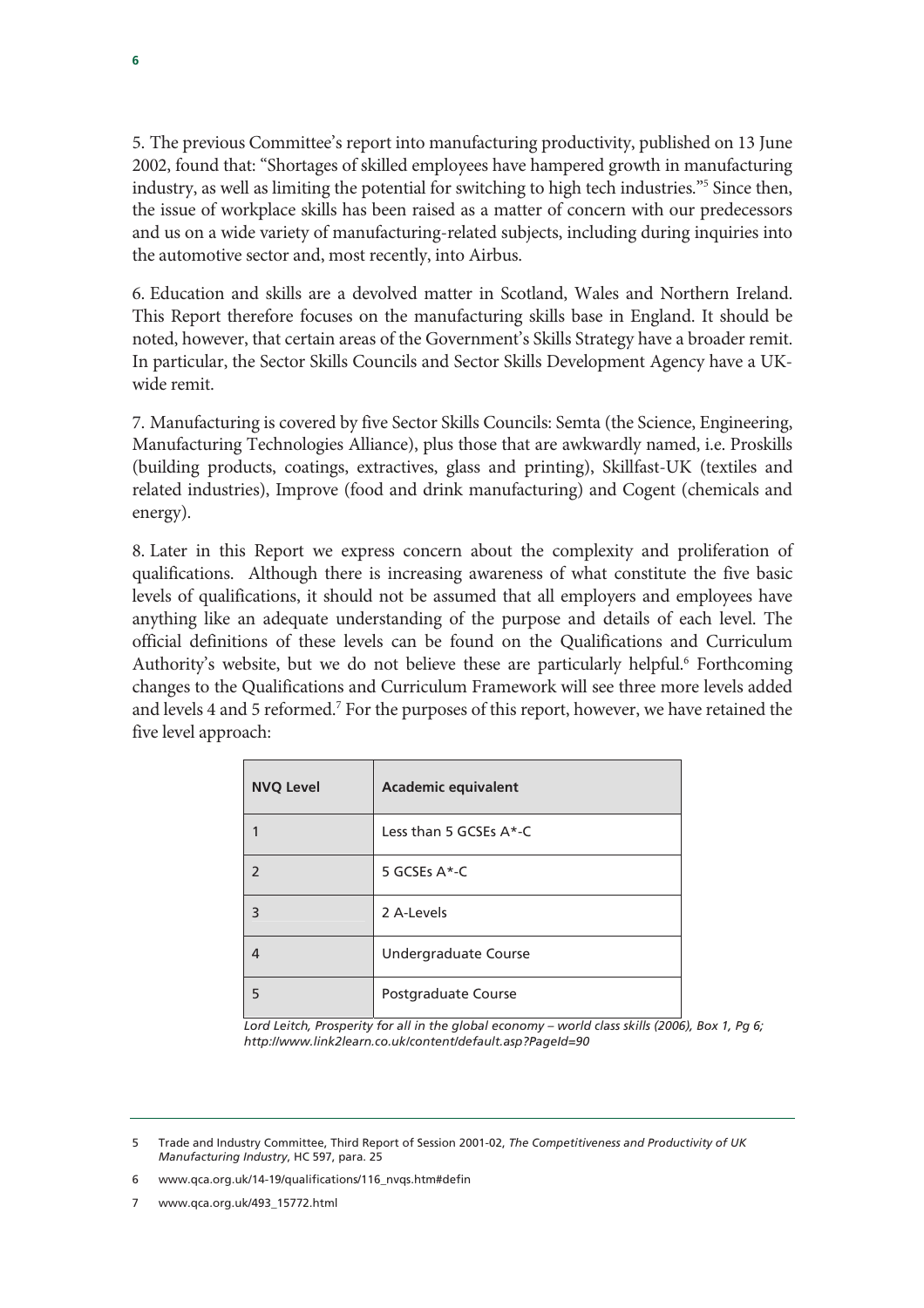9. During this inquiry we took oral evidence from EEF, The Manufacturers' Organisation; the Trades Union Congress; the Confederation of British Industry; Amicus; the Skills for Business Network, the Learning and Skills Council, the Department for Education and Skills and the Department of Trade and Industry. We received 32 written memoranda and supplementary memoranda from trade organisations, unions, employers' representatives, companies and individuals. We express our gratitude to all those who submitted evidence to us.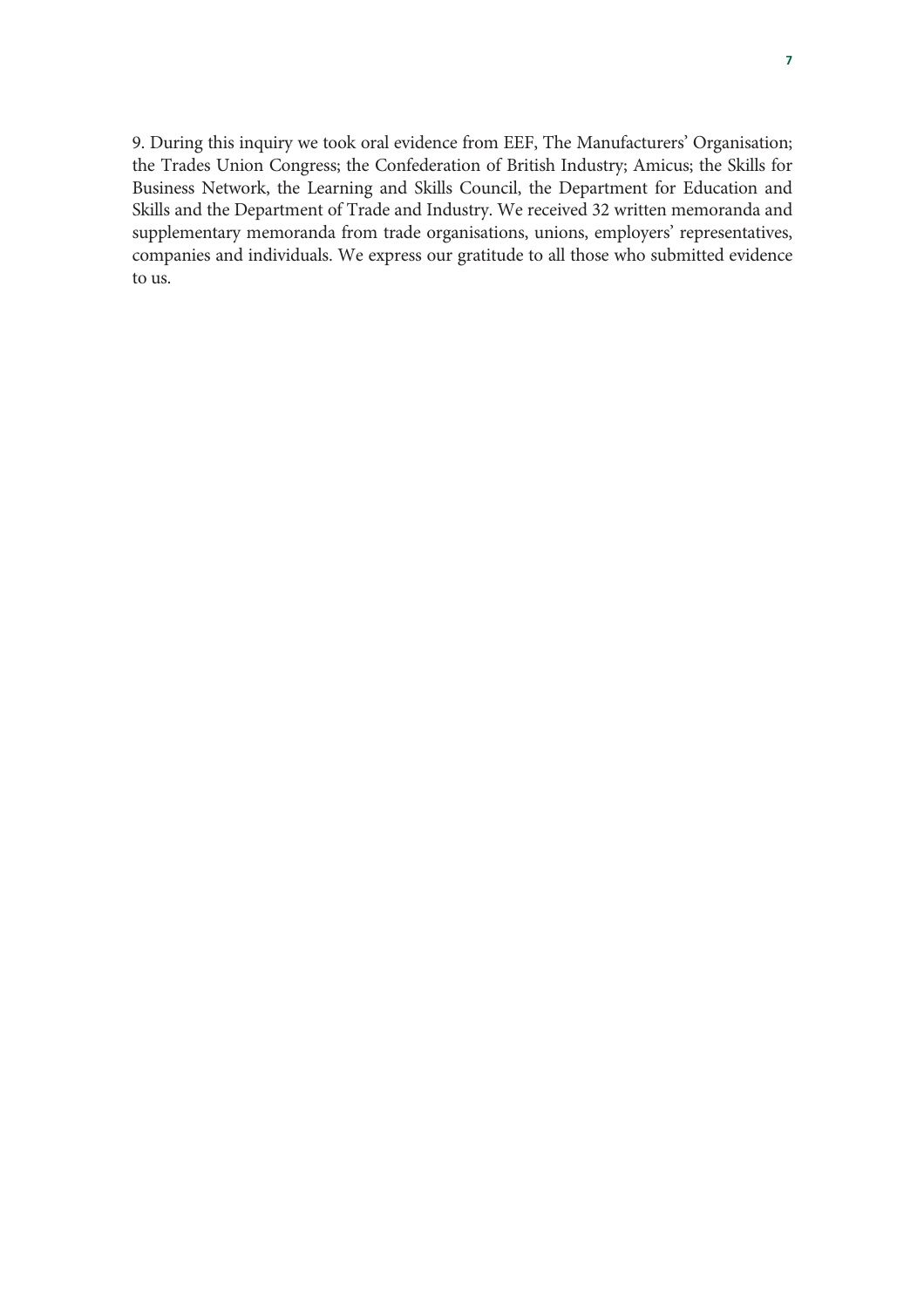# 2 What is driving the demand for skills?

10. Employment in manufacturing has contracted dramatically since the 1980s. In 1980 there were 6.8 million people employed in the sector; by March 2006 this figure had fallen to 3.3 million.<sup>8</sup> Conversely the sector is experiencing increasing demands for skills and some employers are having difficulties meeting those demands. Our witnesses identified two key factors driving demand for skills in manufacturing: replacement demand and structural change driven by international competition.

### **Replacement demand**

11. According to the Skills for Business Network: "there will be an ongoing demand to fill job openings created by retirements, occupational mobility and related reasons. This socalled 'replacement demand' may be more significant than any changes to employment levels and outweigh any projected demands."9 For example, total employment in the metals industry is predicted to fall by 52,000 in the period 2004-2014, but replacement demand is likely to result in  $154,000$  vacant posts over the same period.<sup>10</sup> The importance of replacement demand was also underlined by the Learning and Skills Council. Discussing the West Midlands, they told us that 140,000 people would be leaving the manufacturing workforce in the next ten years. Between 60,000 to 80,000 of these jobs would be lost. This would mean 60,000 vacancies would still be created to replace those leaving.<sup>11</sup>

12. Locating sufficient numbers of skilled people to meet replacement demand can be a particular challenge for traditional industries that have suffered substantial job loss over the last two decades. Indeed, the Learning and Skills Council's analysis of the National Employer Skills Survey found that: "Generally the [skill] problems are most severe where employment levels are declining".12 The EEF acknowledged this problem, attributing it in part to a redirection of resources away from such industries during periods of declining employment.13 It should be borne in mind that 70% of the 2020 workforce are already in the workforce of today (see below paragraphs 57 and ff).

13. **The need to replace people leaving the industry means that demand for skilled people can be significant even where employment overall is in substantial decline. This 'replacement demand' is forecast to be the major driver for employment in the sector over the next seven years. Skills policy should not, therefore, assume that skill shortages are only concentrated in 'new' manufacturing industries. This has important implications for careers advice, the education system and shaping public attitudes to manufacturing, issues we explore later in this Report.**

11 Q 325

13 Q 9

<sup>8</sup> Appendix 10 (CBI)

<sup>9</sup> Appendix 42 (Skills for Business Network)

<sup>10</sup> Skills for Business Network, *Working Futures: National Report 2004-2014*, (2006) Table 6.7.3

<sup>12</sup> Learning and Skills Council, *Skills in England 2005: Volume 1 – Key messages,* (2006) para. 1.57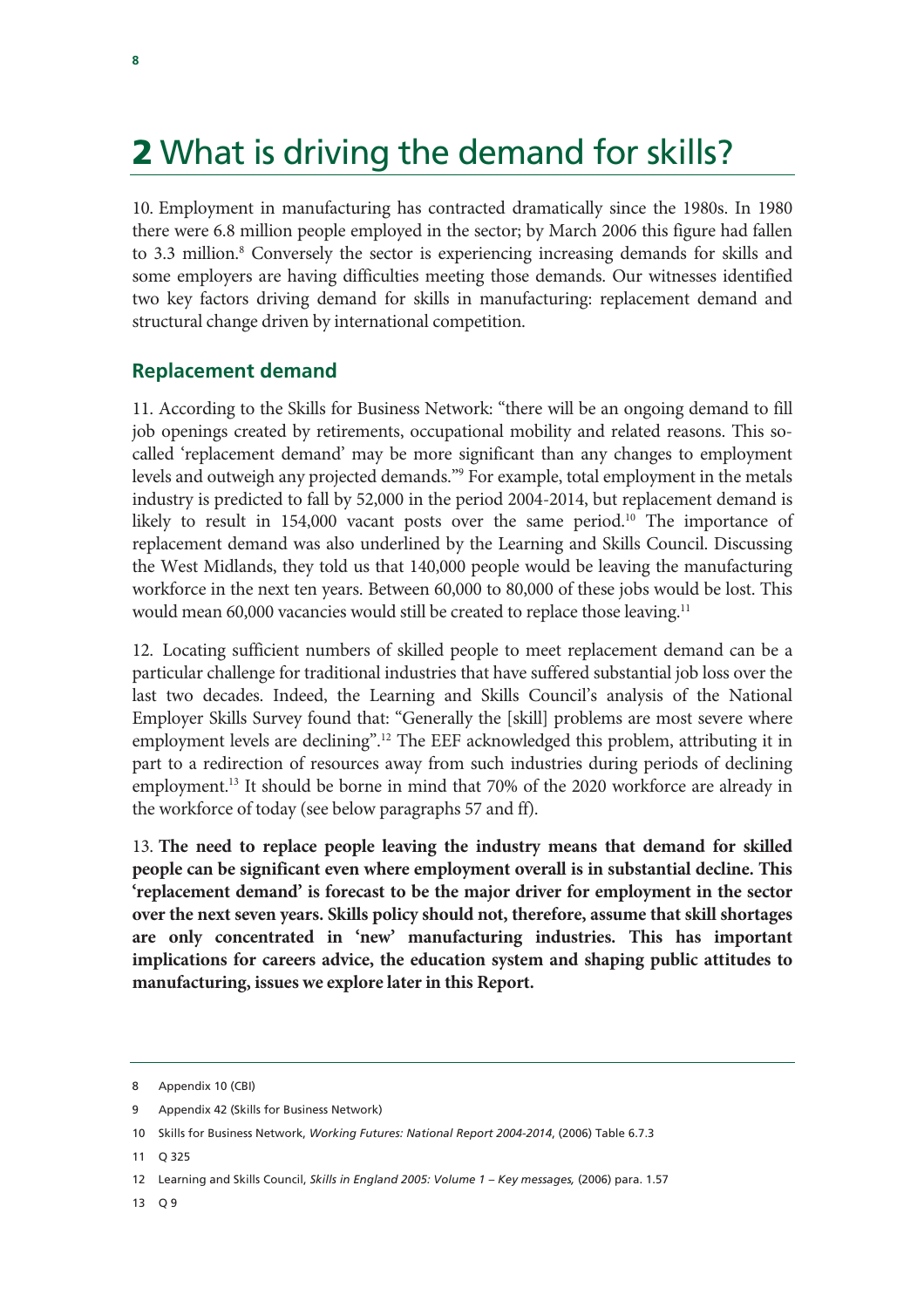### **Structural change**

14. Lord Leitch's report on skills in the UK stressed the important role of skills in improving productivity relative to international competitors.<sup>14</sup> These concerns are particularly pertinent for manufacturing industry. Although in 2005, manufacturing accounted for only 13.6% of national GDP, the sector was responsible for 54% of UK exports and 60% of imports.15 This high level of exposure to international competition makes concerns about productivity especially important to manufacturers; several of our witnesses stressed the importance of export activity to the sector and the link between a competitive level of productivity and export activity.16

15. The Trades Union Congress told us that manufacturing in the UK "is increasingly a sophisticated industry and its future depends on moving up the value chain, involving as it does much more complex functions including greater emphasis on design, technology and service and providing more niche markets."<sup>17</sup> In many respects the process of structural change experienced in manufacturing broadly accords to that outlined in the Leitch report for the economy as a whole and is resulting, inevitably, in higher demands on skills.<sup>18</sup> The EEF told us: "Within the manufacturing scenario we used to use quite a lot of unskilled labour. Today, we need more and more skilled labour at various levels. That trend will continue right the way through the next decade or so."19

16. **Manufacturing is undergoing a period of significant structural change, moving the sector towards higher-value production based around niche markets. This is leading to a demand for higher-level skills across many industries. Skills policy must therefore aim to increase demand among employers and employees for training and skills, as well as responding to the current demands of employers.**

17. Semta, Amicus and KPMG all told us that a level 3 qualification—the equivalent of two A-levels—is increasingly becoming the minimum requirement for entry into science and engineering firms and manufacturing more widely.<sup>20</sup> Improve said that food and drink manufacturers will be demanding mostly level 3 skills by 2014 and an "absolute minimum of level 2 qualifications across the sector".<sup>21</sup> The trend towards fewer jobs at a higher skill base represents a significant challenge for the sector. As Diagram 1 shows, the manufacturing workforce is substantially less qualified, on average, than the UK workforce as a whole. At present, 51% of the manufacturing workforce is not qualified to level 3 and 12% have no qualifications at all.<sup>22</sup> The situation is especially pressing for food and drink

- 21 Q 232
- 22 Appendix 42 (Skills for Business Network)

<sup>14</sup> Lord Leitch, *Prosperity for all in the global economy – world class skills (2006)*, para 1.5-1.7

<sup>15</sup> National Statistics Database (Series IKBH, IKBI, LQAD, LQBL, KTMQ, KTMR, BPAN, BQBD)

<sup>16</sup> Appendix 10 (CBI); The importance of export markets to manufacturing was also shown in Appendix 21 (EEF) and Appendix 12 (Deloitte & Touche)

<sup>17</sup> Q 69; similar views were expressed by the EEF (Qq 2-3), and CBI (Q 133 and Appendix 11)

<sup>18</sup> Leitch, para 1.9-1.23

<sup>19</sup> Q 5

<sup>20</sup> Qq 188 and 244; Appendix 28 (KPMG)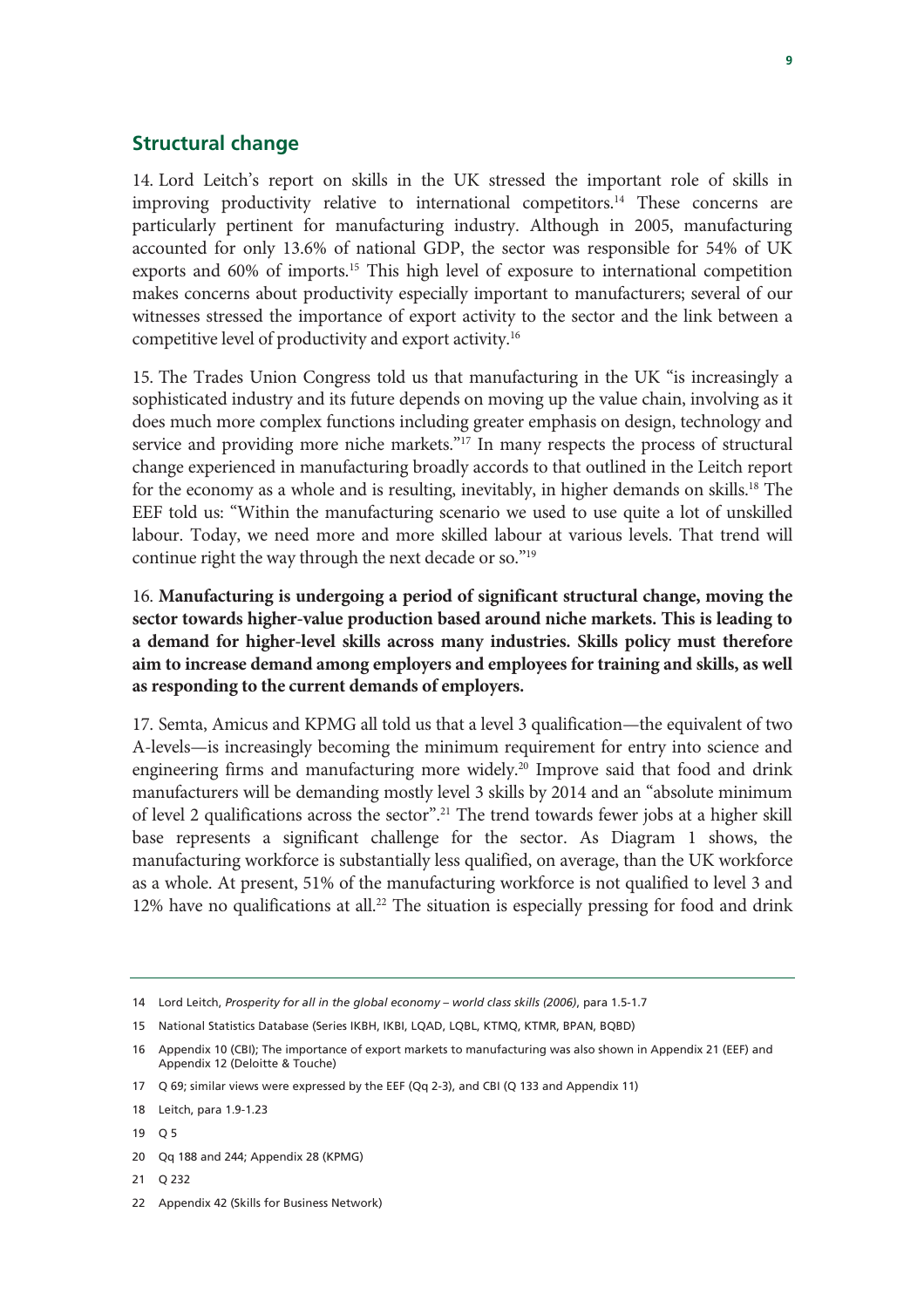manufacturers, where 52% of employees are not even qualified to level 2 and 28% have no qualifications.<sup>23</sup>



### **Diagram 1: UK Qualifications Profile**

18. **Our witnesses have suggested that the possession of a level 3 qualification—the equivalent of two A-levels—is increasingly becoming the base-line for employability in manufacturing. With over half of the present manufacturing workforce not qualified to this level, increasing the qualifications base of the sector should be a major priority if UK competitiveness, jobs and exports are to be maintained in the face of growing international competition from established and emerging markets.**

19. Structural change in manufacturing is also broadening the types of skills required by employers. Both the EEF and CBI have stressed to us how "whilst a manufactured product may well be at the heart of a manufacturing business very often it is earning a lot more profitability from things around that product, particularly the service side of the business."24 This underlines the trends towards requiring more personal, management and service-type skills among manufacturing employees.<sup>25</sup>

*Labour Force Survey 2006; Leitch, para 3.46* 

<sup>23</sup> Q 233

<sup>24</sup> Q 2; Appendix 11 (CBI)

<sup>25</sup> See paragraphs 29 and 30 below.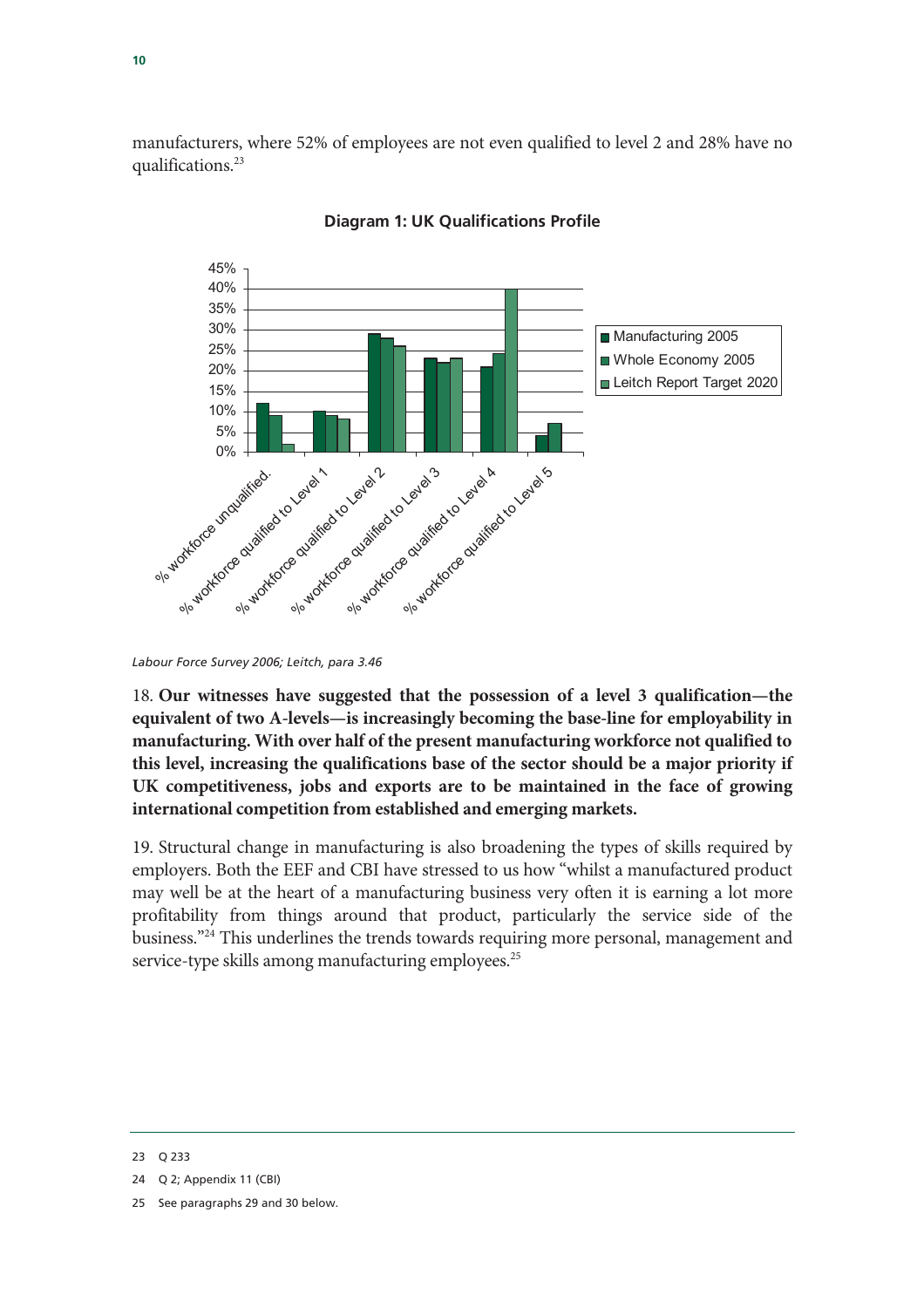# 3 Skill shortages and skill gaps

### **Terminology**

20. Analyses of skill-related problems in the economy make reference to two measurements, skill shortages and skill gaps. *Skill shortages* occur when employers encounter difficulties finding staff with the appropriate skills, experience or qualifications to fill vacancies. Such vacancies are referred to as short-skill vacancies (SSVs).26 *Skill gaps*  occur when an employer considers that an existing employee lacks the skills, experience or qualifications to be fully proficient at their job.<sup>27</sup> This is a subjective measure.<sup>28</sup>

### **Shortages and gaps in manufacturing**

21. Diagram 2 shows the incidence of skill shortages and skill gaps across the five Sector Skills Councils that cover manufacturing. All manufacturing sectors covered by Sector Skills Councils experienced a lower than average incidence of short-skill vacancies as a proportion of total employment and all except one were below the national average as a percentage of vacancies. The average incidence of skill shortages across manufacturing was 4 per 1,000 employees, compared to a whole-economy average of 7 per 1,000 employees. 24.4% of vacancies covered by the five manufacturing Sector Skills Councils were shortskill vacancies, compared to 25% across the economy as a whole. In particular, food and drink manufacturing experiences one of the lowest incidences of short-skill vacancies of any sector covered by a Sector Skills Council.<sup>29</sup>

22. These figures, however, should be treated with caution. Although the overall figure for the sector is below the national average, the skill shortages reported by individual Sector Skills Councils show a high level of concentration in specific sectors. In particular, the sectors covered by Semta experienced a rate of short-skill vacancies 10% higher than the whole-economy average. When broken down by industry the figures range even more widely, from 46% of vacancies being short-skill vacancies in metals-related industries down to 17% for food, drink and tobacco manufacture. This variance means that the way in which manufacturing is defined can have a substantial impact on the sector-wide figures. Using an industry-based, rather than Sector Skills Council based, definition of manufacturing the average incidence of short-skill vacancies is 29%, 4% above the national average.<sup>30</sup> Whichever statistics are used, skill-shortage vacancies do not account for more

<sup>26</sup> Learning and Skills Council, *National Employer Skills Survey 2005* (2006) (NESS) p. 26 Note that where a table or page number is given, it refers to the Main Report. Much of the data has been disaggregated by sector usingwww.ssdamatrix.org.uk or http://researchtools.lsc.gov.uk/ness/home.asp. This is indicated in the relevant footnotes.

<sup>27</sup> *Ibid.,* p. 64

<sup>28</sup> See paragraph 25.

<sup>29</sup> Diagram 2 is based on data from NESS, 2005 Tables 3.10 and 4.9

<sup>30</sup> NESS, 2005 using www.ssdamatrix.org.uk, Short-skill vacancies as a proportion of all vacancies, all manufacturing industries.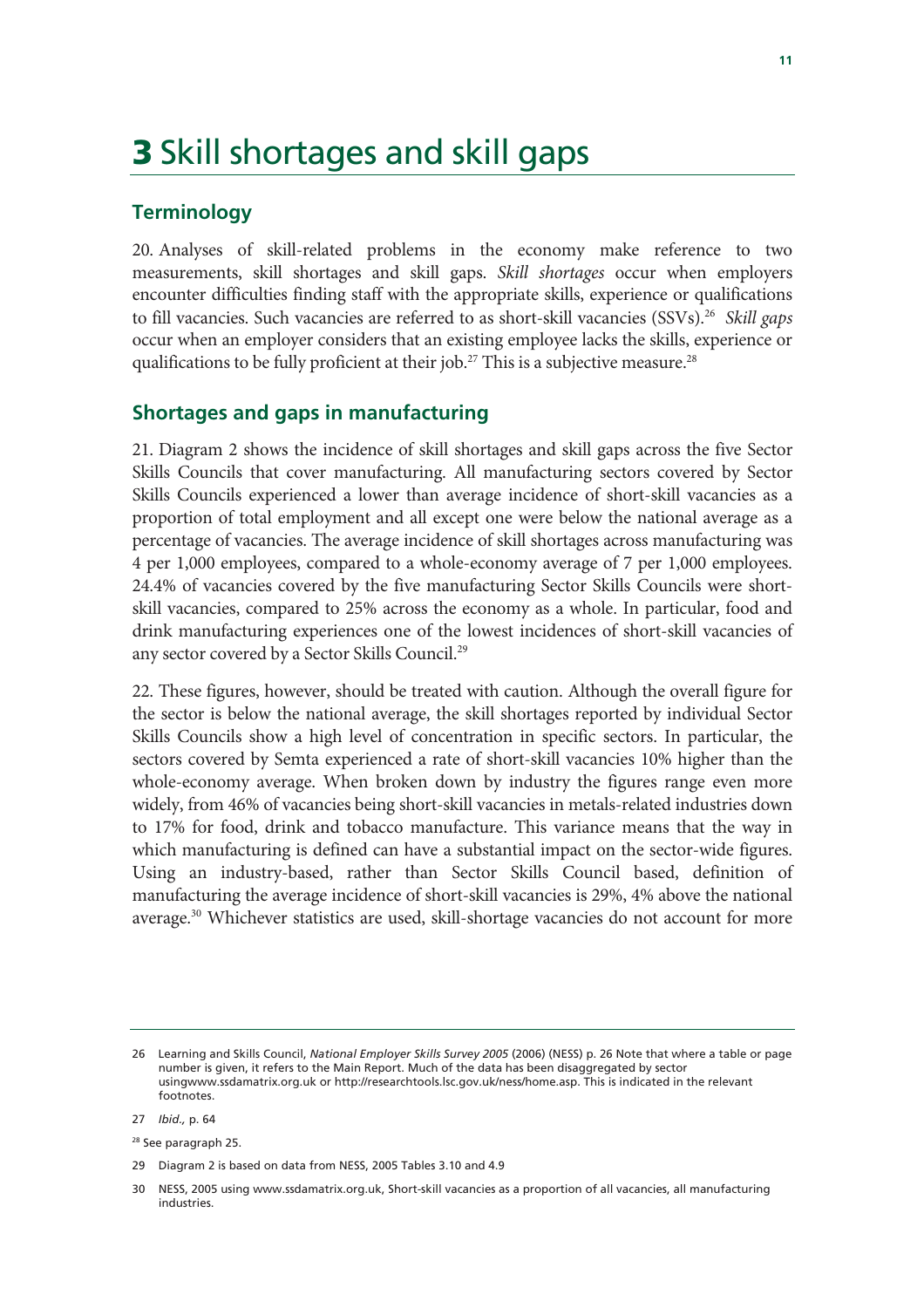than 1% of employment in any manufacturing sector—even where they account for a high percentage of vacancies.<sup>31</sup>



Diagram 2: Skill shortages and gaps by sector

23. The Department of Trade and Industry and Department for Education and Skills both told us that manufacturing industry suffers from skill shortages to an extent roughly comparable to, or less than, the national average.<sup>32</sup> In the light of the above discussion, we regard this position as a simplistic reading of the current situation.

24. **The incidence of skill shortages ranges widely across different manufacturing sectors and industries. Some industries, such as food and drink manufacturing, experience far fewer problems, on average, than the economy as a whole. Other industries, such as metals and wood-based manufacture, find that nearly half their vacancies cannot be filled due to difficulties in recruiting employees with the right skills. Understanding of this variation must inform skills policy at every level.**

25. Diagram 2 also shows that across the five manufacturing sectors, 6.4% of staff were reported as having skill gaps, with 17.6% of employers having one or more skills gaps in their workforce. This compares to whole economy figures of 6% and 20% respectively. Skill gaps among the existing workforce therefore account for a far higher percentage of the manufacturing workforce than shortages in recruitment. Semta (19%), Cogent (20%) and Improve (21%) employers are more likely to have skill gaps among their workforce than the national average. Cogent (8%) and Improve (8%) industries also have an above average percentage of staff with skill gaps.<sup>33</sup> However, these figures beg the question as to whether

*Based on data from NESS, 2005 Tables 3.10 and 4.9*

<sup>31</sup> NESS, 2005 using www.ssdamatrix.org.uk, Short-skill vacancies as a proportion of employment, all manufacturing industries and by Sector Skills Council.

<sup>32</sup> Q 585; Appendix 14 (DTI)

<sup>33</sup> NESS, 2005 Table 4.9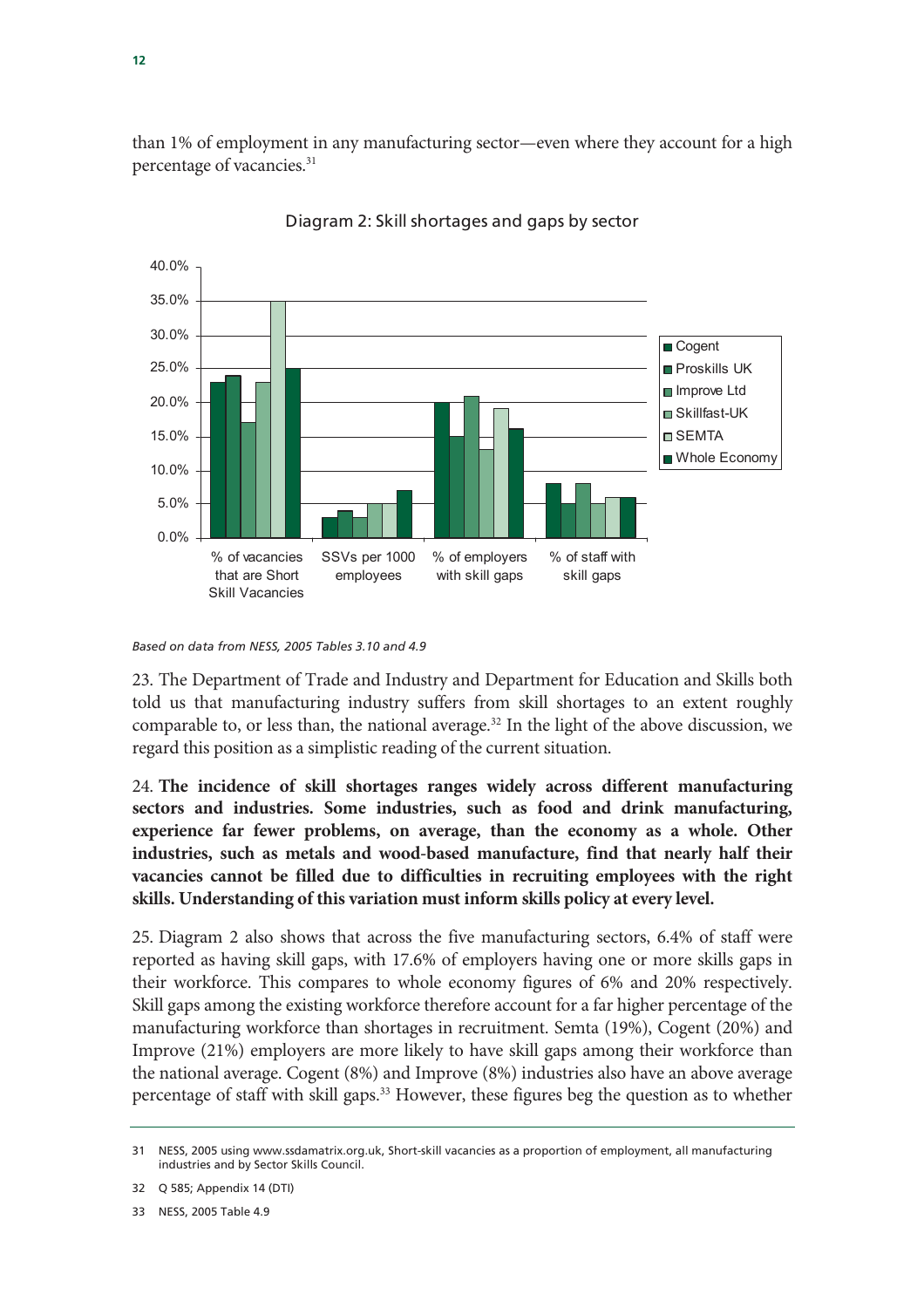an employer is aware of his organisation's skills gap. Those employers who are failing to keep up with, or be aware of, changes in their sector, may assess themselves as having a lower level of skills gaps than a disinterested and knowledgeable observer would objectively conclude.

26. The incidence of skill gaps varies less than short-skill vacancies between industries, and the sector-wide average remains constant regardless of which definition is used. There remains, however, a range of 10% between publishing, printing and recording media with the fewest gaps (12% of employers) and metals-related industries and food and drink manufacture with the most (22%). There is not necessarily a direct connection between shortages in recruitment and gaps in the workplace. Whilst metals-related industries suffered serious problems with both shortages and gaps, food and drink manufacture experienced substantially above average problems with skill gaps but relatively few problems with shortages.34

27. **Skill gaps amongst the existing workforce account for a considerably larger percentage of the manufacturing workforce than vacancies caused by skill shortages in recruitment. Skill gaps vary less from industry to industry than skill shortages; however, a similar pattern of concentrated gaps in some industries, such as food and drink manufacture and metals, offset by below average incidence of gaps in other industries, such as publishing and printing, can be observed. Again we emphasise that detailed policy must take full account of these variations and should be as objectively based as possible.**

### **What skills are in demand?**

28. Technical and practical skills remain the single largest cause of both shortages and gaps for all five sectors covered by Sector Skills Councils, especially among science and engineering employers.<sup>35</sup> For example, Improve told us that "for food scientists and technologists one in four vacancies are permanently vacant, we cannot fill them."36 The Trades Union Congress and Sector Skills Development Agency stressed intermediate level technical skills.37 Skillfast-UK focused on specialist craft skills as well as entry level operative skills and the Society of British Aerospace Companies identified key shortages in technical engineering and Computer Aided Design and Manufacture.<sup>38</sup>

29. A significant number of our witnesses expressed concern at sector-wide failings in management and leadership skills. The CBI identified this as the priority for their members for future training and argued that the UK suffered from "a long tail" of firms with poor management.39 Semta, Improve and Skillfast-UK all identified management and leadership issues in their sectors.40 The Society of Motor Manufacturers and Traders (SMMT), British

<sup>34</sup> NESS, 2005, using www.ssdamatrix.org.uk, Short-skill vacancies as a proportion of all vacancies by manufacturing industry, Proportion of establishments reporting internal skills gaps by manufacturing industry.

<sup>35</sup> NESS, 2005 using www.researchtools.lsc.gov.uk/ness, Skills that need improving (summary) by Sector Skills Council.

<sup>36</sup> Q 232

<sup>37</sup> Qq 72 and 228

<sup>38</sup> Appendix 41 (Skillfast-UK); Appendix 44 (Society of British Aerospace Companies)

<sup>39</sup> Q 135; Appendix 10 (CBI)

<sup>40</sup> Qq 228-230; Appendix 41 (Skillfast-UK)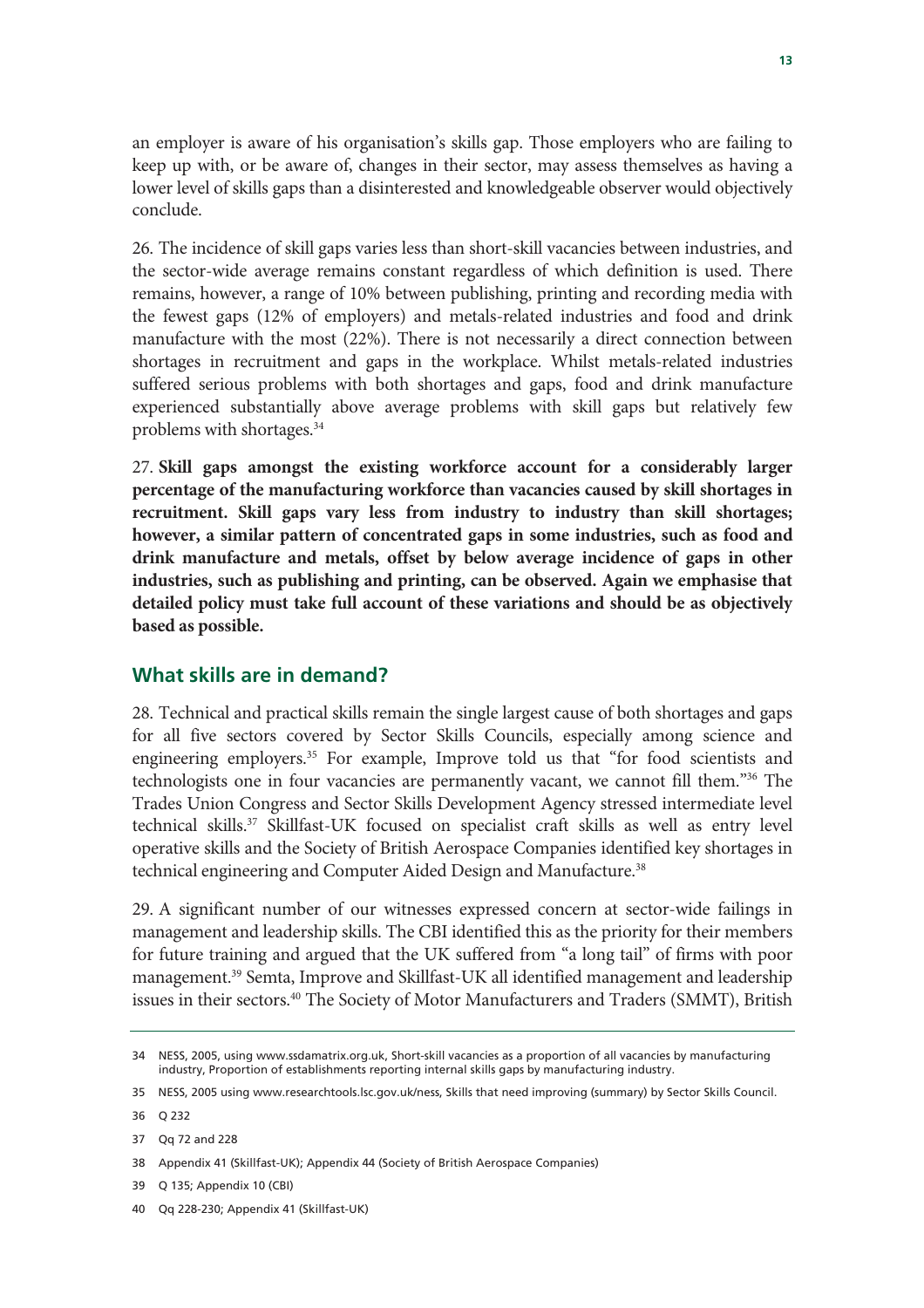Printing Industries Federation (BPIF), Institution of Engineering and Technology (IET) and Institution of Mechanical Engineers (IME) all identified management as a major issue within their industries.<sup>41</sup> The IET and IME also told us that management skills should be a priority for investment, because better managers tended to do more to promote training among their workforces and also made better use of their training budgets.<sup>42</sup>

30. In their evidence to us, the EEF presented the results of a survey showing increasing employer demand for personal or 'soft' skills. Asked which skills were likely to be in greater demand in the next three years, respondents identified commercial awareness (62% of respondents), team working (56%), communication (55%) and problem solving (53%); alongside technical and practical skills  $(61\%)$ , management  $(57\%)$  and IT  $(52\%)$ .<sup>43</sup>

31. The witnesses from the CBI told us that about one third of school leavers lacked sufficient competency in literacy and numeracy, and their concern was shared by many of our other witnesses.44 There was not, however, universal agreement among witnesses as to whether these basic skills are the primary cause of skill shortages and gaps for manufacturing. The Sector Skills Development Agency, for example, accepted that basic skills were a problem in the economy as a whole, but the issues identified by the Sector Skills Councils for manufacturing related to a higher level of skills.<sup>45</sup> Similarly, Amicus argued that if manufacturing was to compete at the higher-value end of the market, training in the sector had to be redirected away from basic and level 2 (GCSE) skills and towards higher level learning.<sup>46</sup>

32. **Technical and practical skills remain the major cause of skill-related problems across manufacturing as a whole. Management and leadership skills were a common cause for concern in the evidence we received and we believe that making management skills a priority area would have beneficial effects on the training of other staff. Basic skills are another key area of concern, along with commercial awareness and the vital but apparently neglected 'soft' skills such as communication and team work.**<sup>47</sup>

33. **The specific nature of skill demands varies widely from industry to industry within the manufacturing sector. We therefore believe that whilst high-level targets, such as those outlined in the Leitch report, have some indicative value, policy should be driven by demand in the workplace and the projected demands of employers and the workforce on a sector by sector, industry by industry basis—with Sector Skills Agreements and employer/workforce negotiation key mechanisms to achieving this. Blanket approaches to increasing skill levels run the risk of appearing to meet over-**

47 Q 581

<sup>41</sup> Appendix 27 (Institution of Engineering and Technology and the Institution of Mechanical Engineers (IET and IME)); Appendix 8 (British Printing Industry Federation (BPIF)); Appendix 45 (Society of Motor Manufacturers and Traders (SMMT))

<sup>42</sup> Appendix 27 (IET and IME)

<sup>43</sup> Appendix 21 (EEF); also Q7

<sup>44</sup> Qq 135 and 153; Appendix4 (Birmingham Chamber of Commerce and Industry); Appendix 23, (Engineering and Machinery Alliance (EAMA)); Appendix 45 (SMMT)

<sup>45</sup> Qq 228-230

<sup>46</sup> Q 198; Appendix 2 (Amicus)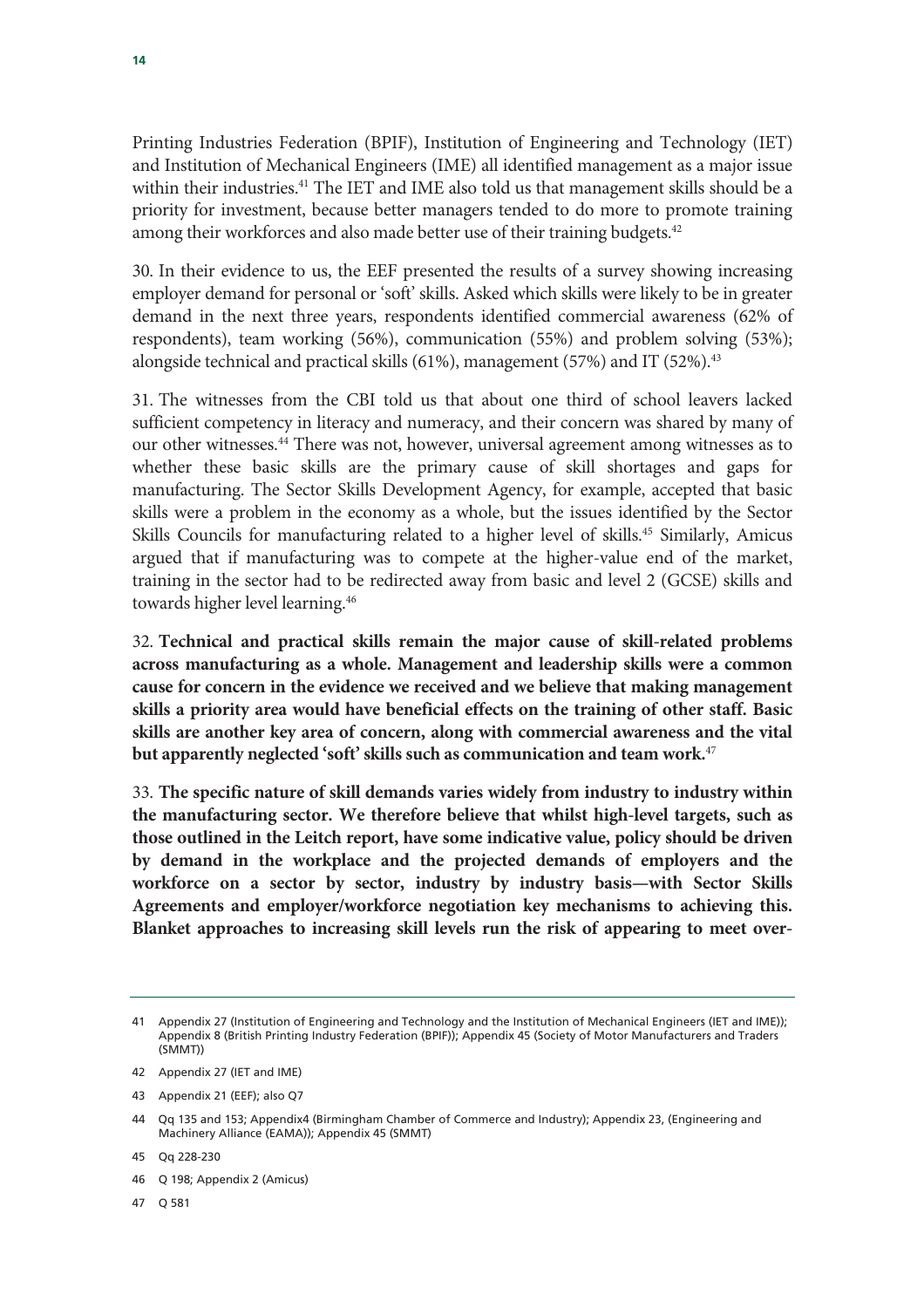**arching targets while not addressing the fundamental issues for some employers and employees.**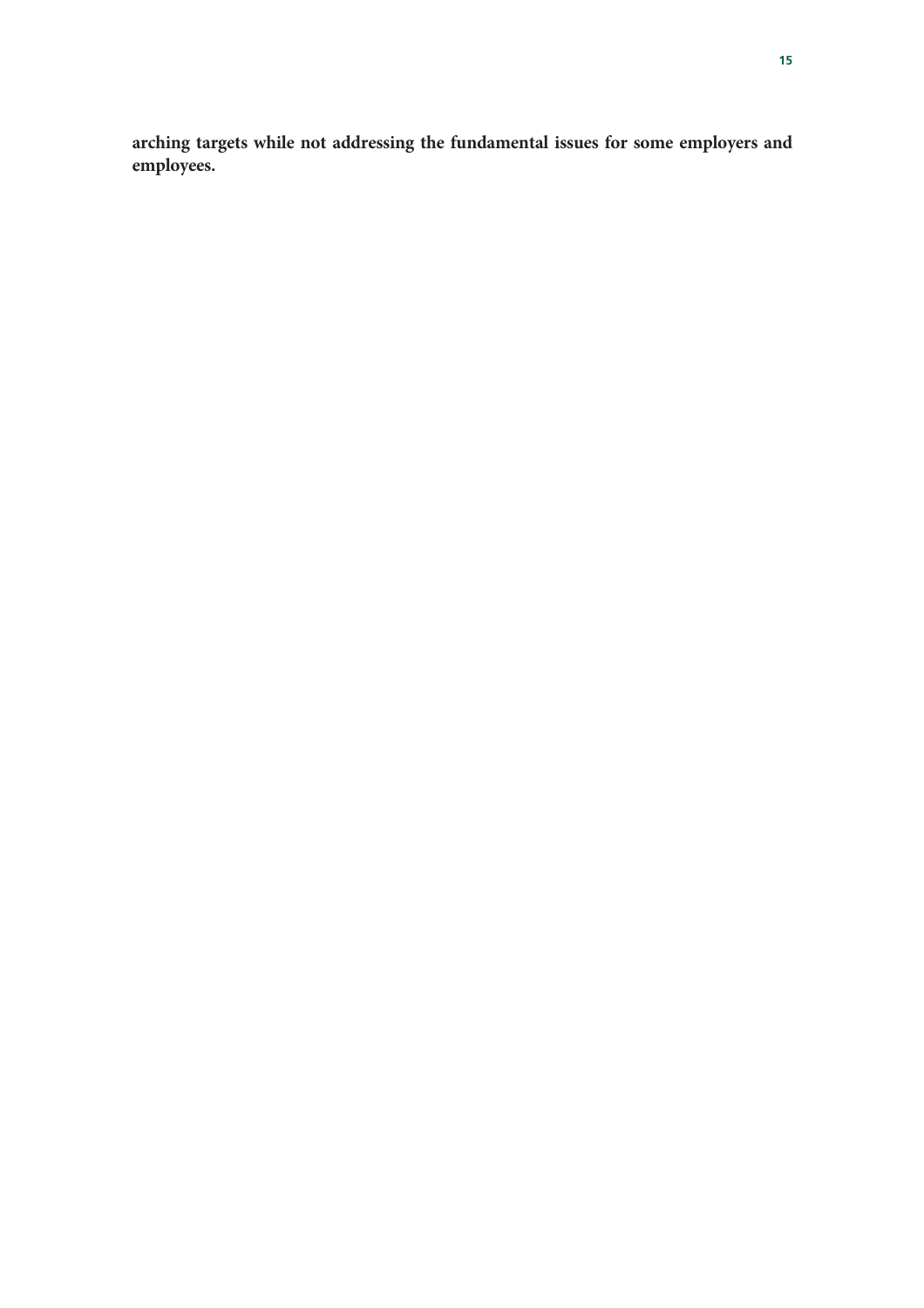# 4 The skills system and manufacturing

34. Public sector provision of skills and training is undergoing a process of major reform. The Government's Skills Strategy was initiated with the 2003 joint White Paper, *21st Century Skills, Realising Our Potential, Individuals, Employers, Nation* and continued with the 2005 joint White Paper *Skills: Getting on in Business, Getting on at Work*. Lord Leitch's independent review into skills was published by the Treasury in 2006. The Secretary of State for Education and Skills has indicated that the Government is working on proposals to implement Lord Leitch's report.<sup>48</sup>

35. Four Government departments have a say in skills matters: the Department for Education and Skills, the Department of Trade and Industry, the Department for Work and Pensions and Her Majesty's Treasury. **At present, skills matters in the DTI fall under the remit of the Minister for Science and Innovation. We agree that one Minister cannot be responsible for the Government's extensive science and innovation programme and be conversant with both the needs of industry and the intricacies of the skills system. Thus, having skills ministers in three other Departments makes eminent sense. Nevertheless, within the DTI the current distribution of responsibilities could be seen to suggest an unhelpful equation of skills with science, when the demands of industry are very much wider than that.**

36. The skills system as it relates to manufacturing can be roughly divided into four distinct elements. First, there are education and training providers and the public agencies which oversee and fund them. They include the Learning and Skills Council and its regional and local branches, further and higher education institutions, Centres of Vocational Excellence, Qualifications and Curriculum Authority and the University for Industry (which manages LearnDirect). Second, the Skills Strategy has led to the creation of a number of employerled bodies that are designed to give employers a greater voice in the system: the Sector Skills Councils, Sector Skills Development Agency, and the National Skills Academy for Manufacturing. Third, there are the Manufacturing Advisory Service and the Small Business Service, which are run by the Department of Trade and Industry; they act as advisory bodies to business and run their own initiatives. Finally, there are the Skills Alliance, Manufacturing Forum and Regional Skills Partnerships, which bring together interested parties in Government and the private sector to co-ordinate policy.

### **Who takes responsibility?**

37. It is clear from the evidence that we have received that employers, unions and Government have different goals when approaching workplace training. Employers prefer on-the-job training tailored to their business needs, seeing it as a way of plugging existing skills gaps and increasing individuals' ability to do their current job. For many employers, for whom reducing operational costs is a major priority, business pressures may deter, or even prevent, greater investment of money and employees' time in training.<sup>49</sup> Unions have

<sup>48</sup> HC Deb, 8 February 2007, col. 974

<sup>49</sup> Qq 137-138; National Audit Office, *Employers' perspectives on improving skills for employment,* (2006) Chapter 2; (hereafter 'NAO report) Reducing operational costs was identified as the major strategic priority for employers by the EEF, *Skills for Productivity,* (2006) Chart 1; Q 250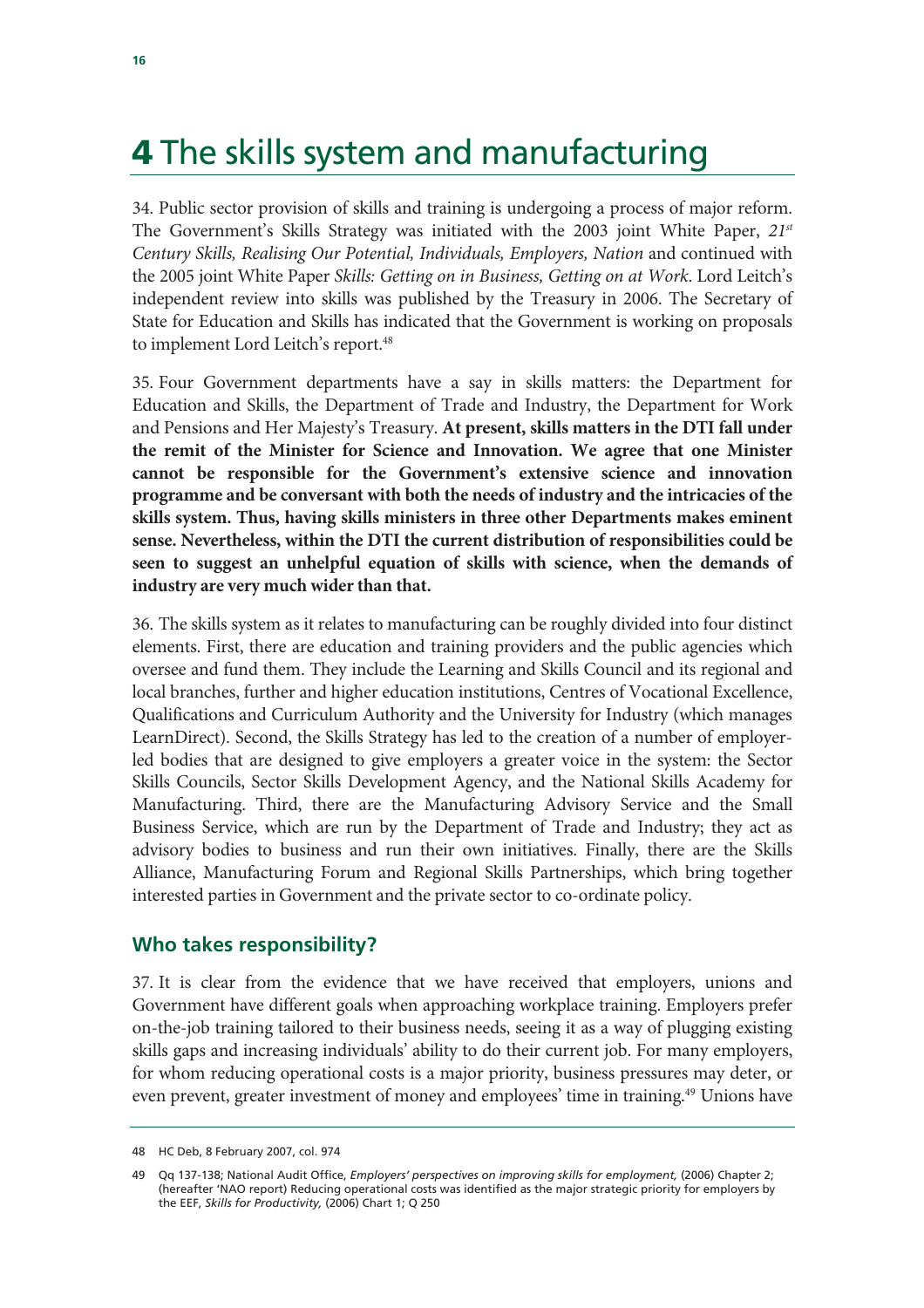stressed that diminishing job security has increased the importance to employees of transferable qualifications and being able to get recognition for skills that will allow them to move between jobs.<sup>50</sup> The Government, in associating itself with the Leitch report, has committed itself to a series of ambitious economy-wide targets in order to try to compete with the qualifications profiles of major competitor countries.<sup>51</sup>

38. The Government's recent reforms and the recommendations of the Leitch report focus on turning the skills system into a 'demand-led' system, with employers given an increasing role in setting priorities on a sector by sector basis through Sector Skills Councils, increased employer engagement with the education system, and funding mechanisms designed to encourage competition between providers, with the expectation that this will persuade the private sector to invest more in training and skills.<sup>52</sup> Similarly, we were told that the Government was attempting to make the teaching of workplace skills a greater priority within the education system through the introduction of Foundation Degrees, 14-19 Specialist Diplomas and an increased role for work experience.<sup>53</sup>

39. Our witnesses generally endorsed the concept of the demand-led approach outlined by the Government and in the Leitch report, believing that this approach is central to tackling some of the problems outlined in the previous chapter. They stressed, however, that the system remains a work in progress.<sup>54</sup> Sector Skills Councils were broadly welcomed even though their performance to date has been variable and our witnesses' experiences with them have been mixed. The Metals Forum, for example, told us that Metskill (now amalgamated with Semta) had the confidence and respect of the industry.<sup>55</sup> The Association of the British Pharmaceutical Industry, on the other hand, told us that discussions with Semta had been "difficult and protracted."56 The Minister for Higher Education and Lifelong Learning accepted the views of other witnesses that the performance of Sector Skills Councils had been variable to date.<sup>57</sup> It is also clear that Sector Skills Councils need a considerable period of time to gain recognition in their respective industries—which in many cases is currently very low, especially among small businesses.<sup>58</sup>

40. We also have concerns that the grouping of industries within Sector Skills Councils may be arbitrary and confusing for many smaller employers, especially given the curious and silly selection of names the councils have adopted, which do little to explain themselves to the lay observer. Making the skills system employer-led, comprehensible and approachable may not be best served by the current arrangements and titles. Any change, however, should only be made if it genuinely simplifies and assists. As is too often the case in government, constant change is not helpful to comprehension, stability, morale, and positive results.

- 52 Q 637; Appendix 17 (DTI); Leitch, para. 50-58
- 53 Q 581
- 54 Qq 10-13, 139 and 307-308;
- 55 Appendix 35 (Metals Forum)
- 56 Appendix 3 (ABPI)
- 57 Q 594
- 58 NAO report para 29-30

<sup>50</sup> Qq 76 and 194

<sup>51</sup> Q 572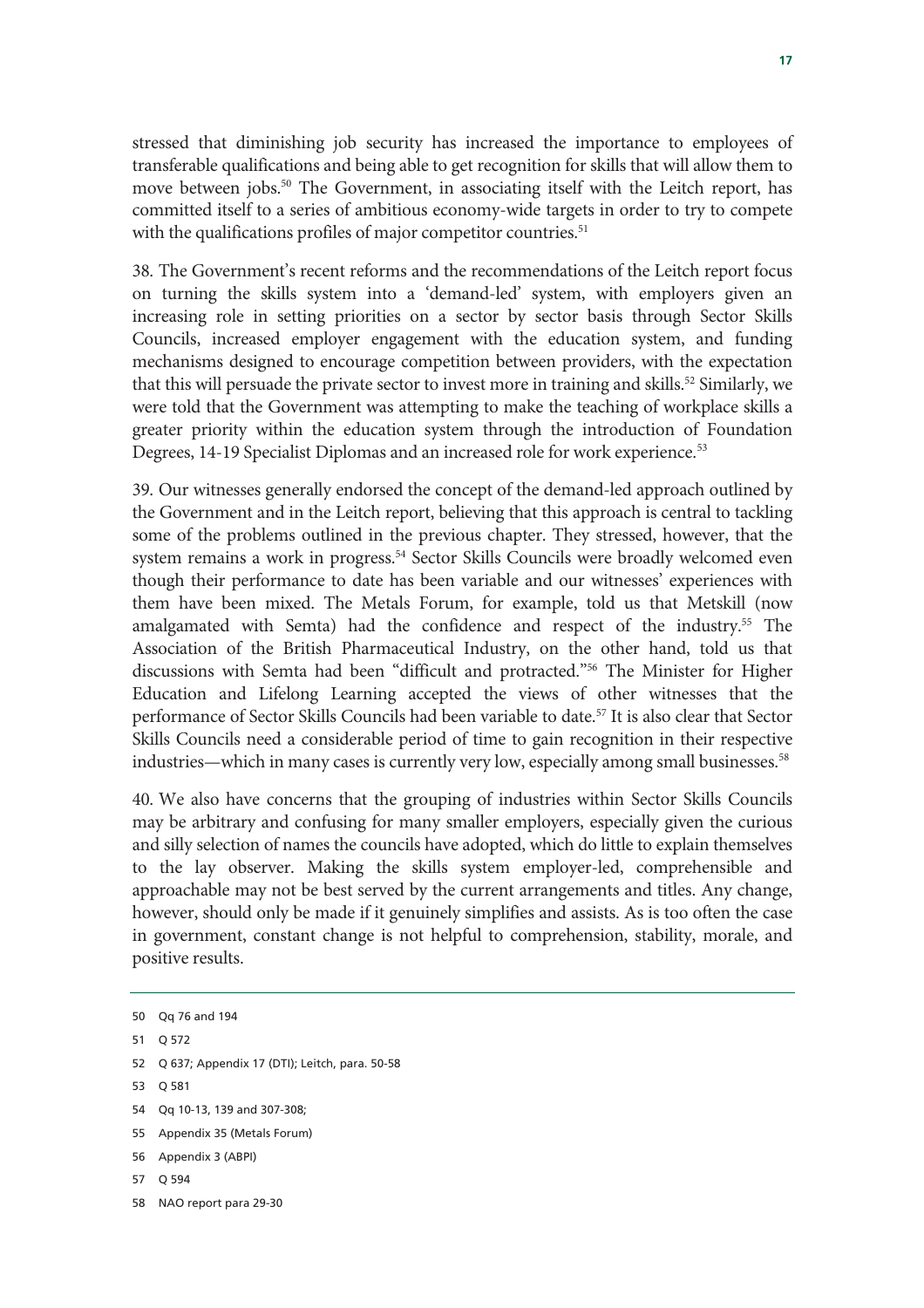41. **Ensuring strong workforce skills is a matter of shared responsibility between government, employers, unions and individuals. The greater role being given to employers in the skills system through Sector Skills Councils is welcome. We note that the performance of these bodies has been variable. We hope that the Sector Skills Development Agency will be active in ensuring that all sectors are represented fairly and in reforming less effective Sector Skills Councils.**

42. **The private sector must accept its full responsibility and involvement in the skills system. However, a 'demand-led' system should not be a purely 'employer-led' system. Employees' longer-term interests in gaining accreditation for their skills and acquiring transferable skills do not always coincide with the short-term interests of their employers. We therefore believe that the most effective Sector Skills Councils will be those which take significant account of employee, as well as employer, demand and recommend that their remit reflect this.**

43. The Leitch report and some of our witnesses have expressed the wish for a clearer division of responsibility on skills whereby Government takes the majority of the funding burden for basic and lower intermediate skills, with individuals and employers taking increasing responsibility at the higher levels.<sup>59</sup> The rationale given to us for this division is threefold: first that basic skills are those traditionally delivered by Government through the education system, second that the financial benefits to the individual or employer increase at higher levels of qualification and third that individuals and employers have shown themselves more likely to invest in training or education above level 2.60 This was reinforced by a survey conducted in 2005, which found that those with better qualifications were more likely to receive training from their employer.<sup>61</sup> As discussed in paragraph 31 above, other witnesses were of the opinion that funding should be aimed at level 3-4 qualifications to match demand in the sector.

44. **Although our witnesses have focused on the demand in manufacturing for people with level 3 and higher qualifications, the evidence suggests that those already with better qualifications are more likely to receive privately funded training. The Government should therefore continue to focus funding at level 2 and some level 3 qualifications to address this imbalance. It should ensure that people who undertake funded programmes at this level are given clear guidance and encouragement to progress to a higher level after completion.** 

### **Complexity**

45. Employers, unions and even some agencies found the number of public bodies complex and confusing. According to the Sector Skills Development Agency: "it is not clear to employers who [*sic*] they should talk to about what, when—whether to us, the skills broker, the local Learning and Skills Council, the local college, the local Regional Development Agency, etcetera—there are a lot of players, and there is a lot of work to do to

<sup>59</sup> Appendix 24 (Federation of Small Business); Leitch para 3.16

<sup>60</sup> Q 605

<sup>61</sup> Chartered Institute of Personnel and Development, *Who learns at work?*, (2005) p. 14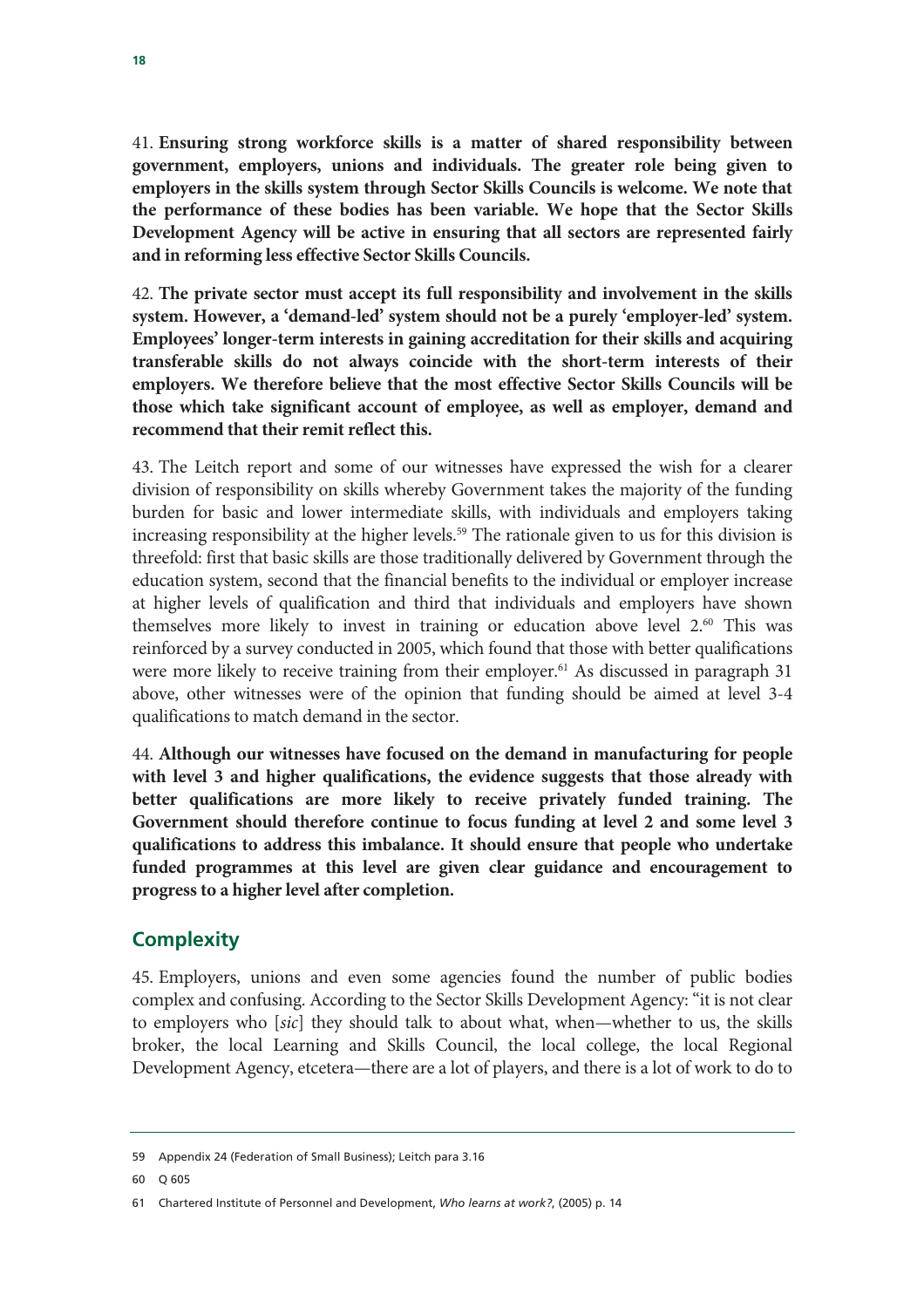signpost to employers who they should talk to about what, when."<sup>62</sup> These concerns are echoed in the Leitch report, which concluded that "the complexity of the current system prevents employers and individuals from effectively investing in skills improvements", and the Foster report on Further Education, which noted that "several other effective systems that we studied do not have anything like the same large scale regulatory, inspection and advisory system [as the UK]."63

46. One particular issue that some of our witnesses identified is the duplication and confusion caused by having a skills system based around both regional and sector-based agencies. The EEF in their evidence argued that sector-based bodies could call upon a far greater range of contacts and resources than regional bodies, because of the greater cohesion inherent in a sector relative to an administrative region, and that the system should be reformed with this in mind.<sup>64</sup> A lack of consistency of approach was identified by some witnesses as a key weakness in the regional/local aspects of the skills system. For example, the BPIF told us that their training department encountered "great inconsistencies" in the policies of local Learning and Skills Councils towards national training providers.65 **Employers should not have to deal with significantly different skills structures or policies on different sides of what are, after all, administrative boundaries. We recognise that skills bodies should be able to take regional differences into account and implement initiatives to meet local priorities. Greater co-operation is therefore needed between regions to ensure that the delivery system and policy principles are made consistent. We recommend that the Government reconsider whether having a region-led system of funding and provision is compatible with the new powers being given to sector-based, employer-led bodies operating nationally.**

47. Some steps towards simplifying the geographic aspects of the skills system are being made by reorganising the Learning and Skills Council into nine regional councils, rather than 47 local ones and reducing duplication between regional and local operations.66 This is part of a welcome change, to help to lessen considerably the bloated administrative costs of the LSC which arose in its early years. Nonetheless, the Learning and Skills Council argued that a regional dimension to the skills system is needed to take account of wide variations between the labour markets in, for example, the West Midlands compared to the North East.<sup>67</sup>

48. In their evidence, the DTI accepted that the skills system appears confusing and complex to employers.68 The Minister for Science and Innovation told us, however, that there was no major demand for radical restructuring.<sup>69</sup> The DTI, DfES and Learning and

<sup>62</sup> Q 241; similar views were expressed by the EEF (Q 49), TUC (Q 93), Amicus (Q 191) and in much of our written evidence.

<sup>63</sup> Leitch, para 4.7; Sir Andrew Foster, *Realising the Potential: A Review of the Future Role of Further Education Colleges* (2005), para 92

<sup>64</sup> Appendix 21 (EEF)

<sup>65</sup> Appendix 8 (BPIF)

<sup>66</sup> Qq 307 and 669

<sup>67</sup> Q 311

<sup>68</sup> Appendix 14 (DTI)

<sup>69</sup> Q 664; This view was supported by the Learning and Skills Council, Q 309. Of our witnesses, only the EEF proposed major structural reforms to the skills system, Appendix 21 (EEF).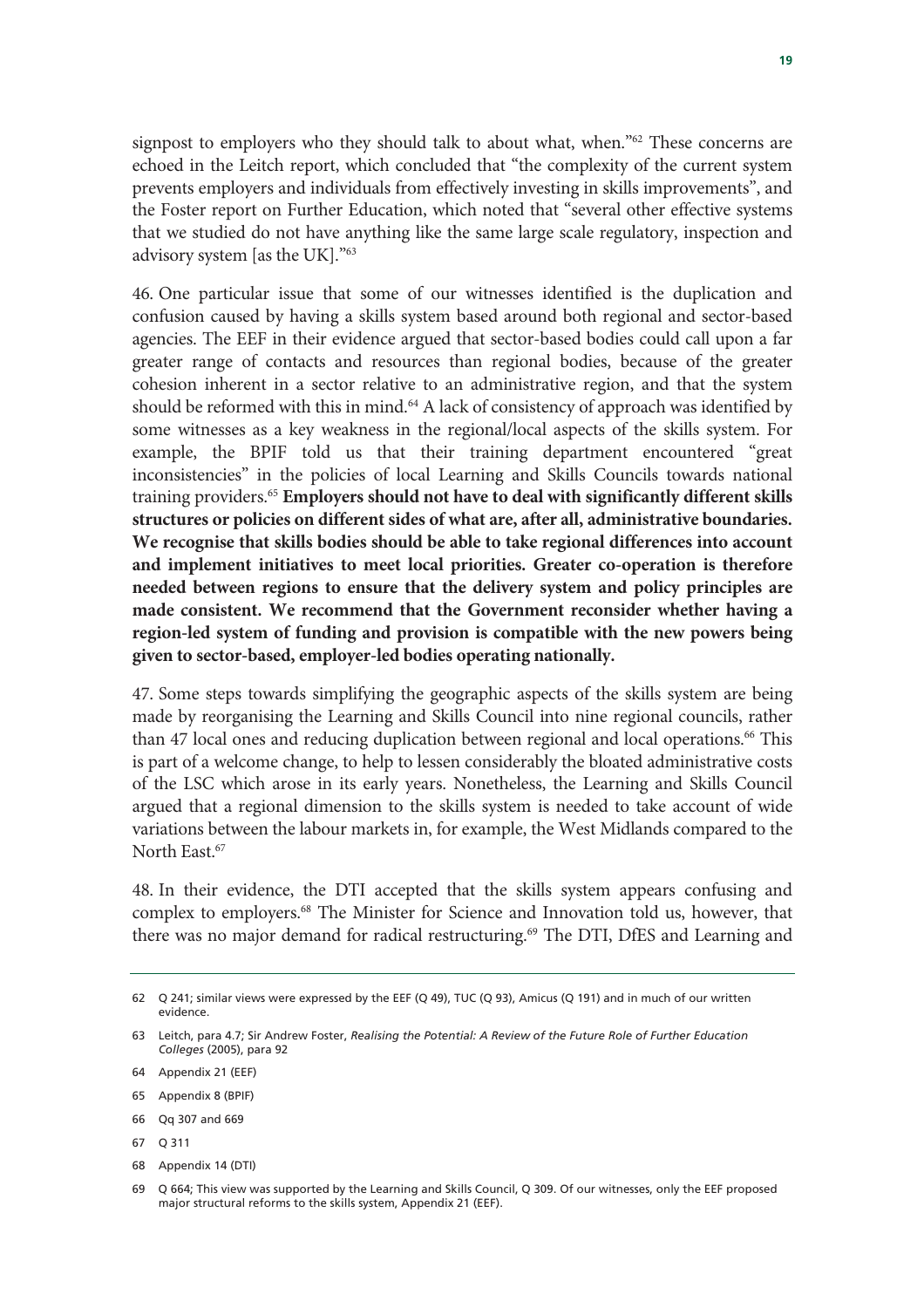Skills Council all told us how the brokerage system, provided chiefly by Train to Gain and integrated with Business Link, is intended to become the major interface for employers, allowing them to navigate the complexities of the system and find the most appropriate provider and funding for training.70 The DTI's view was that: "A demand-led system of skills provision has to look simple and coherent. That is the key. It must look that way from the point of view of the employer. If there has to be complex wiring it should be in the black box and not exposed to the employer."71

49. **We agree with the Department of Trade and Industry that the most important thing is that the skills system should be easy to navigate for employers and learners. This is not the case at present. The current system for publicly funding and providing skills training is complex and confusing. We agree that high-quality brokerage can help employers and learners deal with complexity. This should not be a substitute for structural simplification. Once the current round of reforms has been given time to settle, the Government should look to clarifying the roles of the public-sector bodies involved in skills matters with a view to reducing the number of such bodies.**

### **Vocational qualifications**

50. From an employer point of view, there appears to be considerable scepticism about the worth of vocational qualifications. As Improve told us, "it is competence and skill which is needed as the end product. Qualification is a means of measuring that competence and skill has been achieved but it is not the only means."72 When asked for the causes of skills shortages, 37.26% of employers identified a lack of applicants with the right skills, whereas only 11.14% mentioned qualifications.<sup>73</sup> There appears to be a particular lack of faith in low-level and intermediate level vocational qualifications. One report has found that the returns to the employee in terms of wages and employability for level 1 and 2 vocational qualifications are actually negative, whilst the returns at level 3—which we have previously identified as becoming the new base-line for employability in manufacturing—are negligible.74

51. Witnesses found the number of qualifications confusing. The CBI stated that there are around 6,000 vocational qualifications in the UK and cited the Leitch report's finding of 22,500 qualifications nation-wide.<sup>75</sup> The EEF echoed the concern about the number of qualifications and argued that many vocational qualifications are poorly promoted and difficult for employers to understand.<sup>76</sup> The view was expressed by several of our witnesses that many qualifications are not designed with employers in mind and are not, therefore,

76 Q 27

<sup>70</sup> Appendix 14 (DTI); Qq 310 and 618

<sup>71</sup> Q 664

<sup>72</sup> Q 281

<sup>73</sup> NESS, 2005 using http://researchtools.lsc.gov.uk/ness, Main causes of having a hard to fill vacancy (summary) by Sector Skills Council.

<sup>74</sup> Dr Andy Dickerson, *A study on the rates of return to investment in level 3 and higher qualifications*, Warwick Institute for Employment Research, (2005) Figure E1

<sup>75</sup> Q 139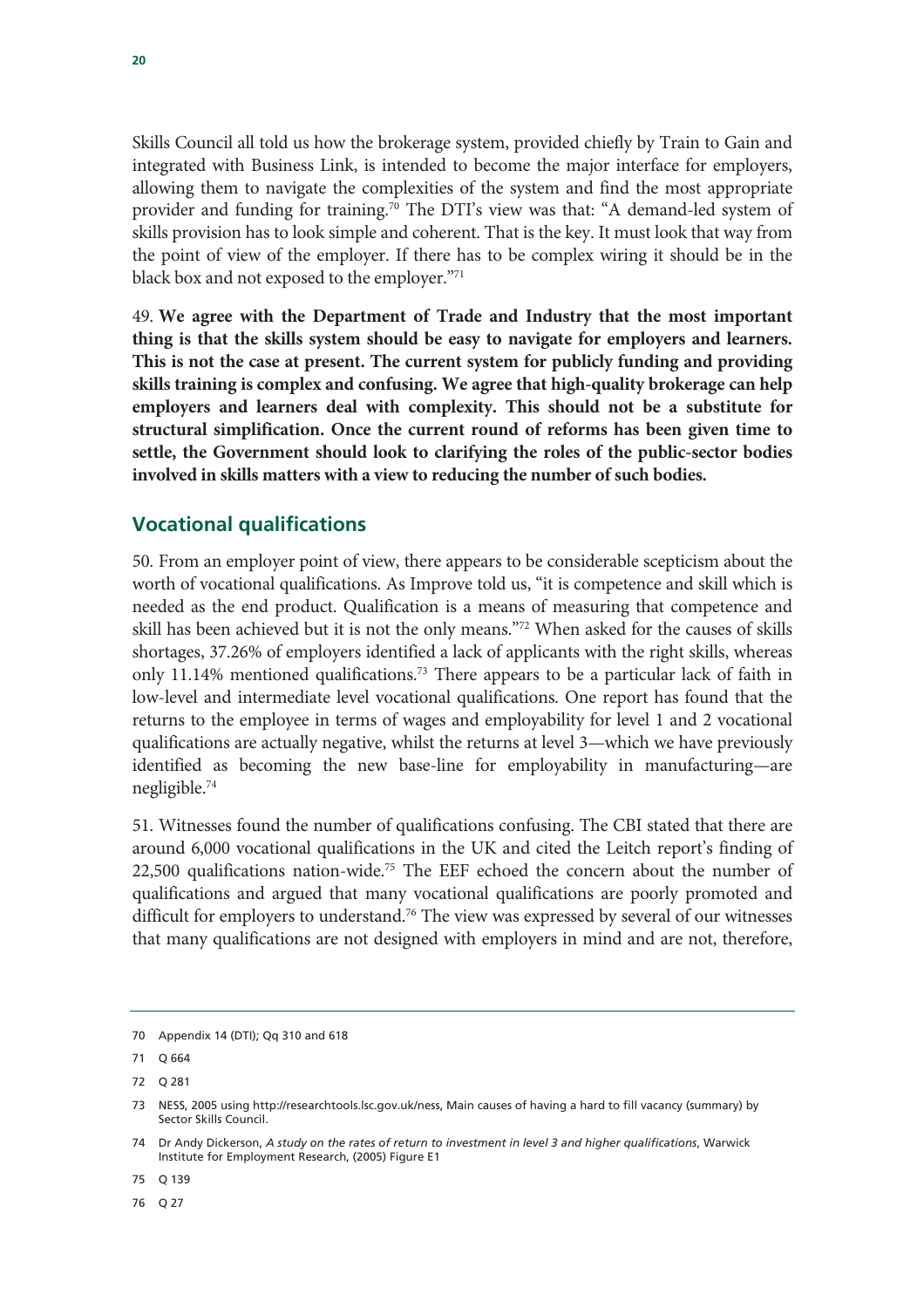meeting the workplace needs of employers.77 We also received anecdotal evidence about out-of-date materials being used and techniques being taught.<sup>78</sup>

52. The Learning and Skills Council accepted that "we have to have a significant cull of a lot of qualifications which are no longer, if I might use the expression, fit for purpose. It is high time that instead of just saying that public funding will be available for level 2 qualifications or level 3 qualifications, we are much, much clearer about the value which employers place on that as opposed to providers, and there should be real evidence of the relevance to competence and productivity in a business context."79

53. The TUC emphasised the importance of a robust system of qualifications, "in an increasingly globalised economy, where people have fingers wagged at them and are told that they will not have a job for life and must expect to have many more jobs, and perhaps different skills and upskill continually for life, it is important for them to have qualifications because that is their passport from one company to another."80

54. We were told that the Sector Qualifications Reform Programme will allow the Sector Skills Councils a role in rationalising existing qualifications and considerable input into the creation of new vocational qualifications for their sectors.<sup>81</sup> The Learning and Skills Council told us that Sector Skills Council involvement with qualifications was at a relatively early stage, but is beginning to have a positive impact, enabling employers to identify qualifications representing the skills that are valuable to them. They also said that the new National Skills Academy for Manufacturing would have a similar impact.<sup>82</sup> It is proposed in the Leitch report that Sector Skills Councils will have the power to veto funding for vocational qualifications that do not meet their sectors' needs.<sup>83</sup>

55. The Government told us that non-graduate qualifications and career paths have long been a weakness of the British economy.<sup>84</sup> They drew our attention to their introduction of 14-19 Specialist Diplomas—including a Manufacturing Diploma—as a key reform in this area. The Diplomas are still being implemented and are the subject of an inquiry by our sister Committee for Education and Skills; as such, whilst we welcome the Government's aims, we do not consider ourselves in a position to pass judgement on their implementation.

56. **The current system of vocational qualifications is overly complex and does not have the confidence of the sector. Simplicity is one effective way of maximising recognition and therefore potential value among both employers and employees—complexity a way of minimising both. Without the confidence of industry, such qualifications will have little value to employees. We welcome greater employer involvement in the** 

79 Q 314

- 81 Q 281
- 82 Q 315

<sup>77</sup> For example, Q 281 (Improve)

<sup>78</sup> EEF, *Learning to Change,* p. 15

<sup>80</sup> Q 76; Amicus also made the same point, Q 194

<sup>83</sup> Leitch, para 4.27

<sup>84</sup> Q 658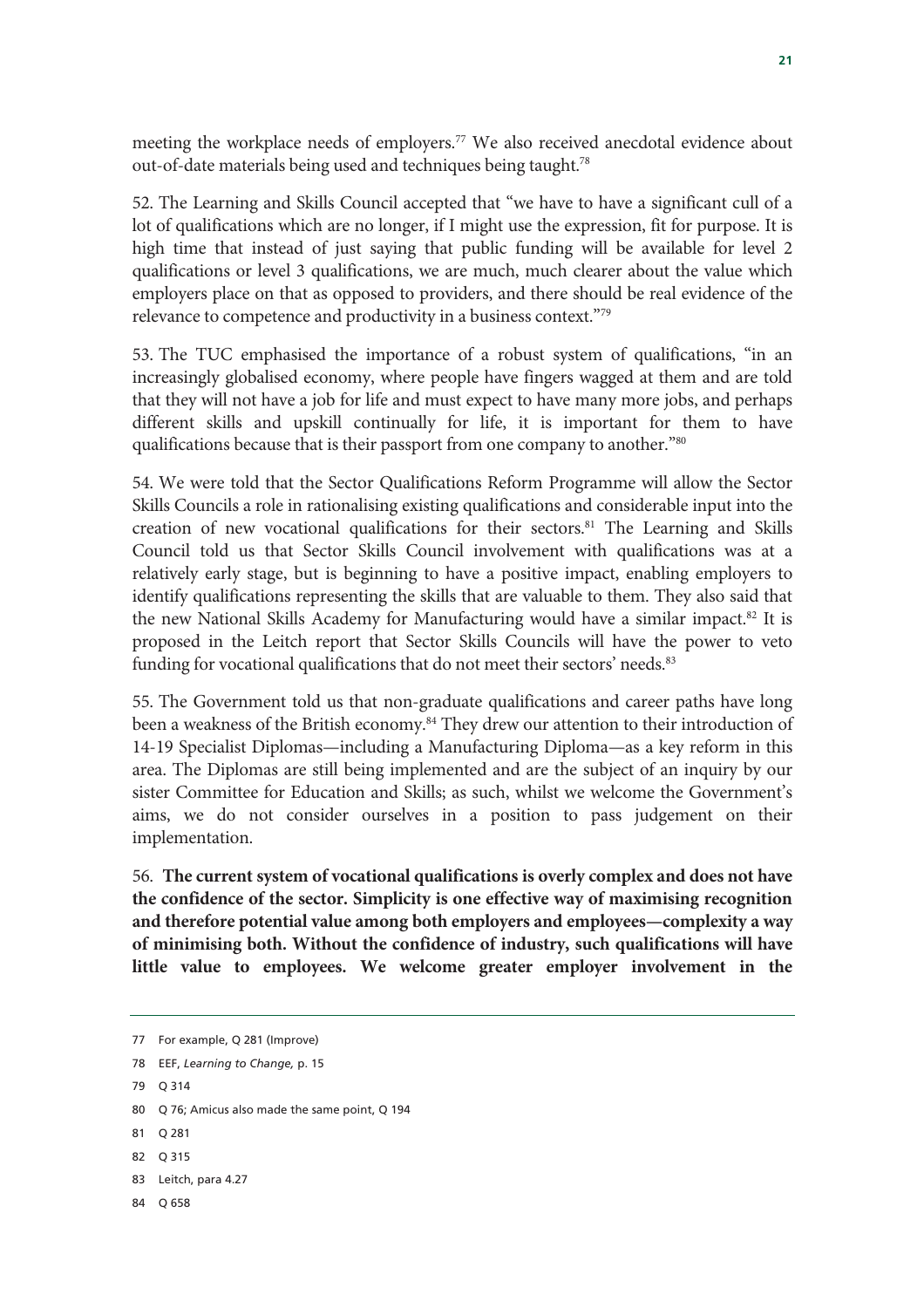**development and approval of qualifications through the Sector Skills Councils and hope that this will lead to a major rationalisation of vocational qualifications. We stress that the resulting qualifications must be recognised and valued as a measure of ability across the whole economy, not just in the sector that helped develop them.** 

### **Workforce training**

57. The importance of workforce training is clear. Several of our witnesses cited Lord Leitch's finding that 70% of the 2020 workforce have left compulsory education and are in the present workforce.85 Earlier in this Report, Diagram 1 showed that around half the existing manufacturing workforce has qualifications below level 3 (two A-levels or equivalent), which is increasingly becoming the base line for employability. As noted at the beginning of this chapter, this has major implications both for employers looking for workers and for workers seeking new positions.

58. The Trades Union Congress argued strongly that insufficient training is taking place to meet the challenges. They said: "In this country one in three employers, despite the fact that they have a fair bit put on a plate for them, for example by Train to Gain, still do not participate in the training of their workforces. Too many workers never get trained at all." The Trades Union Congress told us that the key to getting employees interested in training is to provide workplace training in paid working time.<sup>86</sup> Their argument is for a statutory **right for employees to be able to train for a level 2 qualification in work time—a proposal that the Leitch report has recommended should be implemented if sufficient voluntary progress is not made by 2010.**<sup>87</sup> **We agree.**

59. The view of two of the main employers' groups—the CBI and EEF—is that the private sector invests a substantial amount of money in training—£33 billion across the economy as a whole. Indeed, the CBI told us that, as a proportion of the wage bill, UK employers spend more than their international competitors.<sup>88</sup> This was reinforced by the EEF's evidence, which cited research showing that "UK employees are among the most trained in Europe."<sup>89</sup> Their position was that the returns on that money were often poor owing to issues including lack of appropriate training courses and insufficient strategic vision in applying training budgets.<sup>90</sup> Until better returns on training could be guaranteed, the CBI accepted that many employers would remain disengaged from training their staff.<sup>91</sup>

60. The evidence we received suggests that, on balance, manufacturing employers train their workforce to a lesser extent than employers in the UK economy more widely. According to the Skills for Business Network, 59% of manufacturing employers funded or arranged training for employees in the last year, compared to 65% for the economy as a

- 90 Q 6; EEF, *Learning to Change,* 14; Q 153
- 91 Q 137

<sup>85</sup> Leitch para 31

<sup>86 0.72</sup> 

<sup>87</sup> Q 71

<sup>88</sup> Q 153

<sup>89</sup> Appendix 21 (EEF)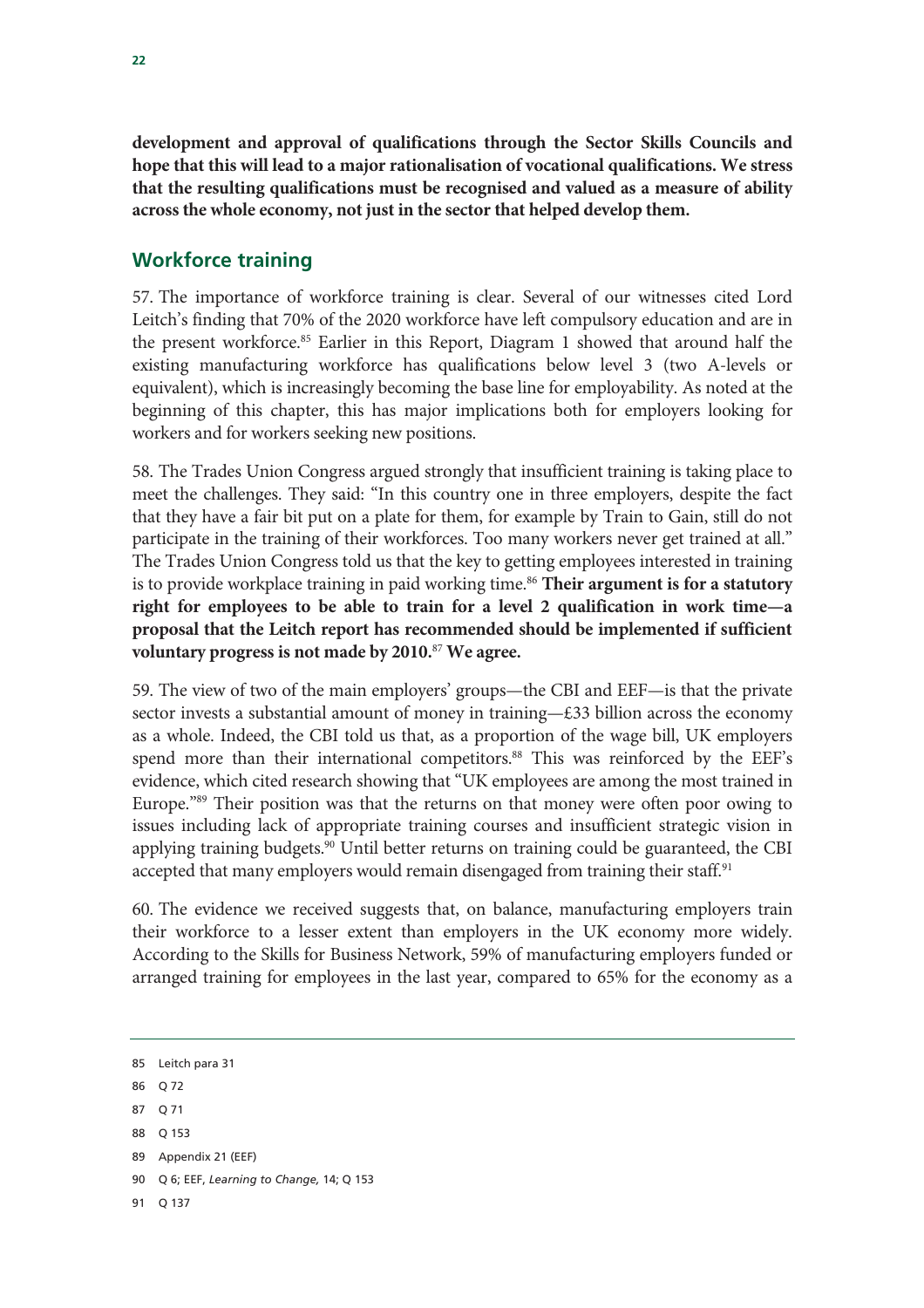whole; this accounted for 55% of the workforce compared to the national average of 70%.<sup>92</sup> Companies who do not train their staff are, perhaps unsurprisingly, those with a smaller number of employees. Only 39.2% of manufacturing companies with 2-4 employees trained their staff in the last year compared to 74.4% of companies with 10-24 employees, 86.3% of those with 25-49 employees, and 91.5% of those with between 50-99 employees.93 This echoes the evidence we received that medium and large companies in the UK often have a very good record on training, but there is increasing concern about the lack of training in their supply chains.<sup>94</sup> We note, however, that when it comes to the percentage of a company's workforce that is trained, large employers actually have a marginally worse record than their smaller counterparts in the economy as a whole.<sup>95</sup>

61. **The manufacturing sector trains a lower proportion of its workforce than the economy as a whole. Estimates of the proportion trained vary, but the evidence suggests between one half and two-thirds of the workforce do receive training funded or provided by their employer. Companies who do not train their staff are overwhelmingly those with fewer than 25 employees. The Government should therefore focus its assistance on small employers to help them to begin training their staff and should consciously reach out to smaller firms. Government should also be encouraging larger employers to train a higher proportion of their staff and spread best practice through their supply chains. In both cases, a close link between training and business strategy should be encouraged.**

62. We should be careful not to portray employers' or learners' views of the training industry as entirely negative. Learning and Skills Council figures show that learner satisfaction with further education and work-based training courses is high—with 90% or higher of those taking courses 'satisfied' or better with their progress.<sup>96</sup> Likewise, National Audit Office figures show 79% of employers are satisfied with their experience of the training industry.97 Many of our witnesses told us of examples of good practice and initiatives which they saw as being successful or having potential across the sector. These included the work of Union Learning Representatives, the efforts to retrain staff following the closure of MG Rover in Longbridge, the Productivity and Competitiveness Framework being trialled in the West Midlands and the involvement of large and successful firms in promoting training down their supply chains through the Automotive Academy and subsequently the National Manufacturing Skills Academy.<sup>98</sup>

63. Our witnesses suggested that most post-16 training is carried out in the workplace and that most employers prefer in-house training or externally sourced training on the

<sup>92</sup> Appendix 42 (Skills for Business Network); www.ssdamatrix.org.uk

<sup>93</sup> NESS, 2005 using http://researchtools.lsc.gov.uk/ness, Whether establishment has funded or arranged either on-thejob or off-the-job training over the past 12 months by size of establishment (nine coded categories), all manufacturing Sector Skills Councils; whole economy figures are given in Appendix 13 (DfES).

<sup>94</sup> Qq 146 (CBI) and 674 (DTI)

<sup>95</sup> Appendix 13 (DfES); sector specific figures were not available.

<sup>96</sup> Learning and Skills Council, *National Learner Satisfaction Survey: Highlights from 2004/05*, (2006);Q281; Appendix 14 (Society of British Aerospace Companies); Appendix 28 (KPMG)

<sup>97</sup> NAO report p. 26

<sup>98</sup> Appendix 48 (TUC); Appendix 4 (Birmingham Chamber of Commerce); Appendix 45 (SMMT); Appendix 31 (Learning and Skills Council)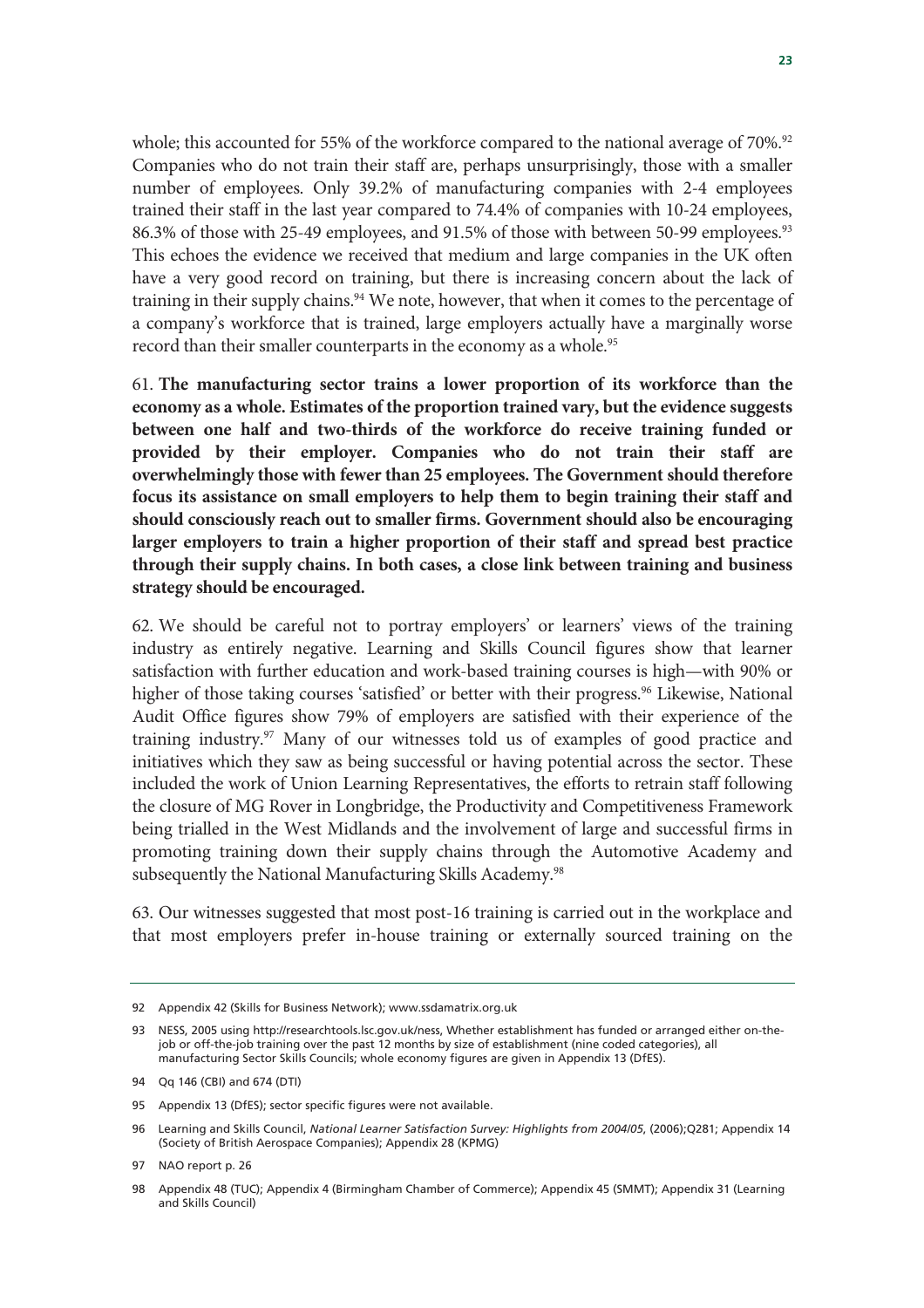premises to further education colleges or other publicly funded sources of training.99 Improve informed us that in their sector 85% of training is "on the job" and only 7% is sourced through further education colleges.<sup>100</sup> For the economy as a whole, the CBI told us that less than 5% of employers' spending on training is spent in further education colleges even though around 18% of employers engage with such institutions.<sup>101</sup> In their analysis of the sector, KPMG linked this preference for workplace training over public sector providers with the problems of complexity, variable quality of courses and lack of up-todate machinery and tuition that we have identified elsewhere in this Report.<sup>102</sup> Similarly, the CBI argued that publicly provided training was variable in its quality and relevance to the employers' business and often was delivered in a way that was unhelpful to business for example taking place at the wrong time of day and being unavailable during academic holidays.<sup>103</sup> According to the CBI, in-house training undertaken by employers is often not accredited—even when it is of high quality.<sup>104</sup>

64. **Employers have strongly expressed their preference for 'on the job' training in the workplace. Public sector skills providers would be well-advised to 'go with the grain' of employers' strongly held convictions and aim to facilitate this where possible in return for a commitment by employers to provide paid time for employees to undertake training. Government, the National Skills Academy for Manufacturing and Sector Skills Councils should work towards a form of national accreditation for in-house training that recognises its value and establishes common standards at a basic level without being prescriptive as to its exact content or method of delivery.**

65. An EEF survey showed that the two largest obstacles to training for employers are lack of funding and unwillingness or inability to give staff time off to train. These were followed by lack of relevant courses and staff reluctance.<sup>105</sup> The National Employer Skills Survey tells a different story, with the overwhelming majority of employers (75.2%) who do not train their staff saying they did not do so because their staff were already fully proficient.<sup>106</sup> As shown above, it is the smallest companies that are least likely to provide training for their workforce. Employers' groups have told us that small and medium sized companies find it difficult to spare staff time—especially that of managers—for training, and cite the disproportionate costs of funding training in a small firm. They also said that small firms had much more significant difficulties in finding relevant training, because of the need for staff to fulfil flexible roles in the company and difficulties in engaging with the education system.<sup>107</sup>

<sup>99</sup> Q 138 (CBI); Appendix 8 (BPIF); NAO report p. 26

<sup>100</sup> Q 283

<sup>101</sup> Q 157

<sup>102</sup> Appendix 28 (KPMG)

<sup>103</sup> Q 157

<sup>104</sup> Q 153; CBI Press Release, 23 April 2007

<sup>105</sup> Appendix 21 (EEF)

<sup>106</sup> NESS, 2005 using www.researchtools.lsc.gov.uk/ness, Reasons for not providing training at all over the past 12 months, all manufacturing Sector Skills Councils.

<sup>107</sup> Qq 146-147; Appendix 24 (Federation of Small Business); Appendix 23 (EAMA); Appendix 8 (British Printing Industries Federation)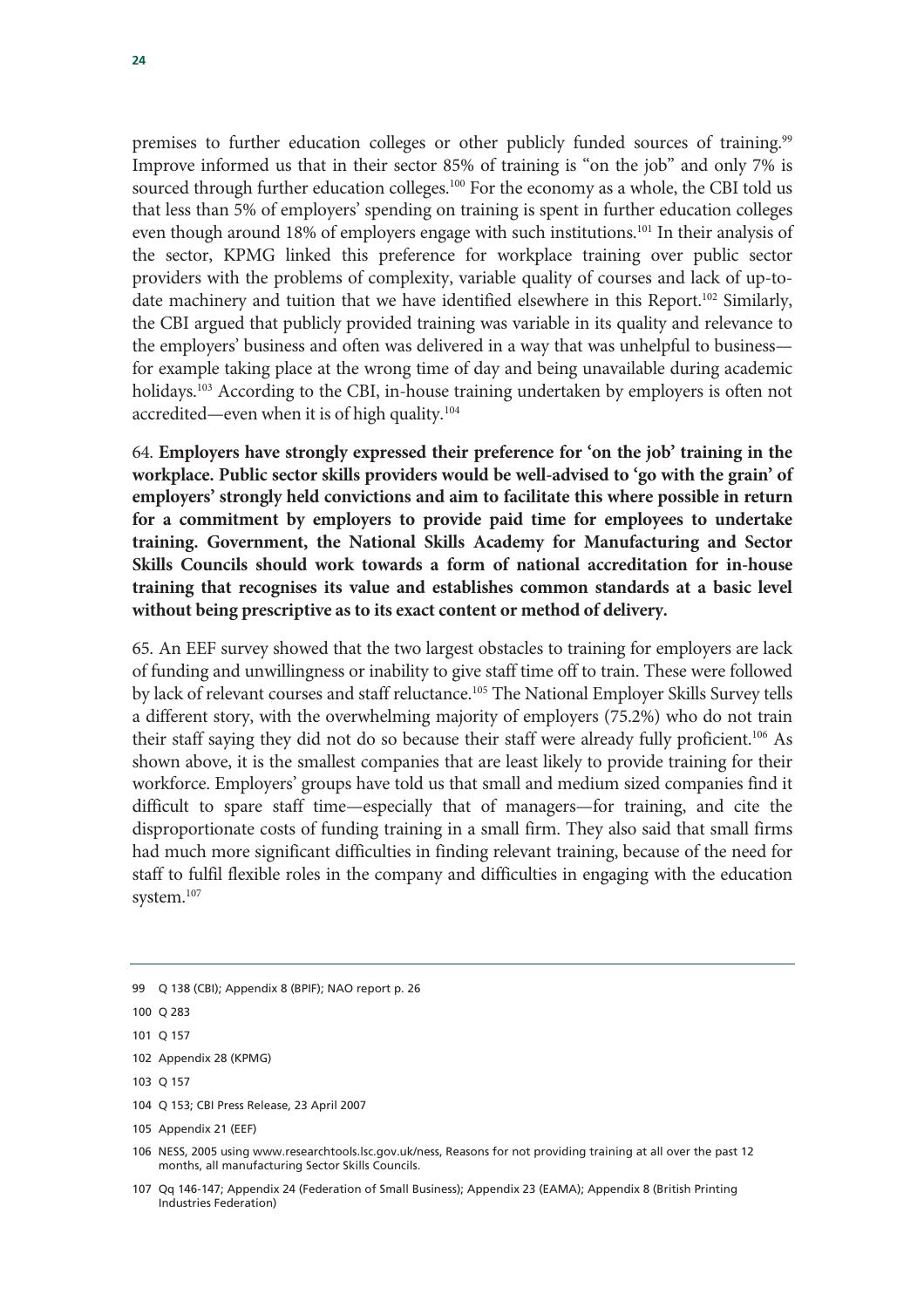66. The evidence we received from the Learning and Skills Council and the two Departments suggested that employers' preference for workplace training was being recognised and improvements were being made in this area. In particular, all three parties stressed the importance of the Train to Gain brokerage system as a mechanism for proactively engaging employers by linking skills improvements to the specific demands of their businesses.<sup>108</sup> Our witnesses broadly supported the Train to Gain approach.<sup>109</sup> However, they noted a number of issues which will need to be resolved if it is to reach its full potential. The two most important of these were the need to establish a single, coherent brokerage system for the entire country, to prevent employers based in several regions having to deal with different systems in each one; and improving the relatively low level of additional training 'around 10%-15%' generated by the Employer Training Pilots (ETP, the forerunner of Train to Gain)—that is, 85% to 90% of the training would have taken place anyway, if ETPs had not existed. This is sometimes referred to as 'deadweight'.<sup>110</sup> The latter is particularly important in view of the CBI's evidence that the Small Firms' Initiative—run by the Learning and Skills Council and Business Link—had achieved 90% additional training.111 The Minister for Higher Education and Lifelong Learning and the Learning and Skills Council both assured us that this was successfully being addressed, citing high levels of employer satisfaction and small business engagement.<sup>112</sup> We note that no survey directly comparable with the ETP evaluation has yet been carried out.

67. **We welcome the Train to Gain approach of actively targeting firms to identify and address their specific skill needs and we endorse Lord Leitch's proposal of a similar approach for individuals. We believe that Train to Gain should continue its focus on smaller firms, with the aim of promoting training among companies that do not at present train their staff. We also recommend that a nationally coherent system of brokerage be established as soon as possible.**

### **Apprenticeships**

68. The number of Apprenticeship places has been increasing, from 219,500 in 2003 to 255,000 in 2005.113 Around a third of these places are in manufacturing.114 Completion rates have also been increasing, albeit from a low starting figure. 27% of apprentices completed their programme in 2002/03 compared to 53% in 2005/06. Encouragingly, completion rates are higher in manufacturing than among apprentices in general.<sup>115</sup>

69. The Minister for Higher Education and Lifelong Learning told us that: "Apprenticeships are a key part of the way forward. What we have to ensure is that this is

<sup>108</sup> Qq 315,317, 600 and 666; Appendix 14 (DTI)

<sup>109</sup> Qq 20, 139 and 307; Appendix 10 (CBI); Appendix 24 (Federation of Small Business)

<sup>110</sup> Appendix 28 (KPMG); The Institute for Fiscal Studies, *The Impact of Employer Training Pilots on the take-up of training among employers and employees*, (2005) p. 11

<sup>111</sup> Q 146

<sup>112</sup> Qq 317, 347 and 602

<sup>113</sup> Department for Education and Skills, *Annual Report 2003* p. 107 and *Annual Report 2005* p. 47

<sup>114</sup> Q 616

<sup>115</sup> Learning and Skills Council, *Further Education and Workplace Learning for Young People – Learning Outcomes in England 2002/03*, (2004); HC Deb, 27 February 2007, Col.1397W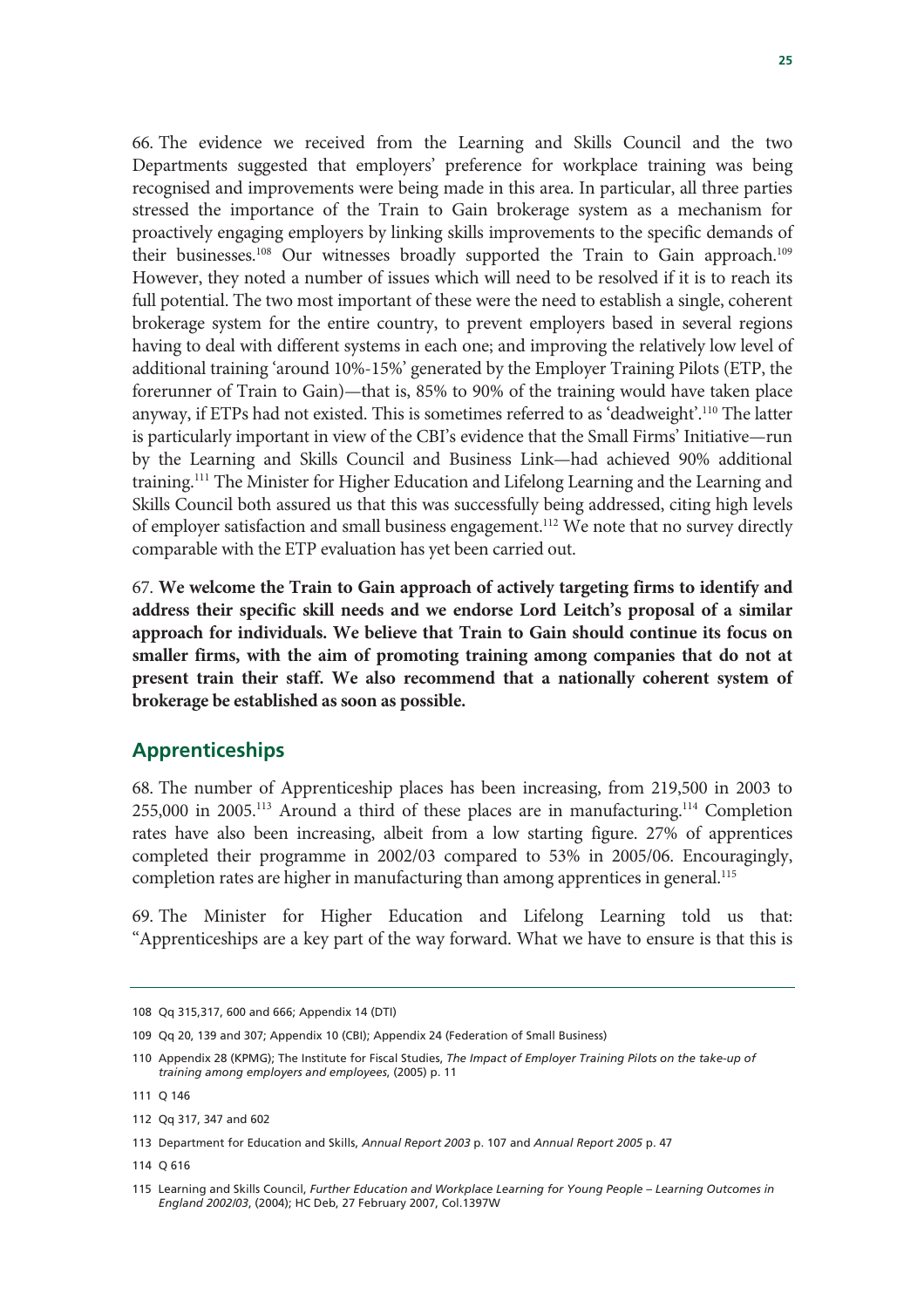demand driven from the employer and not supply driven because otherwise you run the risk of people getting on to an Apprenticeship and then getting to the end of that programme, not being able to access a job."116 He went on to say that many young people dropped out of Apprenticeships to take up jobs elsewhere, and that the key to ensuring high completion rates should be focusing on the benefits received at the end of the programme by closely linking the skills and qualifications gained from the Apprenticeships to employer demand.<sup>117</sup>

70. **We welcome the improvements in the number of Apprenticeship places and completion rates. The Government should work towards the Leitch report target of 500,000 apprentice places by 2020 but only insofar as this reflects genuine demand in the labour market and the varying needs of specific industries. Government workforce planning, even for its own workforce, can leave a lot to be desired; as we have seen, for example, with the problems concerning the excess numbers of nurses and doctors recently trained (c.f.** *Modernising Medical Careers***).**

71. **We note that the concerns raised regarding vocational qualifications extend equally to the NVQ element of Apprenticeships and Advanced Apprenticeships. With the skills base line for employability in the sector rising, Government should make the accreditation of Apprenticeships more robust and relevant to the needs of the industry by including them within the Sector Skills Council-led process for developing and approving vocational qualifications discussed earlier in this Report.** 

72. The Learning and Skills Council has announced that 8,000 Apprenticeship places will be funded for the over-25s, starting from August this year. They will be targeted at those without employment, those seeking to go into careers that are atypical for their background and those seeking to build upon qualifications achieved through Train to Gain in priority areas for their sector or region.<sup>118</sup> In view of the importance of increasing the **skill levels of the existing workforce and in the light of the finding of our predecessor Committee that women are more likely to try and break into a traditionally maledominated sector after several years in the workforce, we welcome the extension of Apprenticeships to over-25s as a major step forward**. 119

<sup>116</sup> Q 616

<sup>117</sup> Qq 622-628

<sup>118</sup> HC Deb, 19 Mar 2007, Col. 679W; Appendix 31 (LSC)

<sup>119</sup> *Jobs for the girls: The effect of occupational segregation on the gender pay gap*. Sixteenth Report of Session 2004- 05, HC 300, Para 22 (hereafter 'Jobs for the Girls')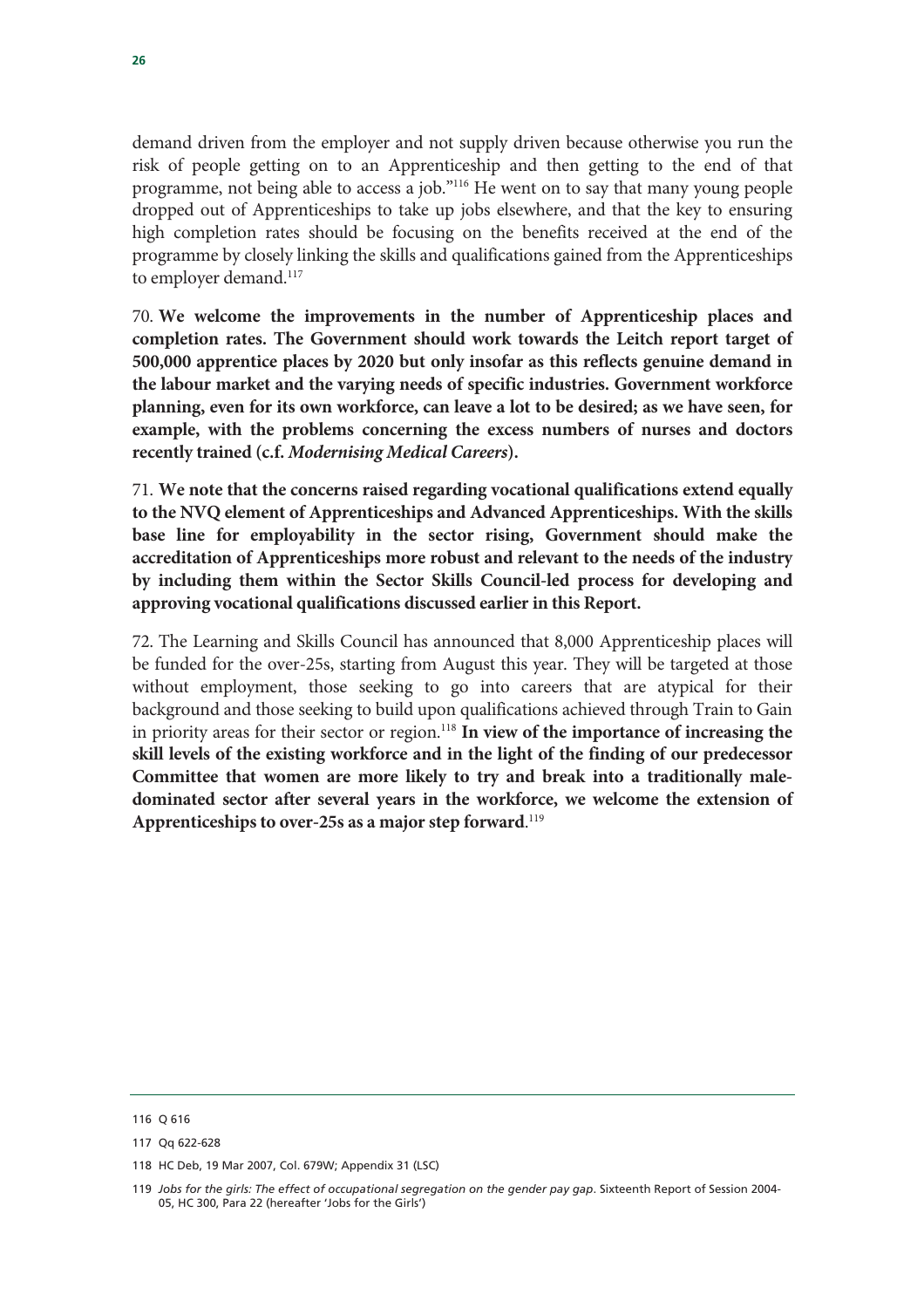# 5 Encouraging people into manufacturing

73. It is difficult to quantify the impact of perception problems in terms of skill shortages, gaps or poor qualifications profiles. The National Employer Skills Survey received the response "not enough people interested in this type of job" for 18.7% to 27.3% (depending on sector) of hard-to-fill vacancies in manufacturing.120 This may not account for the full scale of the problem, since other issues—such as lack of appropriate skills or motivation may also have a perception element: for example, deterring appropriately skilled individuals from applying for or acquiring manufacturing-related qualifications in the first place.

### **Perceptions among young people**

74. A report by the Manufacturing Foundation, published in 2003, examined the attitudes of school children and students in the West Midlands towards a career in manufacturing and also conducted a review of existing research. It found significant negative attitudes towards manufacturing as a career amongst all the groups it surveyed.<sup>121</sup>

75. Amicus and the CBI told us that many people had an outdated view of manufacturing. As the General Secretary of Amicus put it, "oily rags, a dirty environment, early morning starts, grabbed lunchtimes, not really all that great and the rewards sometimes are not all that great."122 The Manufacturing Foundation report underlines their fear. Respondents from school years 7 and 10 had a limited awareness of the range of jobs available in the sector and applied adjectives such as "dirty", "boring", "repetitive" and "vile" across the sector.<sup>123</sup>

76. The Minister for Higher Education and Lifelong Learning told us that young people intending to follow a vocational educational path—such as medicine—tend to make that decision at a relatively early age, often at 12 or 13, although he produced no evidence to that effect.124 At that age or just below, only 2.2% of school children who responded to the Manufacturing Foundation report expressed a positive interest in a job in manufacturing with a further 7.7% expressing a 'possible' interest. Three years later, at Year 10, the figures had risen to 3.0% and 7.8%.<sup>125</sup>

77. There was widespread concern that the education system is reinforcing negative images of the industry. Amicus considered that: "what you see within the education system is a total lack of understanding and knowledge of what manufacturing is all about and what modern manufacturing is all about…it is not all about just the production side, there is the design side, there is the marketing side, there is the sales, but the whole area of

<sup>120</sup> NESS, 2005 using http://researchtools.lsc.gov.uk/ness, Main causes of having a hard-to-fill vacancy (summary) by manufacturing Sector Skill Council

<sup>121</sup> The Manufacturing Foundation, *Manufacturing our future* (2003)

<sup>122</sup> Qq 201 and 149

<sup>123</sup> As above, pp 17-41

<sup>124</sup> Q 580 The importance of reaching young children was also stressed in Appendix 26 (Imagineering Foundation)

<sup>125</sup> Manufacturing Foundation, p. 42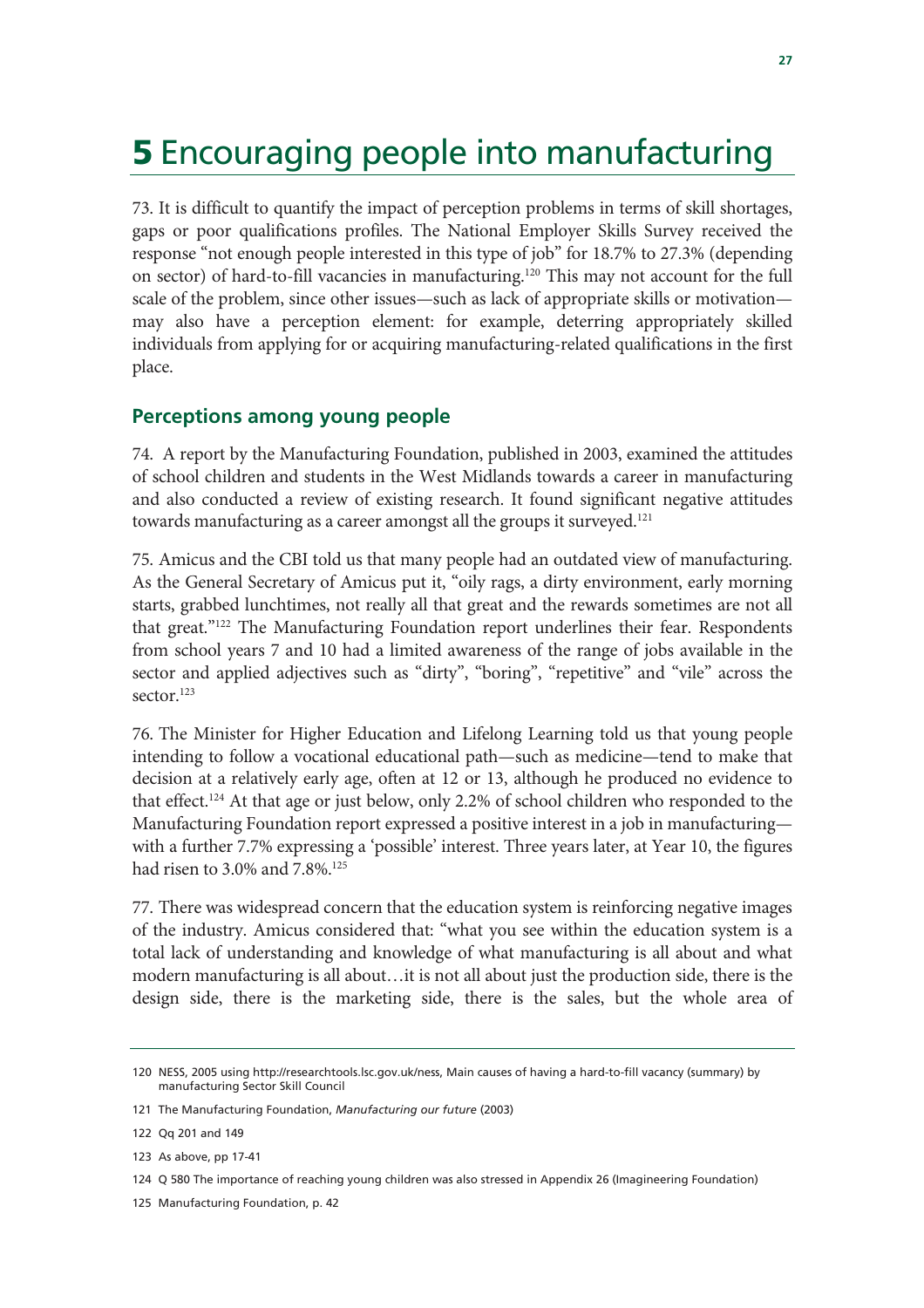manufacturing is simply not conveyed into the education system at the earliest level."<sup>126</sup> According to the evidence we received, there is a widespread perception amongst manufacturers that teachers and careers advisers not only have an out-of-date view of manufacturing but are actively hostile to the sector.<sup>127</sup> Indeed, some witnesses called for either an "unbiased" or "well informed" system of careers advice, suggesting significant failings in this area.<sup>128</sup>

78. **Negative perceptions of manufacturing do exist among some young people and are widely held to be responsible, at least in part, for the sector's difficulties in recruiting skilled people. We received evidence asserting that these perceptions are embedded in the education system, and in particular in the careers advice young people receive. We suspect that those assertions may be accurate. We note that the Government is making some reforms to careers advice; however, we strongly recommend that the Government, in the light of the Leitch report, move towards a universal careers advice service, to introduce a coherent and unbiased system that engages children in schools at an earlier age and continues into adulthood.**

79. Our witnesses expressed the view that a key measure to tackle this problem is to create better links between industry and schools, in particular through meaningful work experience placements.<sup>129</sup> There remain substantial obstacles to this approach, including a lack of will amongst both schools and industry, health and safety regulations and the cost in time to employers.130 The Government told us that an increase in the numbers of children taking work experience and the quality of that work experience is a key part of its 14-19 Specialist Diploma programme.131 Whilst we welcome this, we note that such work experience might come too late in a child's development to influence their choice of Diploma or, according to the evidence cited earlier, their vocational pathway. **Work experience is one way to improve interest in manufacturing among young people. The Government should look at ways to ensure access to high quality manufacturing work experience for school children across the education system even before the age of 14.**

80. The Government has made substantial efforts to increase the numbers of school children taking science and technology subjects, for example through the Science, Engineering, Technology and Mathematics Network (SETNET). It is also implementing a series of new qualifications around manufacturing, including a Manufacturing GCSE, 14- 19 Specialist Diploma and Foundation Degrees as part of its reform of 14-19 education. These reforms are the subject of inquiries by our sister Committee for Education and Skills. **We believe that the Government's efforts to encourage young people into science, engineering and technology subjects, and establish new qualifications for manufacturing—including the 14-19 Specialist Diploma—would be of even greater** 

131 Q 582

<sup>126</sup> Q 195

<sup>127</sup> For example: Qq 149, 151, 188, 284 and 649; Appendix 39 (Royal Aeronautical Society)

<sup>128</sup> Appendix 4 (Birmingham Chamber of Commerce and Industry); Appendix 3 (Association of the British Pharmaceutical Industry)

<sup>129</sup> Q 648 (DTI); Manufacturing Foundation p. 59

<sup>130</sup> Qq 150 (CBI) and 195 (Amicus)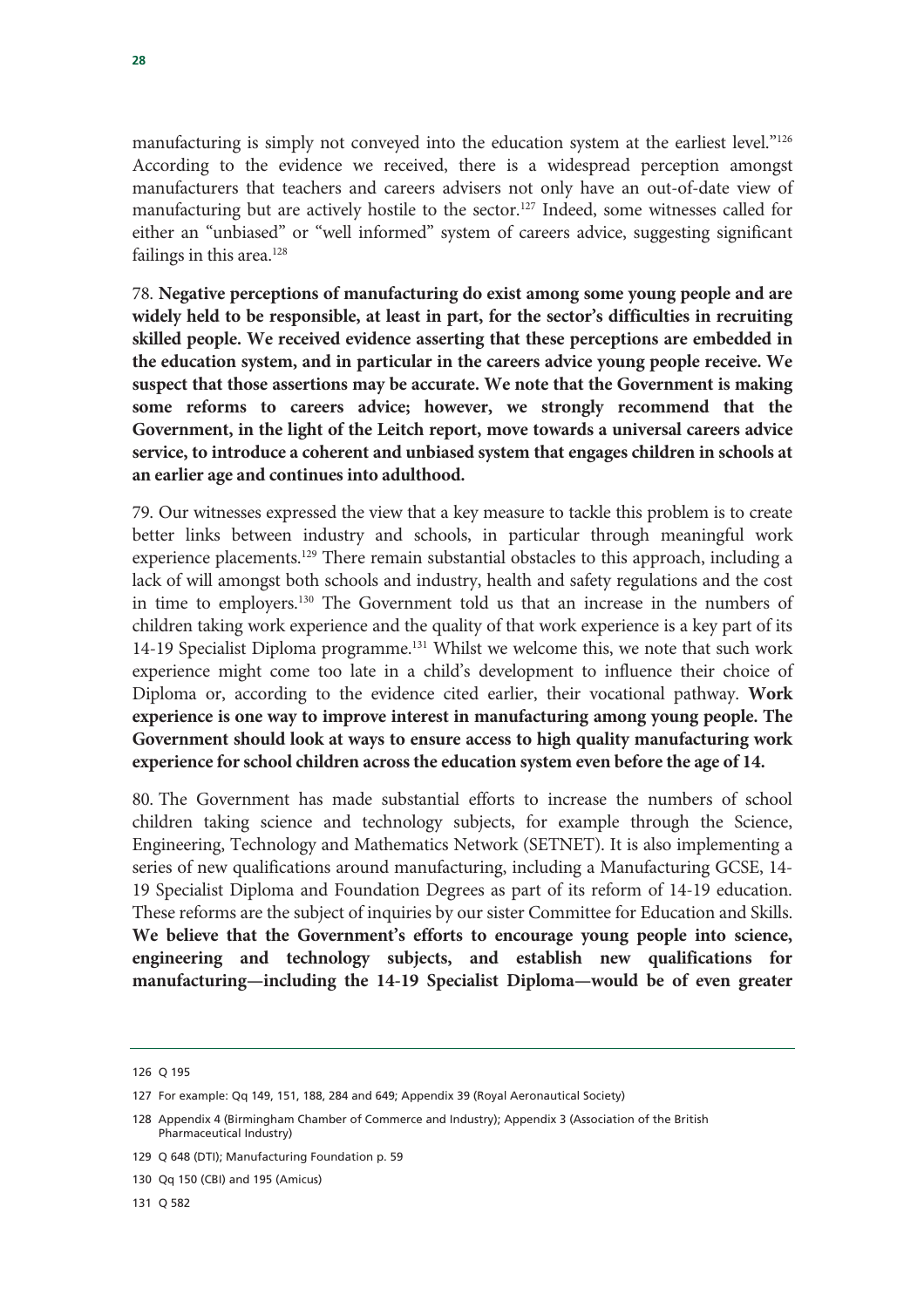**benefit to the sector if the negative view of young people towards manufacturing were successfully tackled.**

### **Graduates**

81. The CBI told us: "Industry is claiming an urgent need for more quality graduates in chemistry, physics, engineering and technology."132 This concern was supported by many of our other witnesses.133 The number of students enrolling in all science subjects at undergraduate level has increased from 520,300 in 2002/03 to 550,400 in 2005/06. The vast majority of that increase has been in medical and biological subjects. Physical sciences experienced a 2,300 increase over the same period, but engineering and technology enrolments fell by 1,000 to 75,900. The number of students taking engineering and technology subjects remains higher than law, or education or history or philosophy, and level with languages.134 The most recent figures show substantial increases in applications between autumn 2006 and 2007 in chemistry (11.3%), physics (12.2%), civil engineering (16.8%) and chemical, process and energy engineering (16.8%) and increases in all other science and engineering categories but regrettably a significant fall (8.1%) in applicants for production and manufacturing engineering.135

82. As noted in the previous section, the Government has tried hard to persuade young people of the value of science and technology qualifications in terms of career opportunities and earnings potential. The evidence suggests that manufacturing could be getting greater benefit from the existing stock of SET<sup>136</sup> graduates than it is at present because of difficulties recruiting graduates into the sector. The Chemical Industries Association, for example, told us that 76% of respondents to their survey had difficulty in recruiting graduates.<sup>137</sup> The figures suggest, however, that around 50% of new graduates in key SET subjects such as chemistry, engineering and physics have not entered employment six months after graduation. Of those who do go directly into work, rather than further study, travel or unemployment, around half—depending on the subject—go into occupations that are not directly related to their degree subject.138 Some witnesses expressed concern that the best graduates were going into better paid work in other sectors of the economy.139 There is also a regional element: the Birmingham Chamber of Commerce told us that local employers were surprisingly having serious difficulties persuading local graduates to stay in the area after graduation.<sup>140</sup>

### 83. **We note the concern of manufacturers about the number of graduates in science, engineering and technology subjects. We support the Government's attempts to**

<sup>132</sup> Appendix 10 (CBI)

<sup>133</sup> For example, Q 30 (EEF); Appendix 35 (Metals Forum); Appendix 45 (SMMT)

<sup>134</sup> Department for Education and Skills, *Higher education student enrolments and qualifications obtained at education institutions in the UK for the academic year 2005/2006* (2007) Table 3

<sup>135</sup> Appendix 13 (DfES)

<sup>136</sup> Science, Engineering and Technology

<sup>137</sup> Appendix 9 (Chemical Industries Association)

<sup>138</sup> Higher Education Careers Service Unit, *What do graduates do?* (2007); pp. 8, 20-21, 24-25 and 28-33

<sup>139</sup> For example, Qq 30 (EEF) and 653 (DTI)

<sup>140</sup> Appendix 4 (Birmingham Chamber of Commerce and Industry)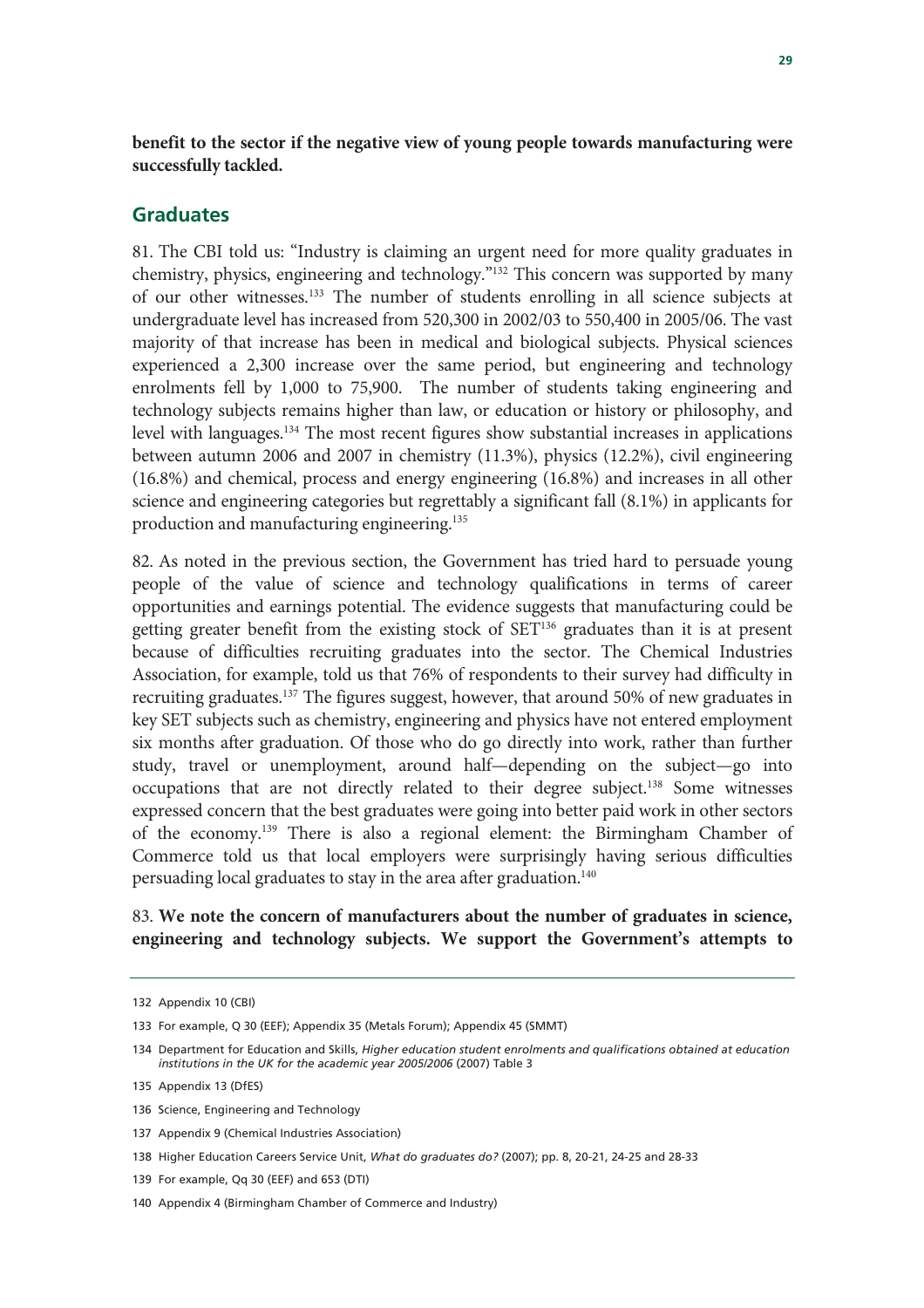**encourage young people into studying science subjects. We believe that the Sector Skills Councils should look urgently into how industry can more effectively recruit from the existing stock and annual output of SET graduates, in particular those who find themselves unemployed six months after graduation or who go into non-SET careers immediately after leaving university.**

84. Considerable concern has been raised in the media about the effects on UK competitiveness of the numbers of graduates in engineering and technology subjects emerging from universities in developing countries relative to the numbers being produced by UK universities.141 Figures of 600,000 Chinese graduates and 350,000 Indian graduates a year have been cited compared to the UK figure of 39,700. We note that such contrasts rarely compare like-with-like because counts of Indian and Chinese graduates often include students on courses that would not count as a full engineering or computer science degree courses in the UK or US.142 Moreover, if the figures are normalised for the relative sizes of population, the UK produced considerably more engineering, technology and computer science graduates in 2004-2005 than China and India combined.<sup>143</sup> Nonetheless, the absolute size of the emerging economies and the numbers of technology students they are training demonstrates that the challenge in this area is a real one and will become more significant as the quality of their educational output increases.

### **Gender**

85. According to the SSDA's report *Working Futures: 2004-2014,* manufacturing industries have a much more male-oriented workforce than the economy as a whole. The manufacturing industry with the highest proportion of female workers is in textiles, where 45% of workers are women compared to an economy-wide average of 46%.144 In other manufacturing industries the figures range from 33% in food, drink and tobacco down to 11% in transport equipment.145 Across the eight industry areas designated as manufacturing in the SSDA report, 26.75% of workers were female. The SSDA's report also suggested that the balance of male:female employees in the sector is unlikely to improve substantially before 2014. In food, drink and tobacco manufacture and in textiles, women have taken the brunt of recent job losses—meaning that their share of employment is falling and likely to continue to fall.<sup>146</sup> The only sector for which any real rise is predicted in the female share of employment is chemicals, with a 2% increase by 2014.<sup>147</sup>

86. A major step towards increasing the numbers of young people entering manufacturing would therefore be to make many of its individual industries more accessible to women. The proportion of women taking Science, Engineering and Technology degrees has

147 *Ibid.,* para 6.6

<sup>141</sup> For example, Stephen King, "We may be doing well in the G7, but is that what really matters?", *The Independent*, 26 March 2007

<sup>142</sup> Duke University, *Framing the Engineering Outsourcing Debate: Placing the United States on a level paying field with China and India,* (2005) p. 2

<sup>143</sup> Graduate figures for Indian and China taken from *ibid.* Table 1; figures for the UK from DfES, *Higher Education Student Enrolments…*Table 6; Population figures from Central Intelligence Agency, *World Fact Book*(2007)

<sup>144</sup> *Working Futures* para. 6.4

<sup>145</sup> *Ibid.,* para 6.3, 6.9

<sup>146</sup> *Ibid.,* para 6.3, 6.4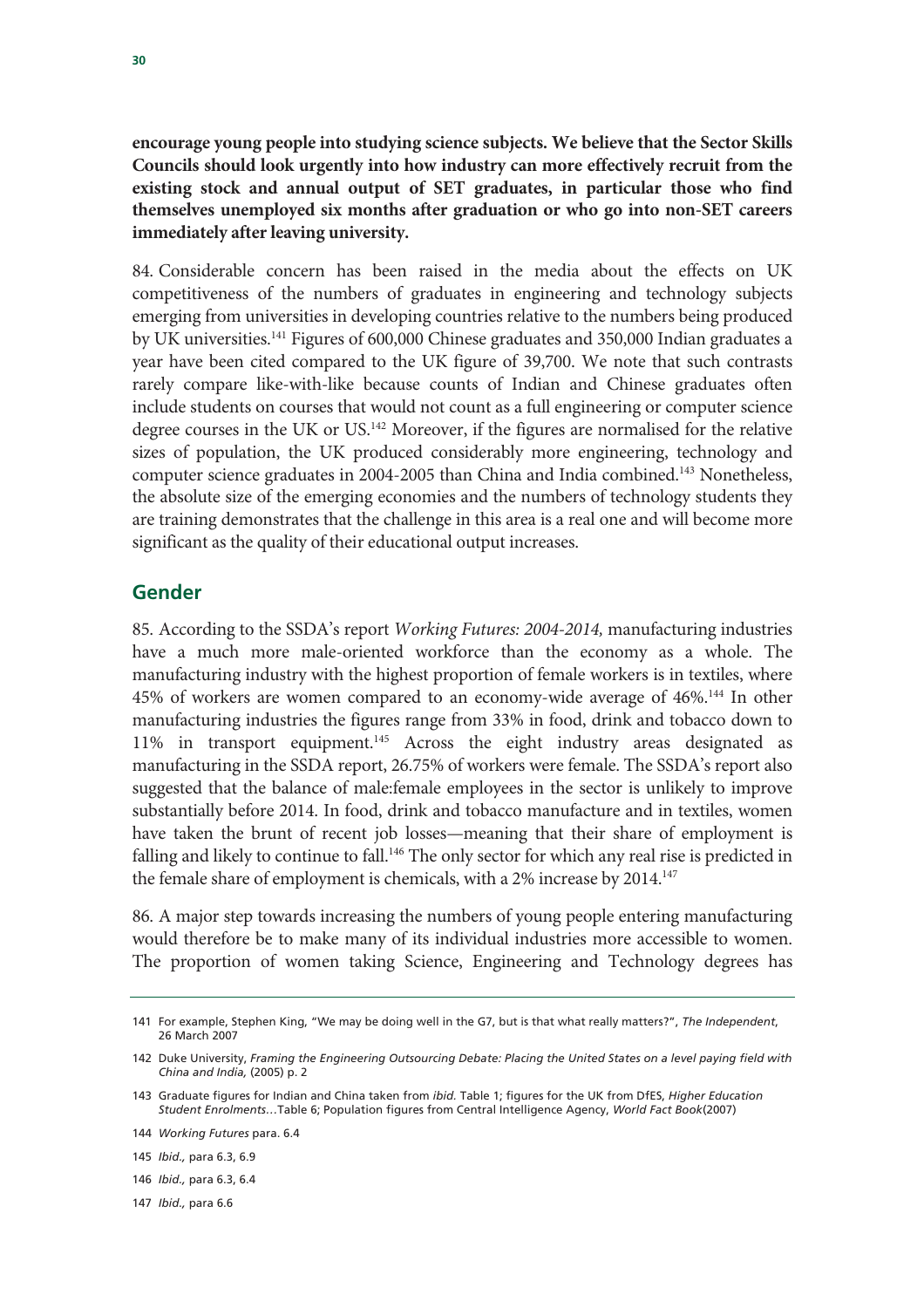increased from 19.2% to 20.4% of all those taking degrees in the period 2002/3–2005/6, but this is still less than a quarter of the total.<sup>148</sup> Only 3% of Modern Apprentices in engineering and manufacturing and 6% of professional engineers are female.<sup>149</sup> Among young people, the findings of a Semta sponsored survey showed that 14.9% of young men considered engineering a possible career compared to 1.2% of women.<sup>150</sup>

87. The importance of widening recruitment into manufacturing was underlined by the Learning and Skills Council, and also by the Trades Union Congress who told us that "we would also like to see a better balance in terms of gender take-up, particularly in manufacturing and some of the traditionally male-dominated areas, so that manufacturing companies are not left to fight with half their armies and can use the full pool of talent out there, including a lot of young women who with a bit more encouragement, information and support would certainly be keener to take up the better wages associated with engineering than they might get from child care, for example".151

88. The Government told us that they were undertaking measures including the Women and Work Sector Pathways Initiative and a joint campaign between the Department for Education and Skills and the Equalities Commission to try and attract more women into manufacturing.152 **Breaking down perceived gender-stereotypes around manufacturing would significantly increase the pool of skilled labour available to employers. We believe that government should be promoting this message strongly to employers in the sector in addition to its initiatives aimed at attracting female applicants.**

89. **We reiterate the findings of our predecessors' report on Occupational Segregation; simply marketing the sector to women is not enough to make it accessible. Other barriers need to be addressed, including hostile workplace cultures and inflexible working hours. There are examples of companies where these barriers have been successfully overcome, and Sector Skills Councils should take an active role in promoting best practice in these areas.**<sup>153</sup>

### **An industry in decline?**

90. Earlier in this Report, we noted declining employment in the manufacturing sector.<sup>154</sup> We showed how replacement demand and structural change, along with continuing output growth in the sector, nonetheless mean that manufacturing continues to generate new job opportunities.155 We note with wry amusement and disappointment, but not surprise, that a brief reference in a recent Report of this Committee to the theoretical possibility of future job losses in one manufacturing sector was widely reported while

- 154 Para 8
- 155 Chapter 2 above

<sup>148</sup> DfES *Higher Education Student Enrolments,* Table 6

<sup>149</sup> Appendix 39 (Royal Aeronautical Society)

<sup>150</sup> Engineering and Technology Board, *Engineering 2005: A statistical guide to labour supply and demand in engineering and technology,* (2005) p. 63

<sup>151</sup> Qq 76 and 344

<sup>152</sup> Qq 575 and 651

<sup>153</sup> *Jobs for the girls*, paras. 32-34, 44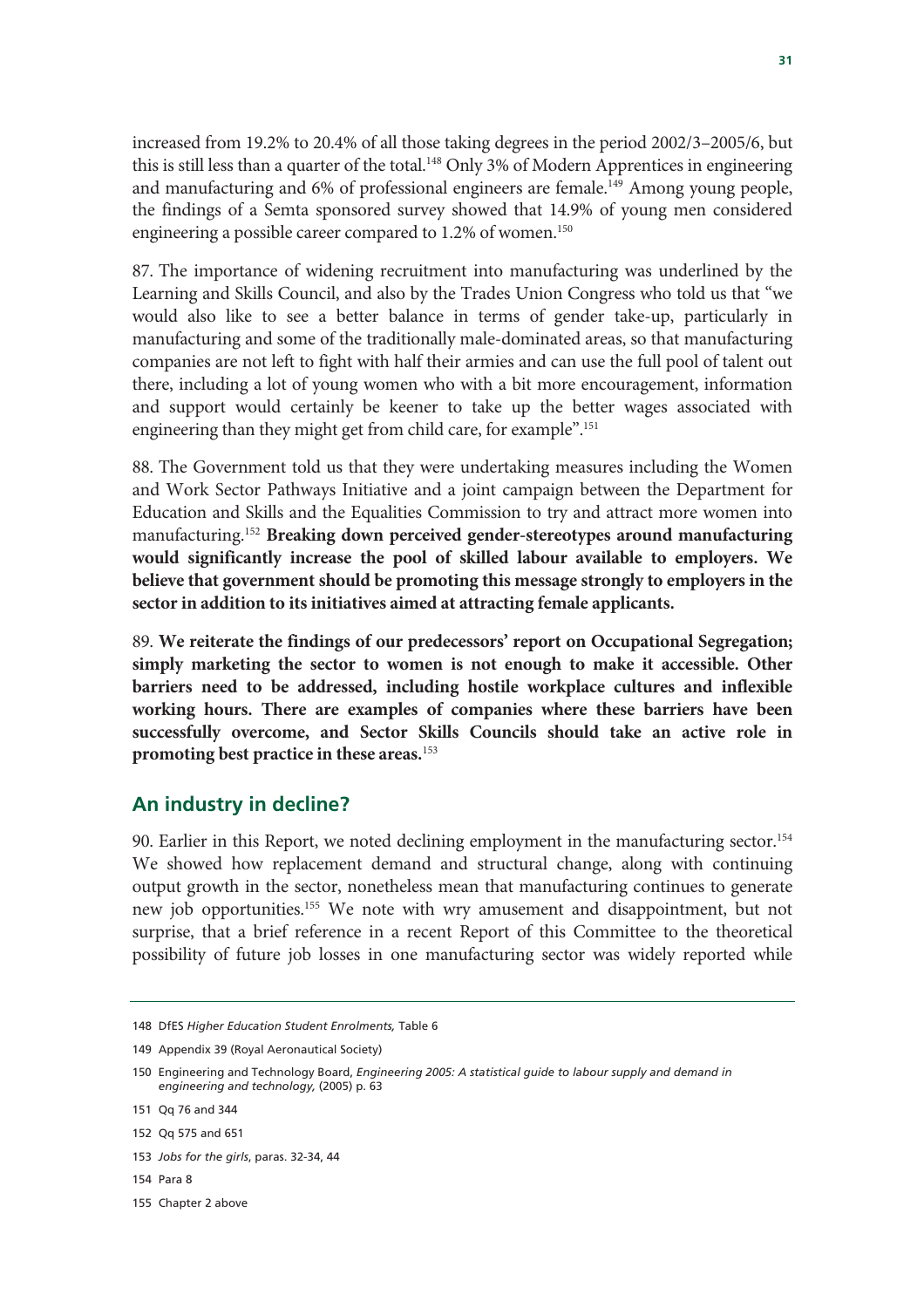another, rather longer comment on the good things actually happening in the same sector was largely ignored by the media.156 **We believe that it is vital both to get the message across that manufacturing output is growing, with significant employment opportunities, and to counter the perception generated by media coverage of factory closures and the related political expressions of concern. For this reason we welcome the DTI-led Manufacturing Forum's work on promoting manufacturing across the country and the establishment of a media centre to underpin that work.**<sup>157</sup> **We hope that employers, their representative organisations and trades unions will support this initiative enthusiastically and will do still more to promote a positive image of the sector. Government can facilitate and encourage activity of this kind, but it will only be effective if the people actually engaged in manufacturing are seen to be supporting the message with enthusiasm. Politicians, too, need to demonstrate a willingness to balance their legitimate expressions of concern about bad news with recognition of the many good things that are happening in UK manufacturing.**

<sup>156</sup> *Success and failure in the UK car manufacturing industry*, Fourth Report of session 2006-07, HC 300. For example, Mark Milner 'Britain should be braced for more car job losses, MPs warn', *The Guardian*, 29th March 2007

<sup>157</sup> www.dti.gov.uk/sectors/manufacturing/manufacturingforum/understandingmanufacturing/page18120.html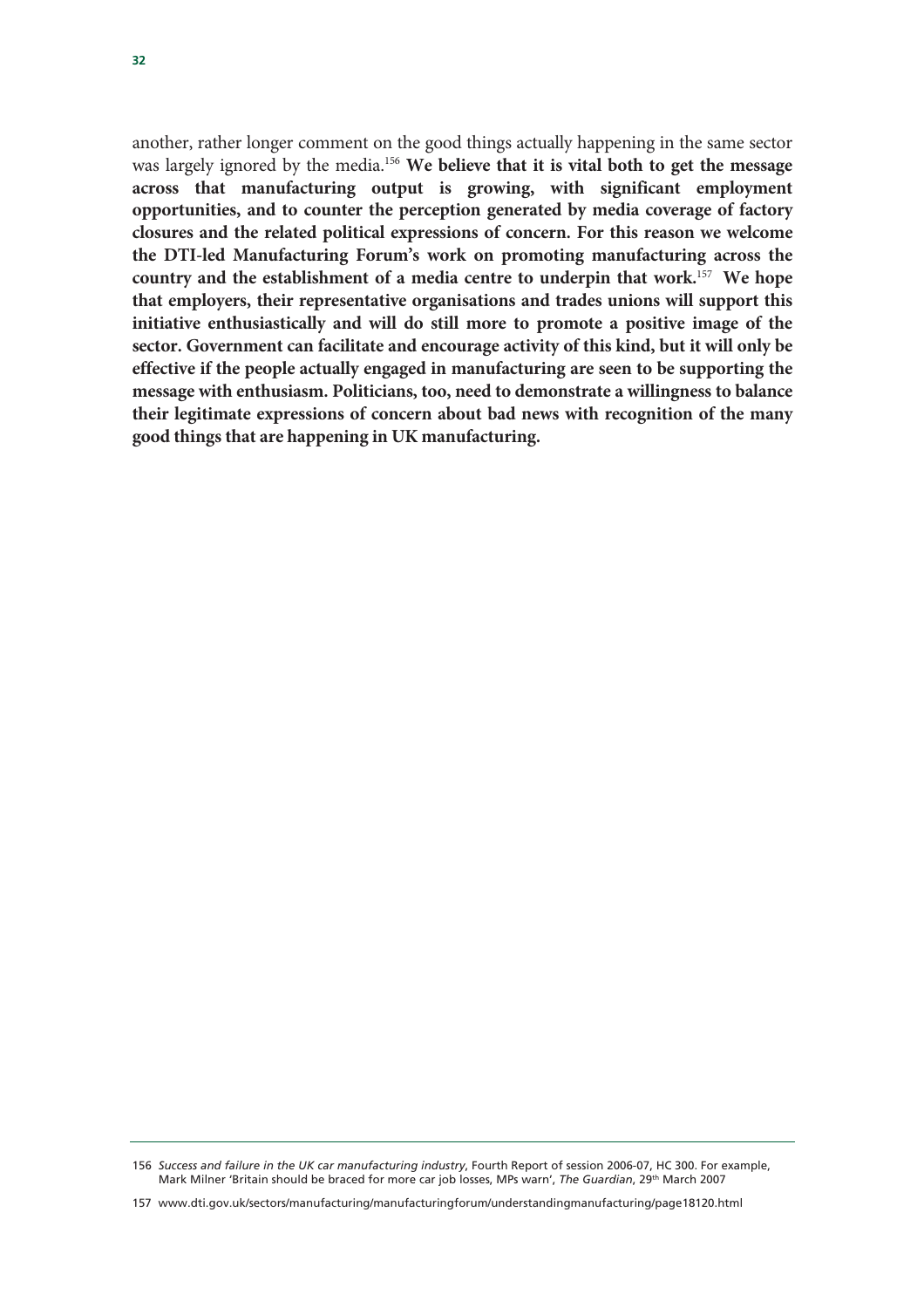### 6 Overview

91. **In conclusion, manufacturing's skill problems are concentrated around particular industries and competencies. In some sectors, such as metals, these problems are acute. At present, the skills system is complex, confusing and often slow to respond to demand. We recognise that the Government accepts these problems and we broadly endorse the Government's approach to reforming the skills system. Nevertheless, we have some reservations. In particular, the demand for structural simplification of the training avenues available cannot be ignored in the medium to long-term, and we believe there to be a potential tension between setting high-level targets and creating a genuinely responsive system to meet the needs of individual sectors. Likewise, we believe that much more needs to be done to promote careers in manufacturing promoting science skills alone is not enough; the image of the sector itself is a fundamental problem that needs to be addressed.**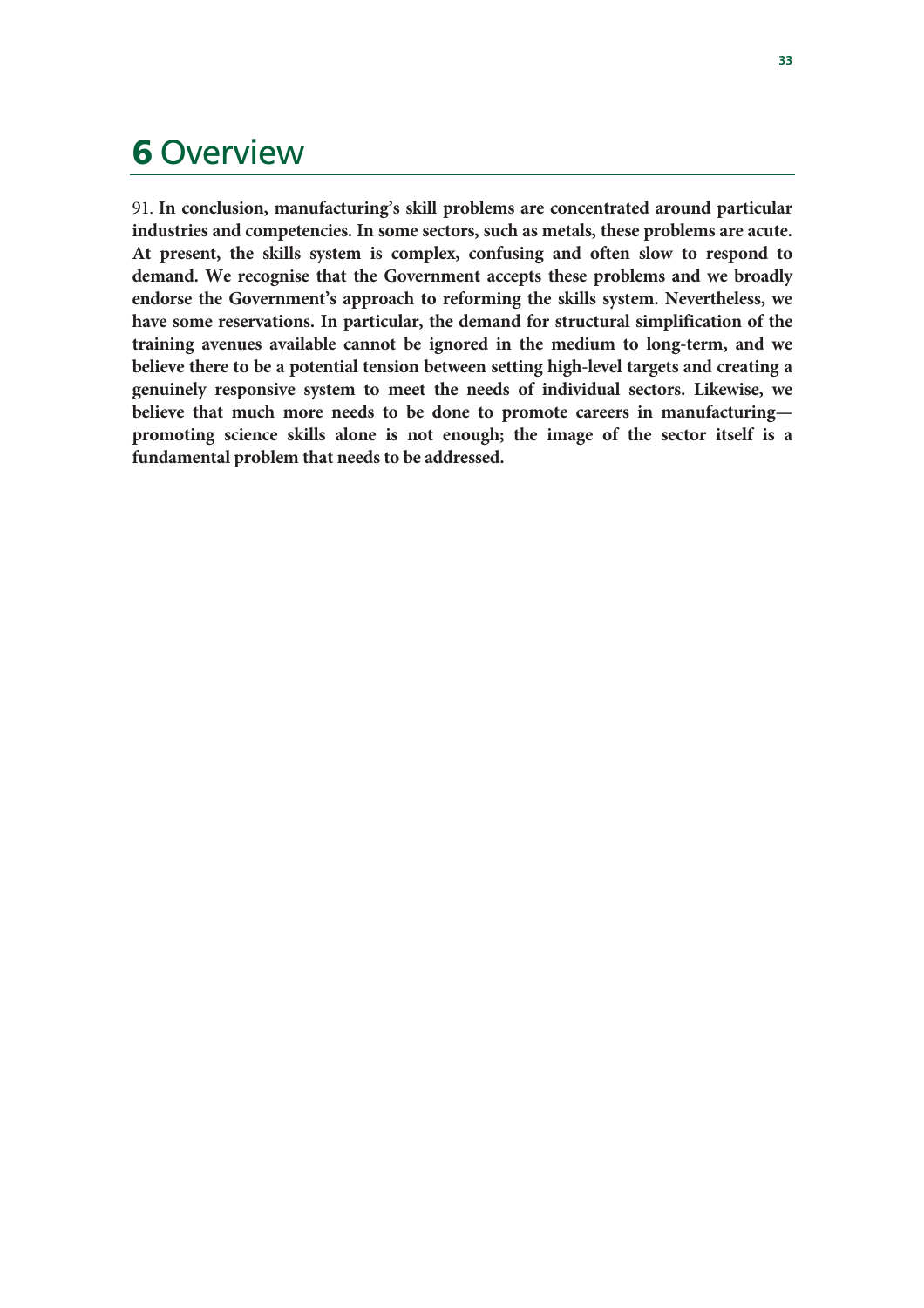## Conclusions and recommendations

### **What is manufacturing?**

- **1.** We agree with the CBI that the traditional understanding of what constitutes manufacturing is too limited. Design, logistics, after-sales service and marketing, for example, have grown in importance as part of the total value of the product. This means that these activities, traditionally seen as part of the service sector, are becoming central to manufacturing companies and to maintaining their competitiveness in a globalised economy. The traditional hard and fast distinction between the manufacturing and service sectors is therefore becoming less and less helpful to a true understanding of the UK economy. This may explain why, as we report later, some less traditional skills are now seen as being essential to the future of manufacturing. (Paragraph 3)
- **2.** Despite its decline relative to the service sector, manufacturing has grown in absolute terms over the last 20 years by an average of 1.2% a year. Investing in manufacturing skills is an investment in a growing sector of the UK economy not, as is often assumed, in a contracting sector. (Paragraph 4)

### **Demand for skills: replacement**

**3.** The need to replace people leaving the industry means that demand for skilled people can be significant even where employment overall is in substantial decline. This 'replacement demand' is forecast to be the major driver for employment in the sector over the next seven years. Skills policy should not, therefore, assume that skill shortages are only concentrated in 'new' manufacturing industries. This has important implications for careers advice, the education system and shaping public attitudes to manufacturing. (Paragraph 13)

### **Demand for skills: structural change**

- **4.** Manufacturing is undergoing a period of significant structural change, moving the sector towards higher-value production based around niche markets. This is leading to a demand for higher-level skills across many industries. Skills policy must therefore aim to increase demand among employers and employees for training and skills, as well as responding to the current demands of employers. (Paragraph 16)
- **5.** Our witnesses have suggested that the possession of a level 3 qualification—the equivalent of two A-levels—is increasingly becoming the base-line for employability in manufacturing. With over half of the present manufacturing workforce not qualified to this level, increasing the qualifications base of the sector should be a major priority if UK competitiveness, jobs and exports are to be maintained in the face of growing international competition from established and emerging markets. (Paragraph 18)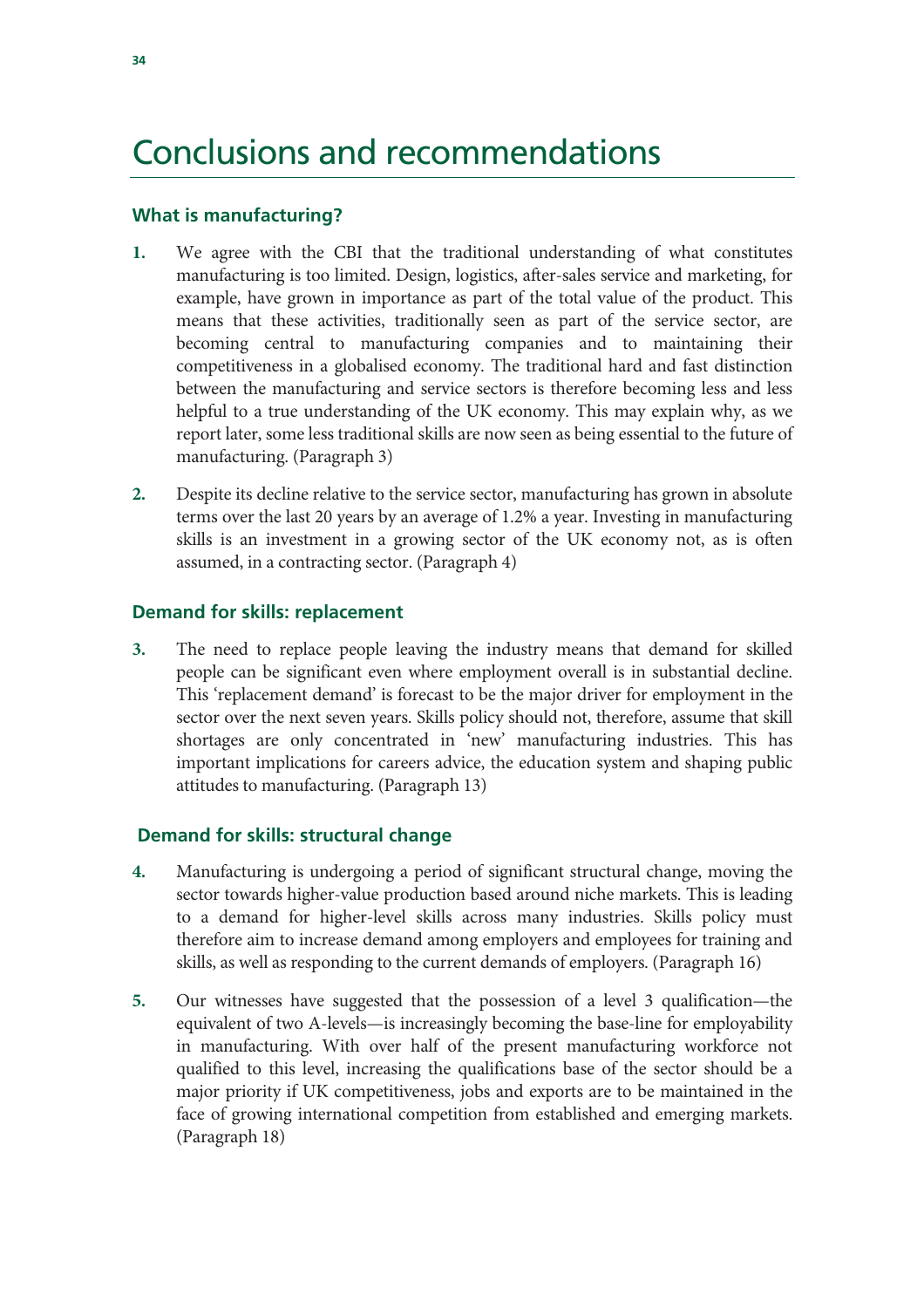### **Skills shortages and skill gaps**

- **6.** The incidence of skill shortages ranges widely across different manufacturing sectors and industries. Some industries, such as food and drink manufacturing, experience far fewer problems, on average, than the economy as a whole. Other industries, such as metals and wood-based manufacture, find that nearly half their vacancies cannot be filled due to difficulties in recruiting employees with the right skills. Understanding of this variation must inform skills policy at every level. (Paragraph 24)
- **7.** Skill gaps amongst the existing workforce account for a considerably larger percentage of the manufacturing workforce than vacancies caused by skill shortages in recruitment. Skill gaps vary less from industry to industry than skill shortages; however, a similar pattern of concentrated gaps in some industries, such as food and drink manufacture and metals, offset by below average incidence of gaps in other industries, such as publishing and printing, can be observed. Again we emphasise that detailed policy must take full account of these variations and should be as objectively based as possible. (Paragraph 27)

### **Which skills are in demand?**

- **8.** Technical and practical skills remain the major cause of skill-related problems across manufacturing as a whole. Management and leadership skills were a common concern in the evidence we received and we believe that making management skills a priority area would have beneficial effects on the training of other staff. Basic skills are another key area of concern, along with commercial awareness and the vital but apparently neglected 'soft' skills such as communication and team work. (Paragraph 32)
- **9.** The specific nature of skill demands varies widely from industry to industry within the manufacturing sector. We therefore believe that whilst high-level targets, such as those outlined in the Leitch report, have some indicative value, policy should be driven by demand in the workplace and the projected demands of employers and the workforce on a sector by sector, industry by industry basis—with Sector Skills Agreements and employer/workforce negotiation key mechanisms to achieving this. Blanket approaches to increasing skill levels run the risk of appearing to meet overarching targets while not addressing the fundamental issues for some employers and employees. (Paragraph 33)

### **The skills system: Government departments**

**10.** Four Government departments have a say in skills matters: the Department for Education and Skills, the Department of Trade and Industry, the Department for Work and Pensions and Her Majesty's Treasury. At present, skills matters in the DTI fall under the remit of the Minister for Science and Innovation. We agree that one Minister cannot be responsible for the Government's extensive science and innovation programme and be conversant with both the needs of industry and the intricacies of the skills system. Thus, having skills ministers in three other Departments makes eminent sense. Nevertheless, within the DTI the current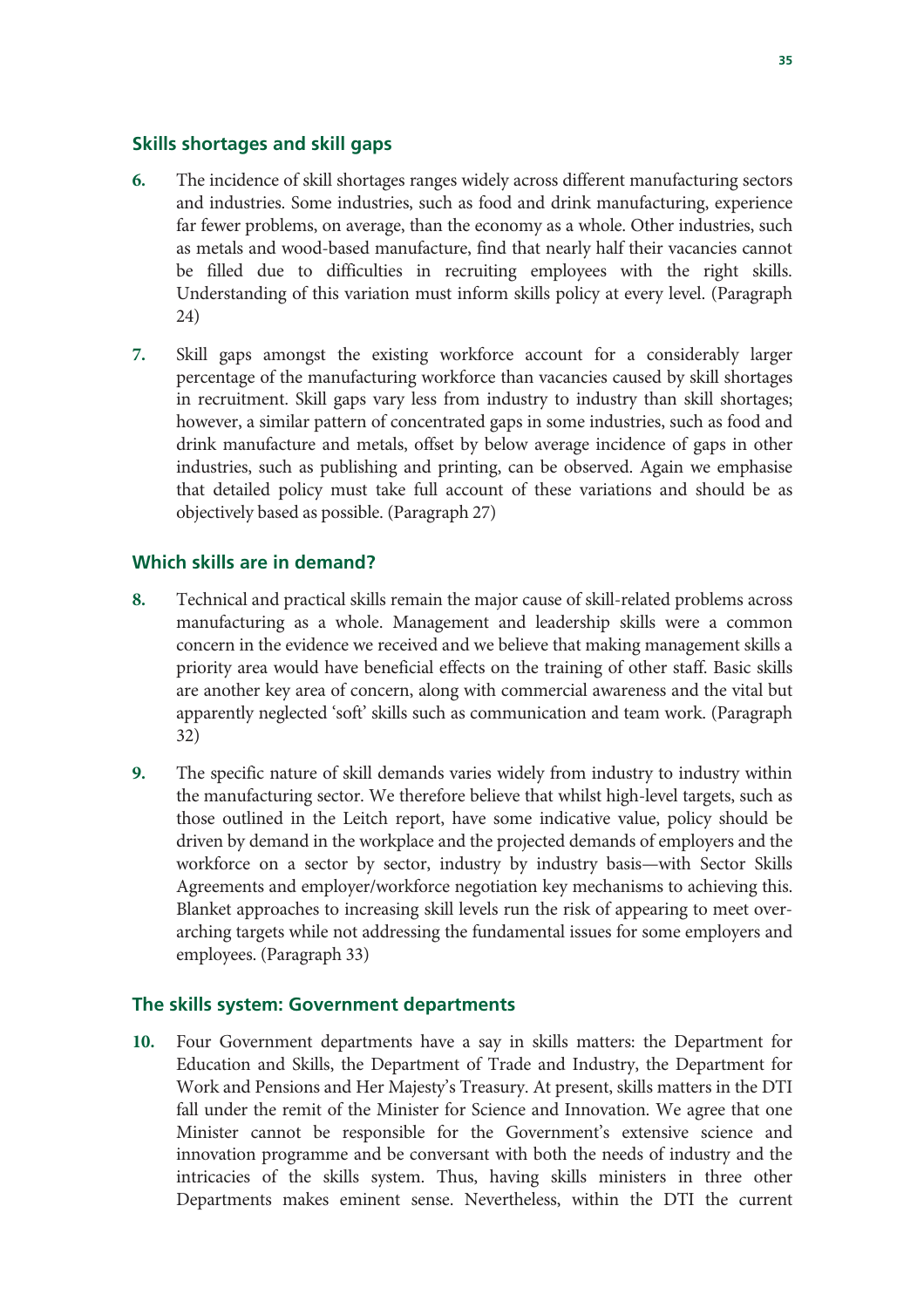distribution of responsibilities could be seen to suggest an unhelpful equation of skills with science, when the demands of industry are very much wider than that. (Paragraph 35)

### **The skills system: Sector Skills Councils**

**11.** Ensuring strong workforce skills is a matter of shared responsibility between government, employers, unions and individuals. The greater role being given to employers in the skills system through Sector Skills Councils is welcome. We note that the performance of these bodies has been variable. We hope that the Sector Skills Development Agency will be active in ensuring that all sectors are represented fairly and in reforming less effective Sector Skills Councils. (Paragraph 41)

### **The skills system: employees' interests**

**12.** The private sector must accept its full responsibility and involvement in the skills system. However, a 'demand-led' system should not be a purely 'employer-led' system. Employees' longer-term interests in gaining accreditation for their skills and acquiring transferable skills do not always coincide with the short-term interests of their employers. We therefore believe that the most effective Sector Skills Councils will be those which take significant account of employee, as well as employer, demand and recommend that their remit reflect this. (Paragraph 42)

### **Funding of training**

**13.** Although our witnesses have focused on the demand in manufacturing for people with level 3 and higher qualifications, the evidence suggests that those already with better qualifications are more likely to receive privately funded training. The Government should therefore continue to focus funding at level 2 and some level 3 qualifications to address this imbalance. It should ensure that people who undertake funded programmes at this level are given clear guidance and encouragement to progress to a higher level after completion. (Paragraph 44)

### **Complexity of skills system**

**14.** Employers are confused by the complexity of the system not least by the division of responsibilities between national sector skills councils, the Regional Development Agencies and the locally-organised Learning and Skills Councils. Employers should not have to deal with significantly different skills structures or policies on different sides of what are, after all, administrative boundaries. We recognise that skills bodies should be able to take regional differences into account and implement initiatives to meet local priorities. Greater co-operation is therefore needed between regions to ensure that the delivery system and policy principles are made consistent. We recommend the Government reconsider whether having a region-led system of funding and provision is compatible with the new powers being given to sectorbased, employer-led bodies operating nationally. (Paragraph 46)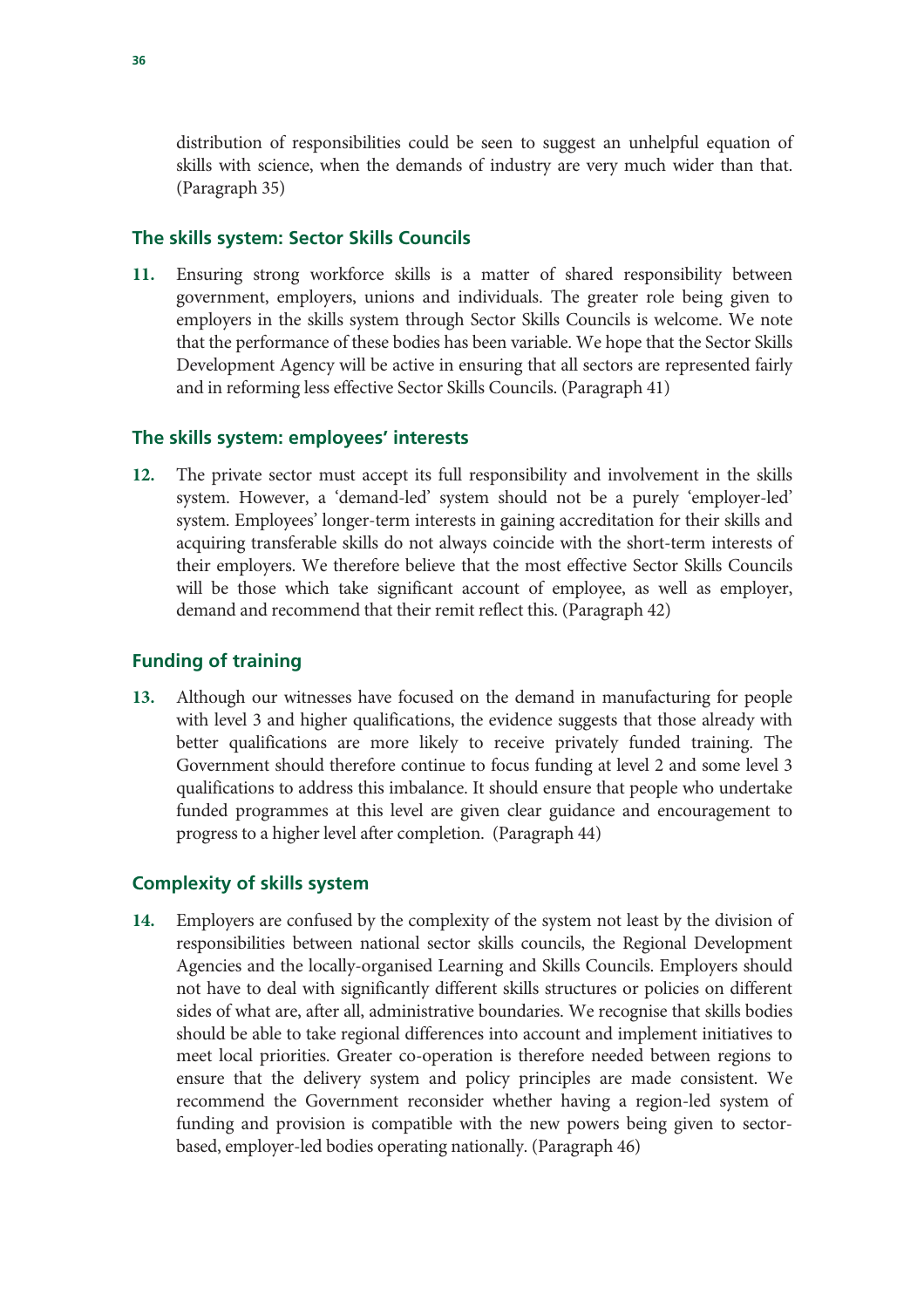**15.** We agree with the Department of Trade and Industry that the most important thing is that the skills system should be easy to navigate for employers and learners. This is not the case at present. The current system for publicly funding and providing skills training is complex and confusing. We agree that high-quality brokerage can help employers and learners deal with complexity. This should not be a substitute for structural simplification. Once the current round of reforms has been given time to settle, the Government should look to clarifying the roles of the public-sector bodies involved in skills matters with a view to reducing the number of such bodies. (Paragraph 49)

### **Vocational qualifications**

- **16.** The current system of vocational qualifications is overly complex and does not have the confidence of the sector. Simplicity is one effective way of maximising recognition and therefore potential value among both employers and employees complexity a way of minimising both. Without the confidence of industry, such qualifications will have little value to employees. We welcome greater employer involvement in the development and approval of qualifications through the Sector Skills Councils and hope that this will lead to a major rationalisation of vocational qualifications. We stress that the resulting qualifications must be recognised and valued as a measure of ability across the whole economy, not just in the sector that helped develop them. (Paragraph 56)
- **17.** The Trades Union Congress wants a statutory right for employees—to be able to train for a level 2 qualification in work time—a proposal that the Leitch report has recommended should be implemented if sufficient voluntary progress is not made by 2010. We agree. (Paragraph 58)

### **Work force training**

- **18.** The manufacturing sector trains a lower proportion of its workforce than the economy as a whole: between one half and two-thirds of the workforce do receive training funded or provided by their employer. Companies who do not train their staff are overwhelmingly those with fewer than 25 employees. The Government should therefore focus its assistance on small employers to help them to begin training their staff and should consciously reach out to smaller firms. However, larger companies tend to train a smaller proportion of their staff than smaller companies. Government should also be encouraging larger employers to train a higher proportion of their staff and spread best practice through their supply chains. In both cases, a close link between training and business strategy should be encouraged. (Paragraph 61)
- **19.** Employers have strongly expressed their preference for 'on the job' training in the workplace. Public sector skills providers would be well-advised to 'go with the grain' of employers' strongly held convictions and aim to facilitate this where possible in return for a commitment by employers to provide paid time for employees to undertake training. Government, the National Skills Academy for Manufacturing and Sector Skills Councils should work towards a form of national accreditation for in-house training that recognises its value and establishes common standards at a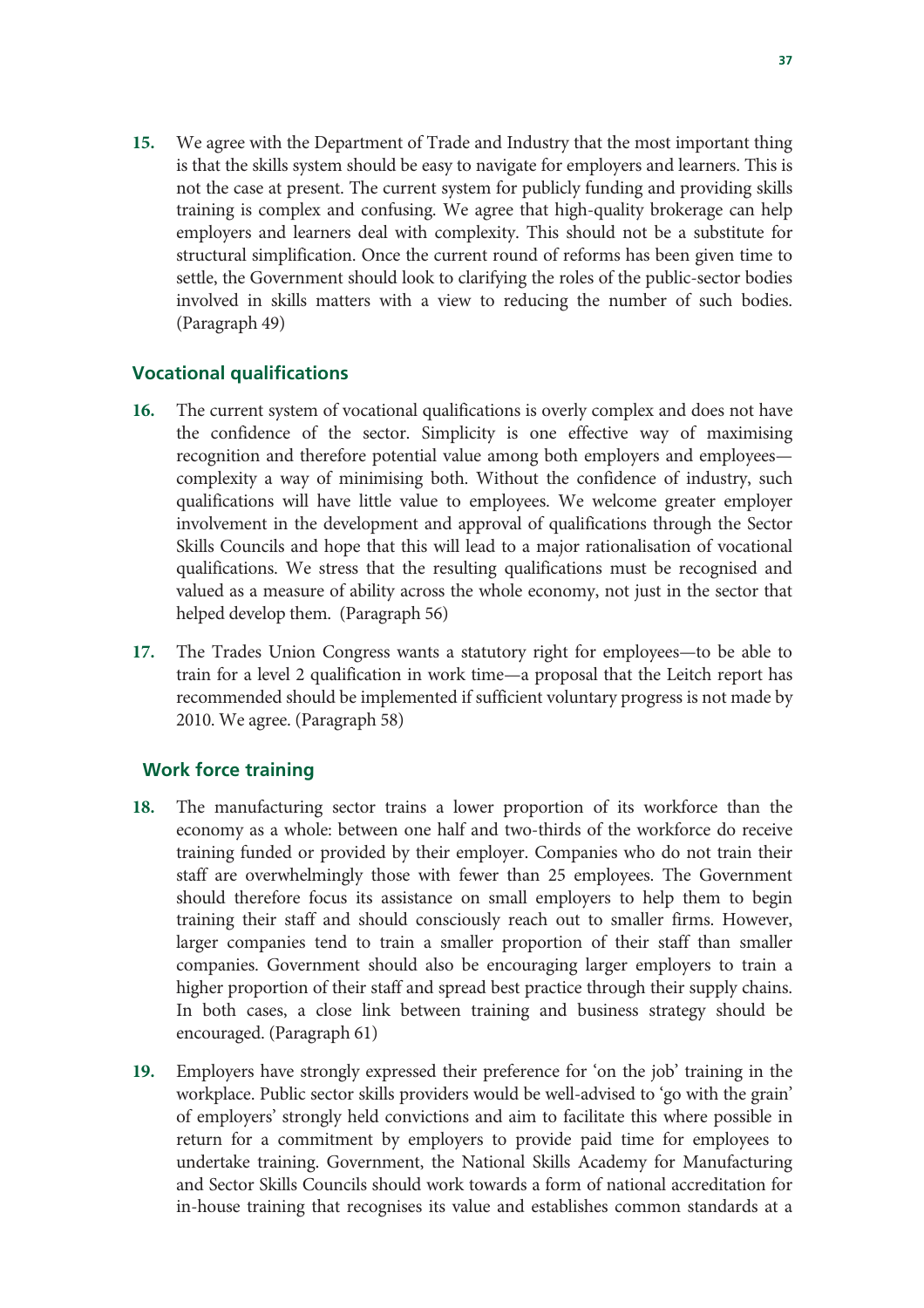basic level without being prescriptive as to its exact content or method of delivery. (Paragraph 64)

### **'Train to Gain'**

**20.** We welcome the Train to Gain approach of actively targeting firms to identify and address their specific skill needs and we endorse Lord Leitch's proposal of a similar approach for individuals. We believe that Train to Gain should continue its focus on smaller firms, with the aim of promoting training among companies that do not at present train their staff. We also recommend that a nationally coherent system of brokerage be established as soon as possible. (Paragraph 67)

### **Apprenticeships**

- **21.** We welcome the improvements in the number of Apprenticeship places and completion rates. The Government should work towards the Leitch report target of 500,000 apprentice places by 2020 but only insofar as this reflects genuine demand in the labour market and the varying needs of specific industries. Government workforce planning, even for its own workforce, can leave a lot to be desired; as we have seen, for example, with the problems concerning the excess numbers of nurses and doctors recently trained (c.f. *Modernising Medical Careers*). (Paragraph 70)
- **22.** We note that the concerns raised regarding vocational qualifications extend equally to the NVQ element of Apprenticeships and Advanced Apprenticeships. With the skills base line for employability in the sector rising, Government should make the accreditation of Apprenticeships more robust and relevant to the needs of the industry by including them within the Sector Skills Council-led process for developing and approving vocational qualifications. (Paragraph 71)
- **23.** In view of the importance of increasing the skill levels of the existing workforce and in the light of the finding of our predecessor Committee that women are more likely to try and break into a traditionally male-dominated sector after several years in the workforce, we welcome the extension of Apprenticeships to over-25s as a major step forward. (Paragraph 72)

### **Image of manufacturing**

**24.** It is vital both to get the message across that manufacturing output is growing, with significant employment opportunities, and to counter the perception generated by media coverage of factory closures and the related political expressions of concern. For this reason we welcome the DTI-led Manufacturing Forum's work on promoting manufacturing across the country and the establishment of a media centre to underpin that work. We hope that employers, their representative organisations and trades unions will support this initiative enthusiastically and will do still more to promote a positive image of the sector. Government can facilitate and encourage activity of this kind, but it will only be effective if the people actually engaged in manufacturing are seen to be supporting the message with enthusiasm. Politicians too need to demonstrate a willingness to balance their legitimate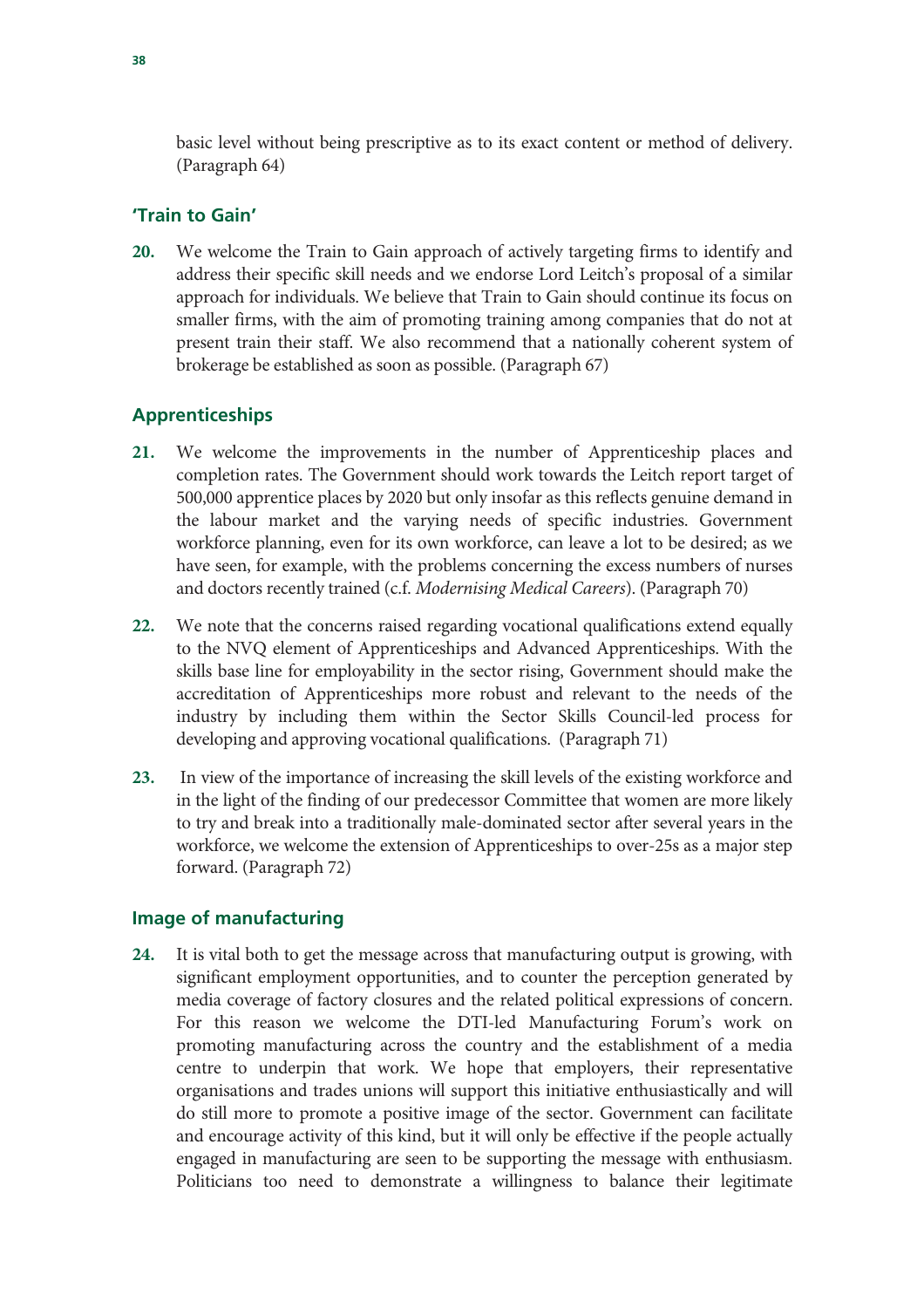expressions of concern about bad news with recognition of the many good things that are happening in UK manufacturing. (Paragraph 90)

### **Attracting young people**

- **25.** Negative perceptions of manufacturing do exist among some young people and are widely held to be responsible, at least in part, for the sector's difficulties in recruiting skilled people. We received evidence asserting that these perceptions are embedded in the education system, and in particular in the careers advice young people receive. We suspect that those assertions may be accurate. We note that the Government is making some reforms to careers advice; however, we strongly recommend that the Government, in the light of the Leitch report, move towards a universal careers advice service, to introduce a coherent and unbiased system that engages children in schools at an earlier age and continues into adulthood. (Paragraph 78)
- **26.** Work experience is one way to improve interest in manufacturing among young people. The Government should look at ways to ensure access to high quality manufacturing work experience for school children across the education system even before the age of 14. (Paragraph 79)
- **27.** We believe that the Government's efforts to encourage young people into science, engineering and technology subjects, and establish new qualifications for manufacturing—including the 14-19 Specialist Diploma—would be of even greater benefit to the sector if the negative view of young people towards manufacturing were successfully tackled. (Paragraph 80)

### **Attracting graduates**

**28.** We note the concern of manufacturers about the number of graduates in science, engineering and technology subjects. We support the Government's attempts to encourage young people into studying science subjects. We believe that the Sector Skills Councils should look urgently into how industry can more effectively recruit from the existing stock and annual output of SET graduates, in particular those who find themselves unemployed six months after graduation or who go into non-SET careers immediately after leaving university. (Paragraph 83)

### **Recruiting women**

- **29.** Breaking down perceived gender-stereotypes around manufacturing would significantly increase the pool of skilled labour available to employers. We believe that government should be promoting this message strongly to employers in the sector in addition to the Government's initiatives aimed at attracting female applicants. (Paragraph 88)
- **30.** We reiterate the findings of our predecessors' report on Occupational Segregation; simply marketing the sector to women is not enough to make it accessible. Other barriers need to be addressed, including hostile workplace cultures and inflexible working hours. There are examples of companies where these barriers have been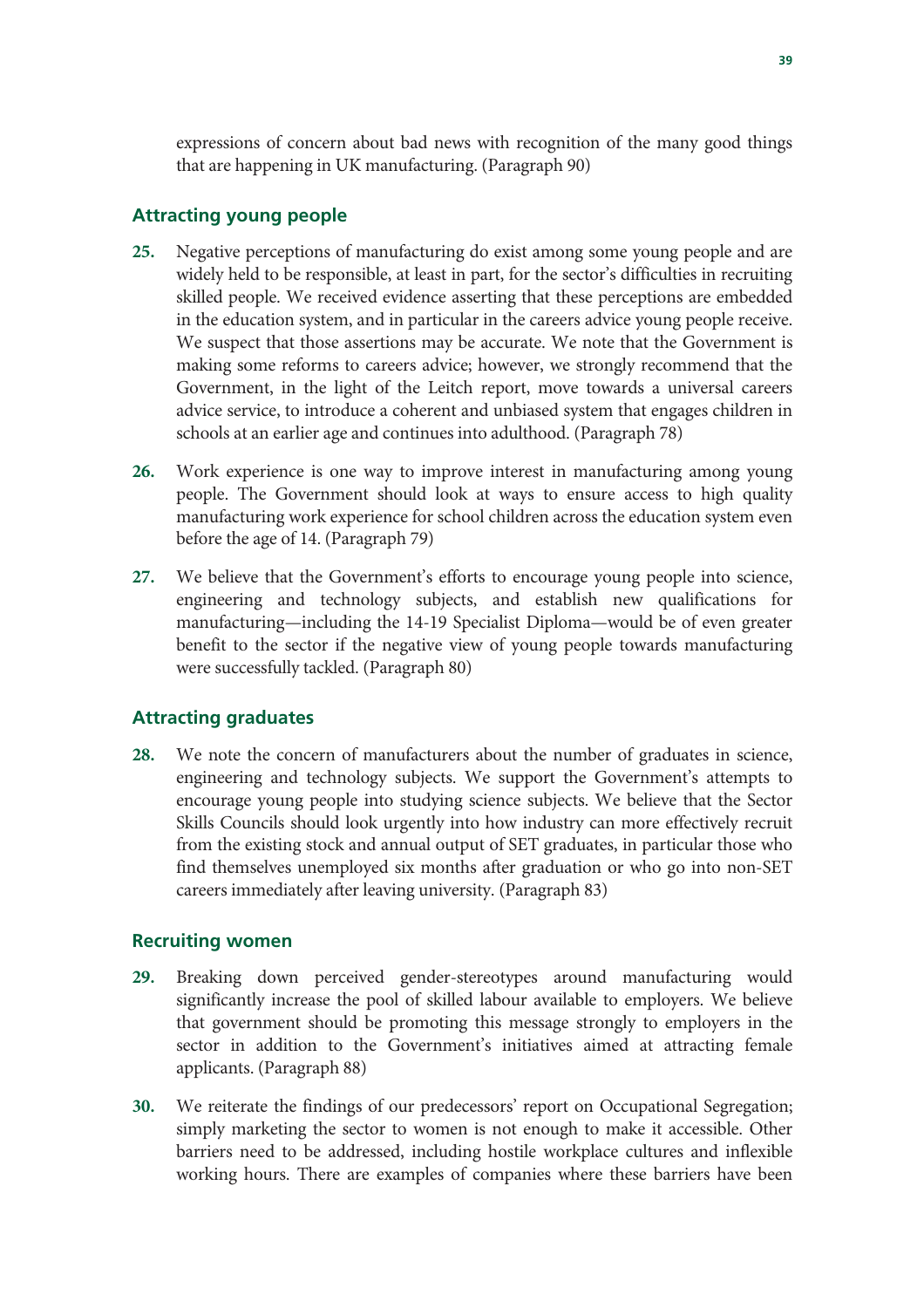successfully overcome, and Sector Skills Councils should take an active role in promoting best practice in these areas. (Paragraph 89)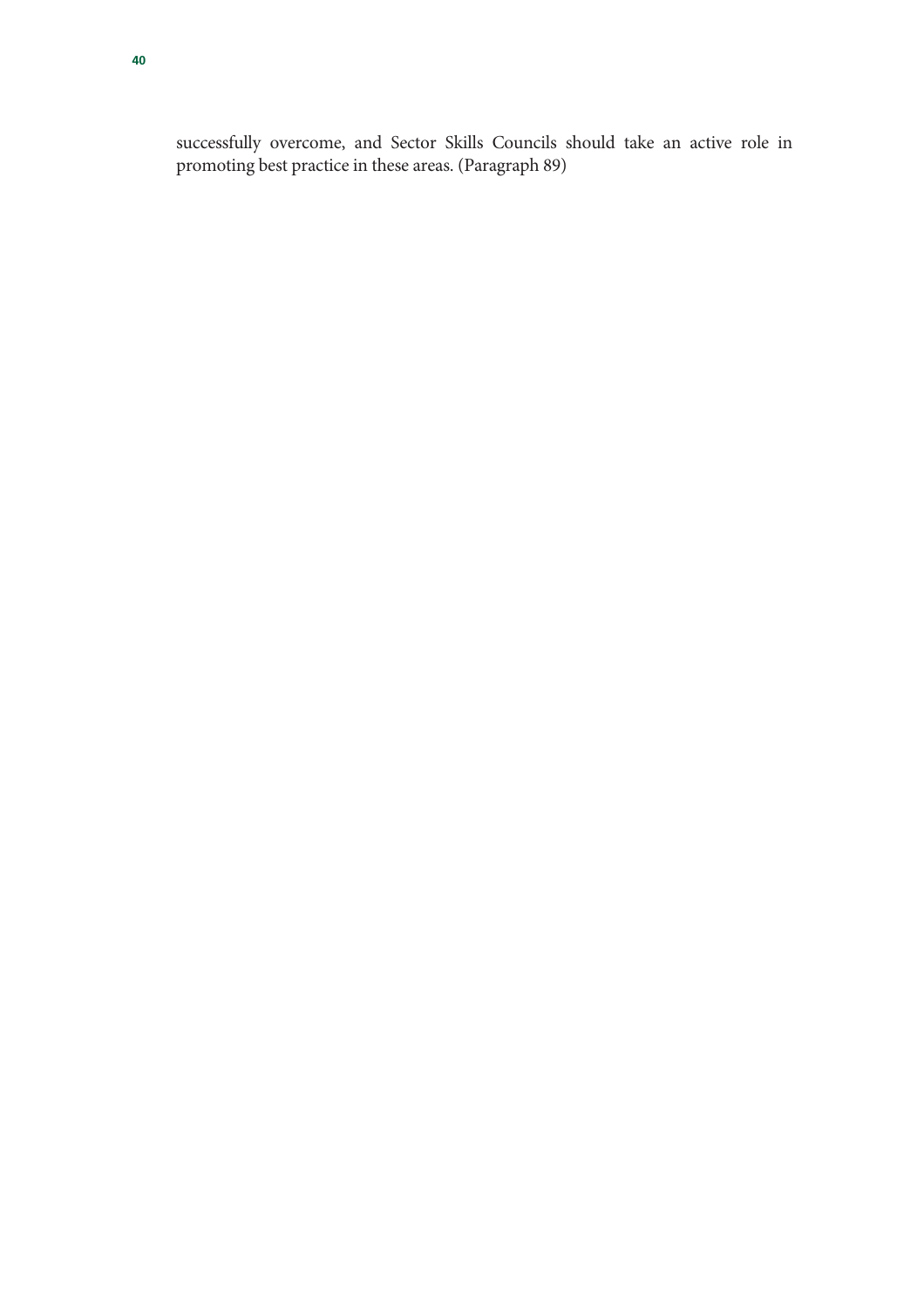# Formal minutes

### **Tuesday 24 April 2007**

Members present:

Mr Peter Luff, in the Chair

Roger Berry Mr Brian Binley Mr Lindsay Hoyle Mr Mark Hunter

 Judy Mallaber Rob Marris Mr Anthony Wright

The Committee considered this matter.

Draft Report (Better Skills for Manufacturing), proposed by the Chairman, brought up and read.

*Ordered*, That the Chairman's draft Report be read a second time, paragraph by paragraph.

Paragraphs 1 to 91 read and agreed to.

*Resolved*, That the Report be the Fifth Report of the Committee to the House.

*Ordered,* That embargoed copies of the Report be made available in accordance with the provisions of Standing Order No. 134.

*Ordered*, That the Appendices to the Minutes of Evidence taken before the Committee be reported to the House.

[Adjourned till Wednesday 25 April at 9.45am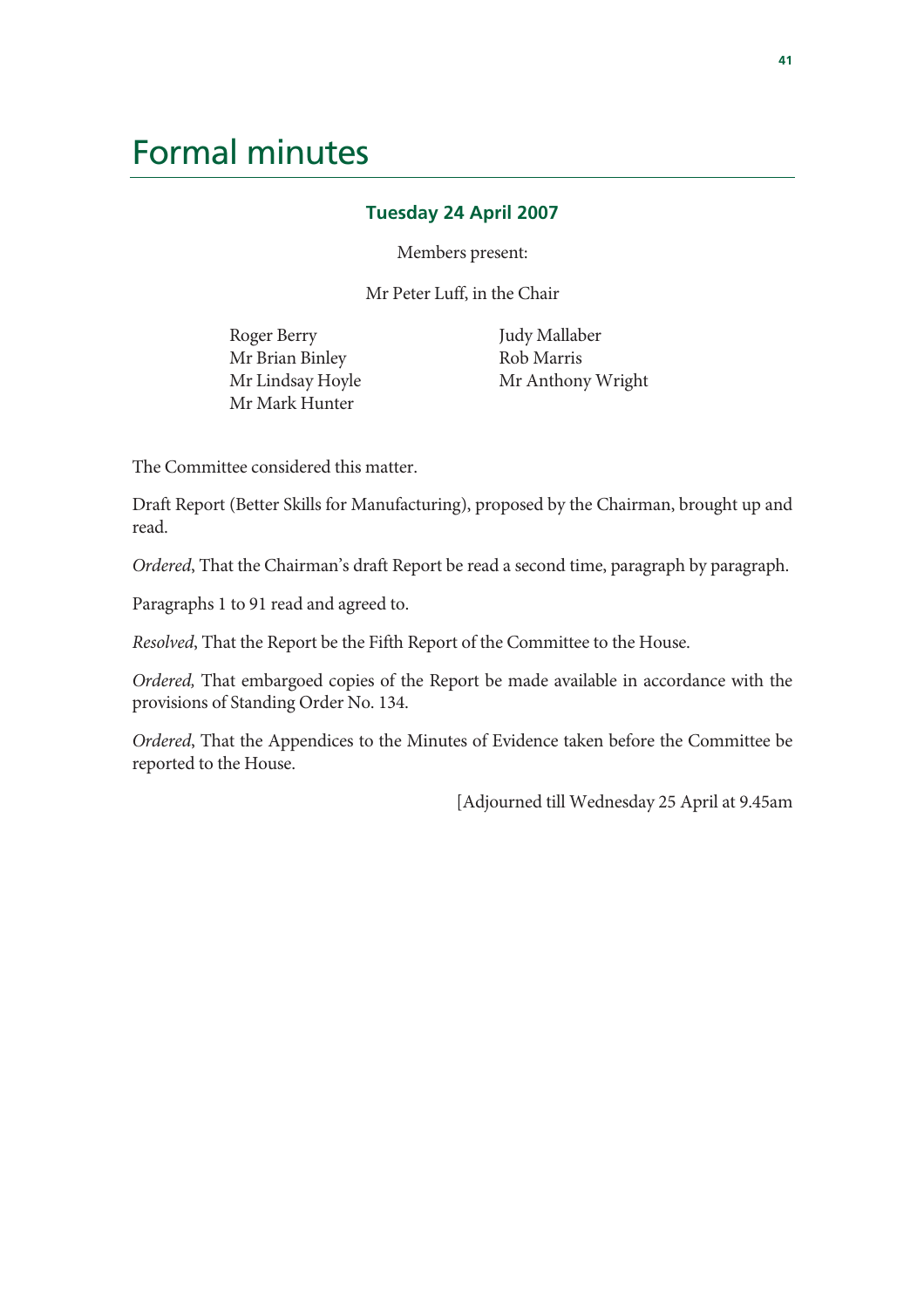# List of witnesses

### **Tuesday 12 December 2006**

Mr Martin Temple, CBE and Mr Stephen Radley, **EEF, The Manufacturers' Organisation**

Ms Frances O'Grady, Mr Adam Lent and Mr Tim Page, **Trades Union Congress** 

### **Tuesday 16 January 2007**

Mr Ian McCafferty and Mr Anthony Thompson, **Confederation of British Industry** 

Mr Derek Simpson and Mr Roger Jeary, **Amicus** 

### **Monday 22 January 2007**

Mr Mark Fisher, **Sector Skills Development Agency**, Mr Jack Matthews, **Improve**, and Ms Lynn Tomkins, **SEMTA** 

Mr David Cragg and Ms Jaine Clarke, **Learning and Skills Council** 

### **Monday 12 March 2007**

Bill Rammell MP, Minister for Higher Education and Lifelong Learning, Ms Alyson Fender and Mr Tim Down, **Department for Education and Skills** 

Malcolm Wicks MP, Minister for Science and Innovation, Mr Jeremy Allen and Mr Keith Hodgkinson, **Department of Trade and Industry** 

# List of written evidence

- 1 Advantage West Midlands
- 2 Amicus
- 3 Association of the British Pharmaceutical Industry
- 4 Birmingham Chamber of Commerce and Industry
- 5 British Expertise
- 6 British Furniture Confederation Public Sector Working Group
- 7 British Furniture Confederation Public Sector Working Group (Supplementary)
- 8 British Printing Industries Federation
- 9 Chemical Industries Association
- 10 Confederation of British Industry
- 11 Confederation of British Industry (Supplementary)
- 12 Deloitte and Touche
- 13 Department for Education and Skills
- 14 Department of Trade and Industry
- 15 Department of Trade and Industry (Supplementary)